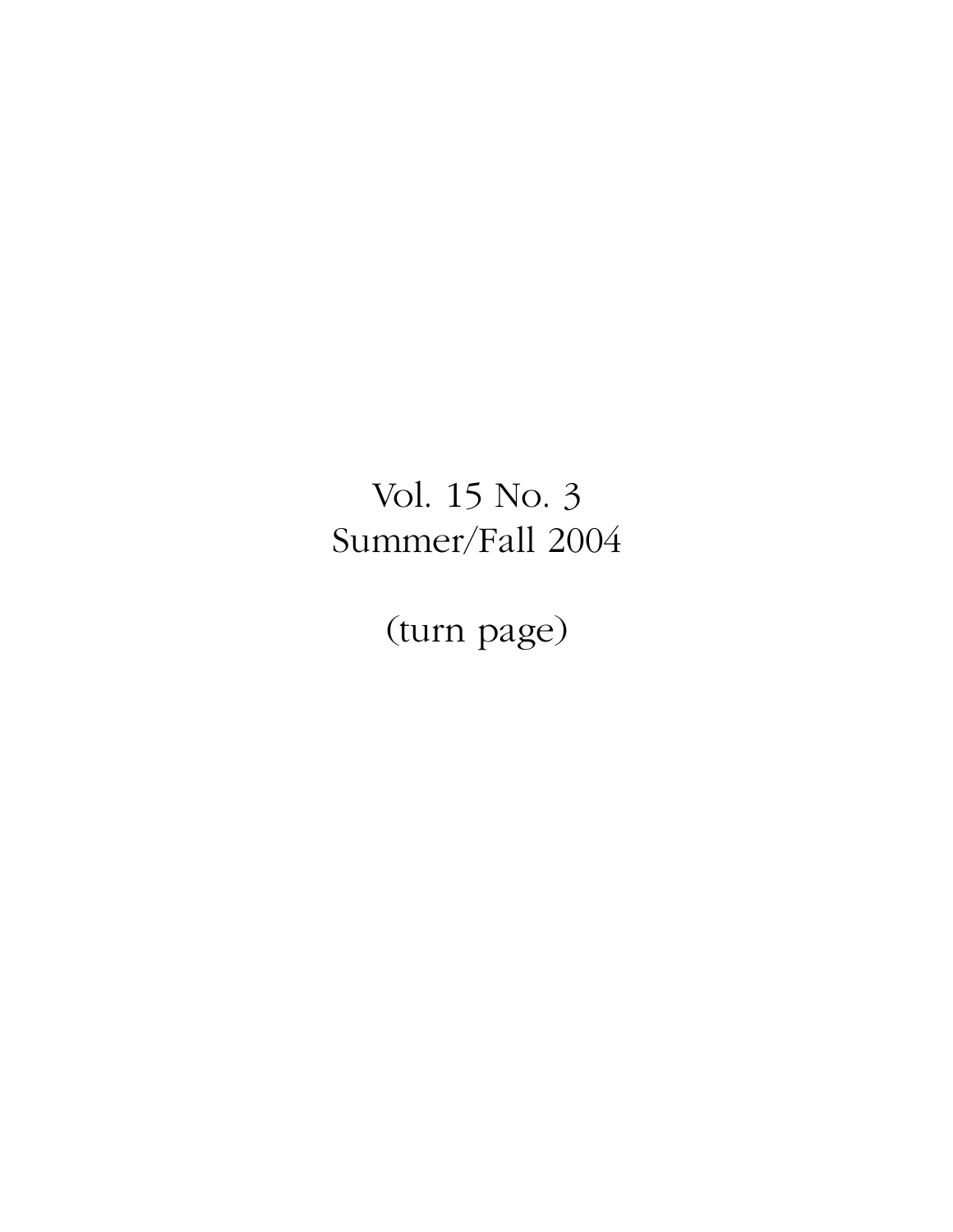**CONTENTS** Preparations for the public square *Indiana Policy Review/Summer-Fall 2004* 



### *More Money Won't Fix Indiana's Government Schools*

Indiana government schools are failing but not for lack of funds. The chief culpr<br>is a culture characterized by the bureaucratic sclerosis of three decades of laws ndiana government schools are failing but not for lack of funds. The chief culprit and regulations. It penalizes success and chills incentives. And embedded in that culture is a mythology; a mythology that includes at least four beliefs assumed to be obviously true but, in reality, are not true at all — the Spending and Performance Myth, the Inadequate Funding Myth, the Class Size Myth and the Teacher Quality Myth. The subject of each can easily be observed and measured. The relevant facts are available, usually from public sources, and have been pointed to by others before. Nevertheless, these myths retain their place in the hierarchy of beliefs that keep Indiana public education mired in mediocrity. The author clears away this debris. Perhaps now the path to true educational reform will become clearer.

### *The Zimbabwean Taboo: Property Rights in an Election Year*

It is understandable that in the envy-driven cultures of the Third World, where being politically incorrect can be fatal, no one stands up to defend property let t is understandable that in the envy-driven cultures of the Third World, where alone the propertied. But why not in Indiana, in the midst of a free gubernatorial election where economic decline is the overriding issue? The Republican candidate talks generally about the burden of regulation. He pointedly stops short, though, of beginning the lesson Hoosiers need to learn ever so much as Zimbabweans, *i.e.,* private property cannot be finessed. The Democrat candidate doesn't seem to get it at all. And if he doesn't get it in 2004, with layoffs and closings a weekly event, he may never get it — or not until Indiana joins the likes of Mississippi and Louisiana in that third tier of casino-dependent states.

### *The Statehouse Takes a Stab at Cultural Competency*

If children are different, then teachers must respond to their students as individuals, not as members of this or that group. But if every child we individuals, not as members of this or that group. But if every child were treated as an individual, then generalizing on the basis of culture represents crass stereotyping. These are the philosophical contradictions of Indiana's new Cultural Competency Law. There's no such thing as black math, supporters like to say, but they insist you can use hip-hop music to teach blacks concepts of interest. Yes you can, if you assume that all and only blacks have an interest in hip-hop. So much for diversity. So much for avoiding stereotypes. *Other topics: The curious lack of interest in intellectual diversity on campus; America's debate, redux, over immigrant labor.*

C*OVER* E*SSAY Freeland PAGE 8*

**. . . . . . . . . . . . . . . . . . . . . . . . . . . . . . . . . . . . . . . . . . . . . . . .**

### T*HE* O*UTSTATER*

*Ladwig PAGE 19*

### C*ONSTRAINED* V*ISIONS*

*McGowan Kersten Van Cott Bohanon PAGE 21*

#### O*UR* P*OLICY*

**. .** *The nonmember who aspires to these pages is reminded that although the benefits and responsibilities of the First Amendment are assigned equally* **.** *to all individuals, they can be fully exercised only by those who have protected their right to own computers, software, printing and broadcasting* equipment, i.e., private property. In addition, it is an advantage to have learned the English language and be conversant in the history and literature<br>of Western Civilization. Members of the staff, as a condition of their ot Western Civilization. Members of the statt, as a condition of their employment contract here, keep all of this in mind as they go about their daily dufies.<br>So with respect to your point of view and the hardships endured *publication.*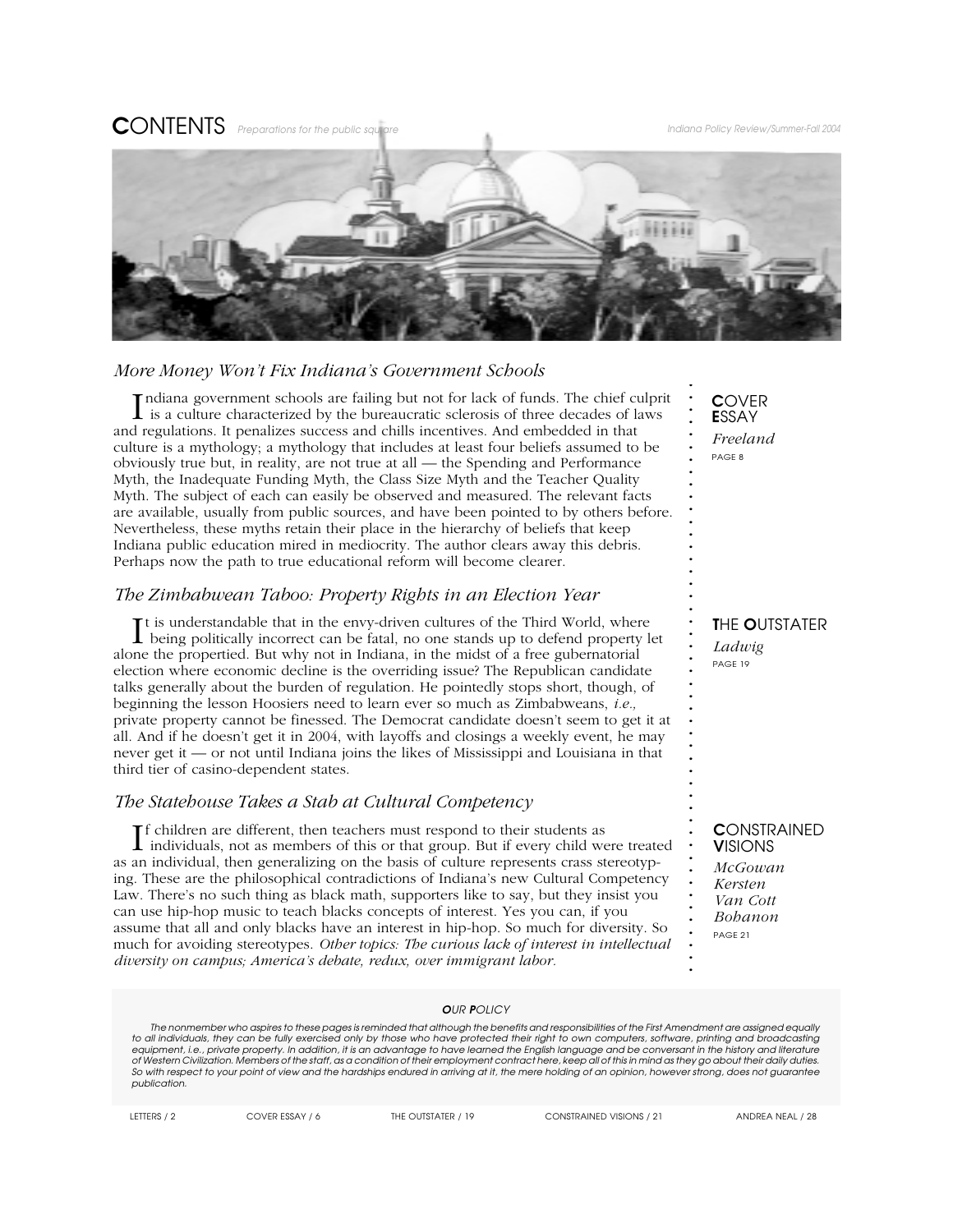## C*OMMITTEES OF* C*ORRESPONDENCE*

*In the spirit of the Boston Tea Party*

G*OVERNMENT* R*EFORM*

*"The idea that publicspirited behavior is the exclusive province of the disinterested is ruinous to a healthy republic."*

*— Lubbers*

**. . . . .**

**. . . . . . . . . . . . . . . . . . . . . . . . . . . . . . .**

**. . . . . . . . . . . . . . . . . . . . . . . . . . . . . . . . .**

Please pass on to Cecil Bohanon congratulations for a great little oped noting the destructive nature of using a "conflicts of inter-

est" standard as the basis of ethical behavior. The idea that

*Government Reform*

*Mark Lubbers Indianapolis April 20*

public-spirited be-

havior is the exclusive province of the disinterested is ruinous to a healthy republic. Note I didn't say democracy, as that implies the government produced by the French Revolution, and which lurks beneath the surface of American populism to this day.

In its modern form, this ethical standard is the creation of Common Cause and its ilk. The consequence is an entire class of

ethically pure bureaucrats whose disinterest provides a judicial-like detachment from economic, civic and social life. The "no conflict of interest" model, of course, has *nothing* to do

with the success of this country. In fact the opposite is true. Past success was full of conflicts and it will be a great burden to future success.

Where excess occurred in the past, caused as always by human greed, it was policed *a la* Teddy Roosevelt in the first decade of the last century. And in any event, disclosure is always the perfect remedy.

Proving this point requires nothing more than modeling representative government to the smallest community level. How on earth could a village be governed by its citizens absent conflicts of interest? The idea is silly.

And the remedy is obvious. In the village, the conflicts are obvious because knowledge of interests is ubiquitous. To whom would government devolve in the village if only the disinterested participated? Either the unqualified or outside parties.

Unfortunately, this question, rather than proving the untenable nature of conflict elimination in a republican form of government, has been used to promote the creation of professional bureaucrats such as those produced by the School of Public and Environmental Affairs at Indiana University. (And why it is that we would use our tax dollars to subsidize the production of a governing cadre continues to bother me.)

Healthy self-government would disclose conflicts — and relish them. Thus, the remedy for balancing public and private interest is always available.

The public is spared the expense of retaining presumably disinterested government. And the public incurs neither the distraction from important public objectives, nor the anxiety of assessing the pseudomoral question implied by the ridiculous standard.

Thanks for your ongoing contribution to the public discourse.

### *Education Reform*

I  *Indianapolis Star* this morning. As a enjoyed Andrea Neal's column in *the* retired elementary school principal, I have some other concerns regarding full-day kindergarten.

Are the majority of five-year-olds ready for a six- to seven-hour structured school day?

*John Logan Indianapolis Feb. 25*

Kindergarten is not play time any more. There is a pretty solid academic curriculum, and my experience is that a lot of five-yearolds are not mature enough to tolerate that.

Secondly, how about the supply of early childhood educators? Won't full-year kindergarten require about twice the number of teachers we have now? Surplus high school social studies teachers are not qualified to instruct and motivate a class of 25 or more five-year-olds.

Thirdly, and Neal mentioned this, what about classroom space? Kindergarten classrooms require some special needs, *e.g.,* self-contained washrooms, carpeting, furnishings. Going to full-year kindergarten will require about twice as many kindergarten-equipped classrooms as we have now. These last two items will cost big bucks. I

E*DUCATION* R*EFORM*

*"Won't full-year kindergarten require about twice the number of teachers we have now?"*

*— Logan*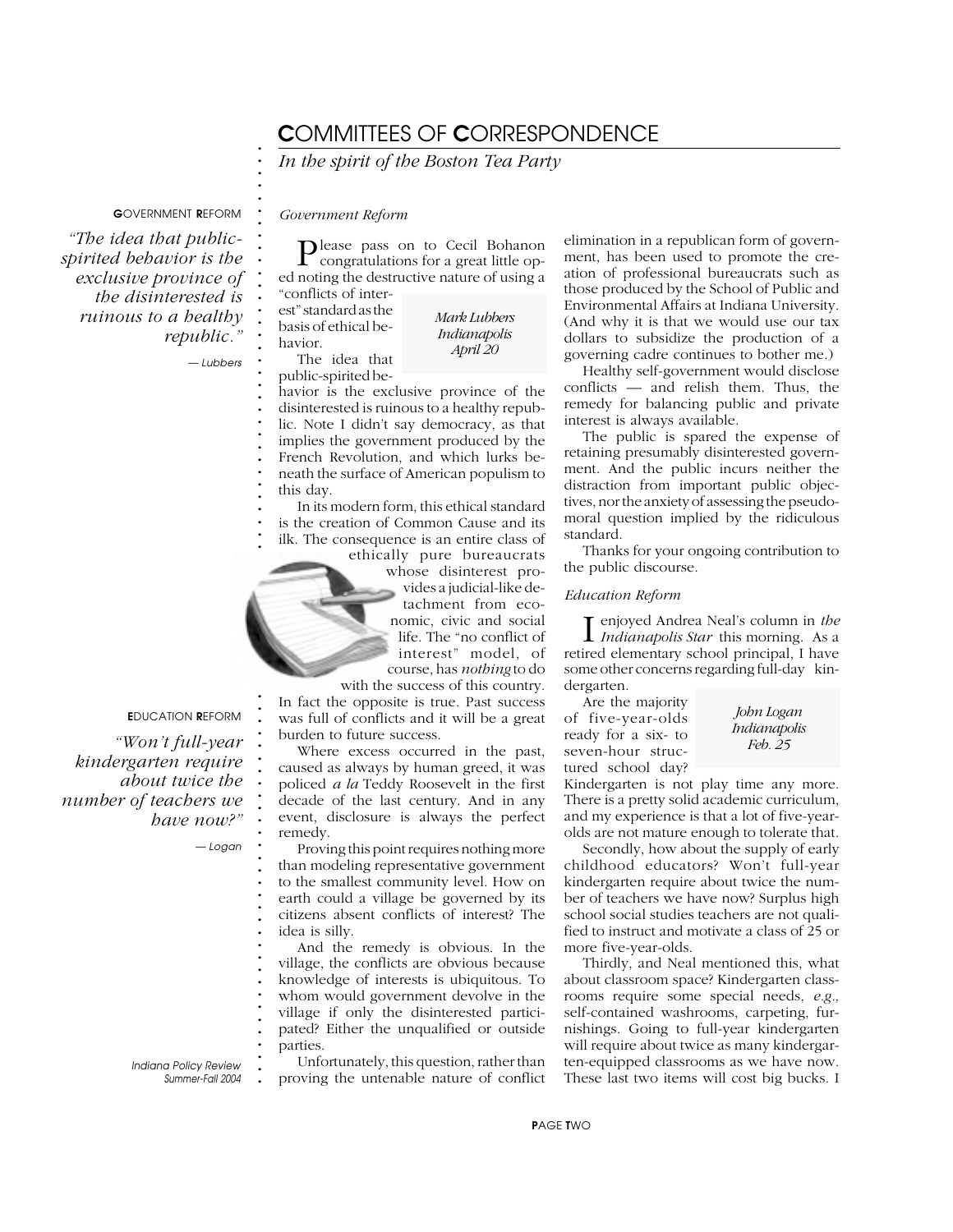don't feel that Governor Kernan thought his way through his proposal. I tend to believe that his idea may have been prompted by his desire to draw the votes of working mothers who would like to have full-time day care.

I read with interest a quote on<br>page six of the summer issue of *The*  read with interest a quote on *Indiana Policy Review.* Walter Williams wrote about his suggestions for improving the profession of teaching. After having dedicated 32 years to the profession, I would like to add a few thoughts to his insightful ideas.

One of the most frustrating and exhausting situations that teachers face today is all the hats

*Harriet Rincon Munster June 4*

that are continuously being piled on our heads. Not only are teachers expected to teach academic subjects but also function as computer instructors, social workers, conflict-resolution facilitators, instructors of the gifted and talented segment within the classroom, instructors of the disabled included within the classroom, instructors of children who come to school with English as their second language . . . and the list goes on and on. This is in addition to

"Leaving No Child Behind." Society is expecting the schools to address the majority of problems affecting the youth of today, and yet society criticizes the schools when not as much time is spent on academic subjects as was spent in the past. More and more children are coming from homes in which education is not valued and educators are not highly regarded. If schools are expected to handle all the additional roles, then voters are going to have to be willing to place additional resources and facilities at these or nearby sites.

In my opinion, we no longer need cookie-cutter schools that all function identically; we need to be thinking about different schools in a city serving different needs.

Not only could we better serve a diverse student population thus, but we also could place specialists at the appropriate sites. Yes, busing might be somewhat more involved, but it is hoped that the majority of classroom teachers could return to concentrating on more quality teaching time.

Perhaps more buses could be available for this plan if more cities were willing to try the concept of children walking to their neighborhood school while forming a "human bus." An adult walks the route and picks up the children as he or she goes along; they all walk in pairs in line as if they

### *Succeeding With Local Government*

**. . .**  $\mathbf{E}$  arlier this year, a seminar in Terre Haute brought together Democrats and Republicans to ponder the question<br>of how best to build strong communities. Thoughtful reflection about what government can and cannot do **.** all too infrequently. But it can be one of the keys to successful local government. We share here some of the insights **.** from that seminar, which featured economists Dr. Eric Schansberg of Indiana University (New Albany) and Dr. Cecil<br>Bohanon of Ball State University. **"** Bohanon of Ball State University.

The economists noted that, in general:

- The goal of voters is to pay less in taxes but receive good service.
- The goal of elected officials is to get re-elected.
- **.** The goal of public officials is to advance their career, their scope or their salaries.

**.** Discussion focused on the assumption that we have 'good' voters, elected officials and public officials. But no matter how good they are, if they do not have the correct incentives, the success of government — whether on the local, state<br>or national level — will be less than desired or national level — will be less than desired.

**.** From gardens for the poor to busing school children to tax abatement, the economists gave examples of how **.** incentives can influence behavior that helps individuals use money or effort more effectively. For instance, data shows **.** that private provision of bus services for students results in more than a 10 percent reduction in costs because of competition for the routes.

**. .** For a variety of reasons, the economists noted that tax abatement may be a poor economic development tool. 'If **.** you have a level playing field where a city simply says it has low taxes, great public services and we don't play one<br>industry of enother you may grad up deing better' gid Rebance, adding that iuniform mulge are better tha **.** industry off another, you may end up doing better,' said Bohanon, adding that 'uniform rules are better than a lot of relopment tool. 'If<br>we don't play one<br>better than a lot of<br>more abatement.<br>Thoughtful public<br>*lisbing Company.*<br>*lallville News-Sun,*<br>tion *News Banner.* discretion, where you (public officials) are in a position to make a lot of mistakes.'

With tax abatements, the incentive for business and industry is to always claim that they need more abatement.

with tax abatements, the incentive for business and measury is to always claim that they freed more abatement.<br>We applaud the Indiana Policy Review Foundation for sponsoring the discussion in Terre Haute. Thoughtful public discussion benefits everyone involved.

> *— Grace Householder, editorial page editor of Kendallville Publishing Company. The editorial ran in June 13 editions of the Kendallville News-Sun, the Auburn Evening Star and the Bluffton News Banner.*

E*DUCATION* R*EFORM*

**. . . . . . . . . . . . . . . . . . . . . . . . . . . . . . . . . . . . . . . . . . .**

*"One of the most frustrating and exhausting situations that teachers face today is all the hats that are continuously being piled on our heads."*

*— Rincon*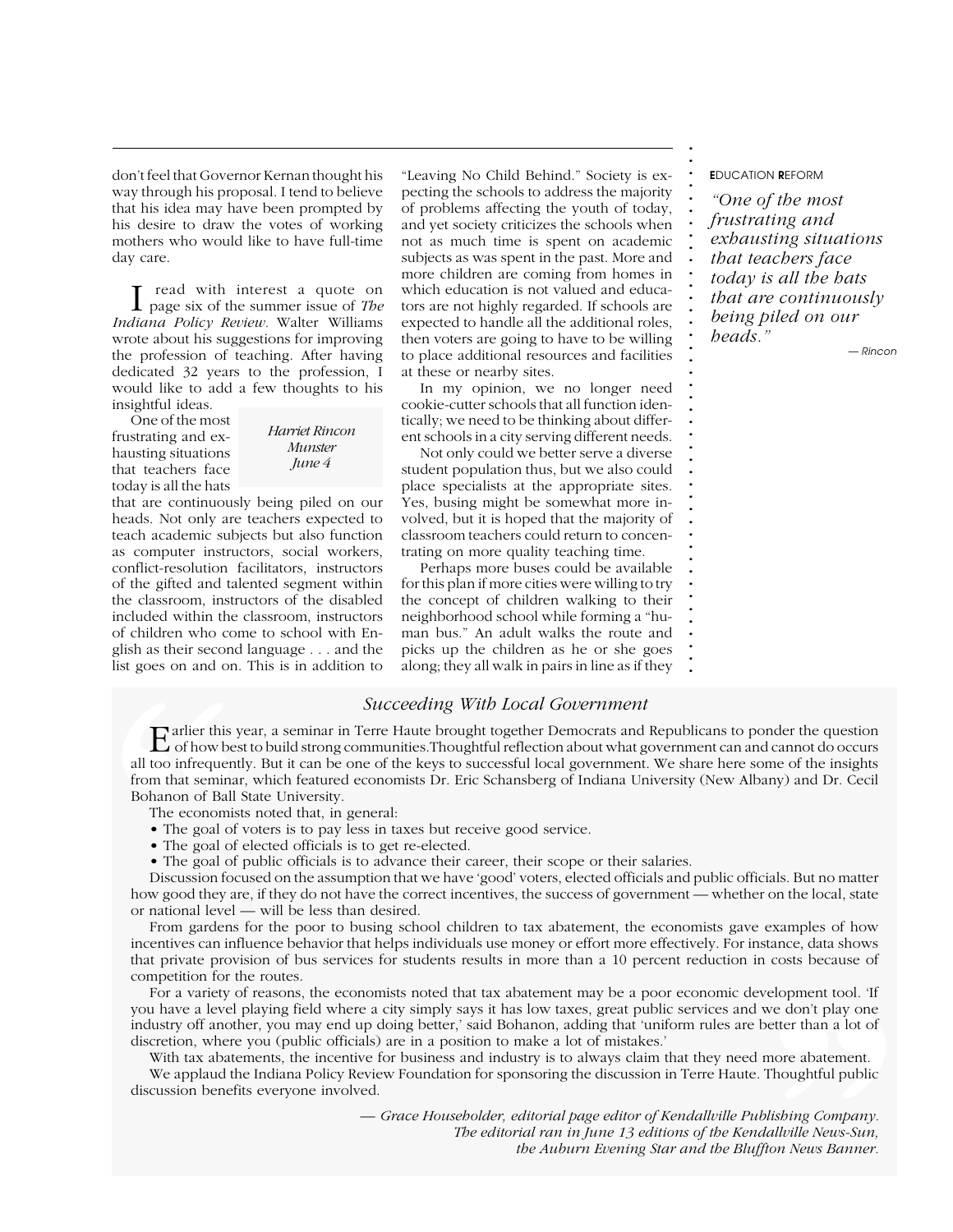

## C*ORRESPONDENCE*

#### T*AX* R*EFORM*

**. . . . . . . . . . . . . . . . . . . . . . . . . . . . . . . . . . . . . . . . . . . . . . . . . . . . . . . . . . . . . . . . . . . . . . . . . . .**

*"I have appealed my assessment, but the state will probably tell me that I have lakefront property when it floods."*

*— Rybicki*

*"It is sad to realize that I spent 30 years here building my life and now the government will force me to leave."*

*— Bimm*

are on a bus — rain or shine. What a great way for children to get muchneeded exercise, school systems to save money on buses and gasoline, and buses to be available for the transportation of students to schools other than those in their neighborhood.

Lastly, I believe our country is quite naive in believing that all teenagers will benefit from an academic setting. I think we should look at some of the European educational systems in which students are tested in their early teens. Those who test high academically are then routed into the academic institutions, and those who test otherwise are routed into career and trade facilities. I see this as a win-win situation: The academic settings are then dealing primarily with those students who have the ability and initiative to pursue academic studies, and the career and trade facilities are training those students who will then be prepared to enter the workforce skilled and ready to assume jobs.

The new career facility on the campus of the high school in Logansport comes to mind. What an awesome example this is, in my opinion, of what a community can offer to those students who are less academically oriented.

### *Property Tax Reform*

Thank you for Andrea Neal's article<br>regarding the Lake County reassessment. It in fact is a "disaster."

I especially was pleased that she brought to light the "neighborhood factor." I live in Dyer, and my home assessment is skewed by this factor. Our subdivision is one of Dyer's oldest and is prone to flooding. My basement has flooded six to seven times.

However, our

assessment factor is 1.18. There is a

newer subdivision

across the road

with nicer, more

expensive homes and their factor is 1.00. Another exclusive area has a factor of .95. These homes were assessed for \$40,000 to \$80,000 *under* their market value — loca-

*Robert Rybicki Dyer June 1*

tion, location, location.

**.** *Indiana Policy Review Summer-Fall 2004*

My "plain-Jane" ranch was assessed for \$146,600. I can't sell it for that price because

*Jefferson was a humble person, I feel a kinship with him." ( Jimmy Carter)*

 *"Because*

of the flooding factor. The homes across the road are assessed for \$122,000 to

\$135,000, yet routinely sell for \$165,000 to \$180,000.

Market value reassessment? I think not. I have appealed my assessment, but the state will probably tell me that I have lakefront property when it floods. Sorry to be so long-winded. Keep up the good work.

Thank you for Andrea Neal's<br>columns regarding the property-tax debacle. The entire underpinnings of the old system and its inequalities were kept in place so that even the market-based term can't apply.

On a walk yesterday in the 4000 block of North Pennsylvania in Indianapolis, I compared properties and their assessed value with my own home located a few blocks away.

 Homes that had huge lots and twice the size as my own had valuations in the same range as mine. This

showed me that there wasn't any reassessing going on. I'm not com-

*Mrs. Richard Bimm Indianapolis May 27*

plaining about the

bill, but I am saying market-based solutions cannot be achieved unless you use last-sale price as a criteria.

That is the only way older, longtime residents can be allowed to stay in their homes.

As an older person I cannot see how I will be able to stay in my home in the future. It is sad to realize that I spent 30 years here building my life and now the government will force me to leave.

No one should owe the government to keep and afford their homes. No one should owe the government on unrealized gains.

I still cannot believe that this has happened. It has totally shattered my belief in the competency of government to manage this city and state.

Thank you and please keep up the pressure. We are grateful to you.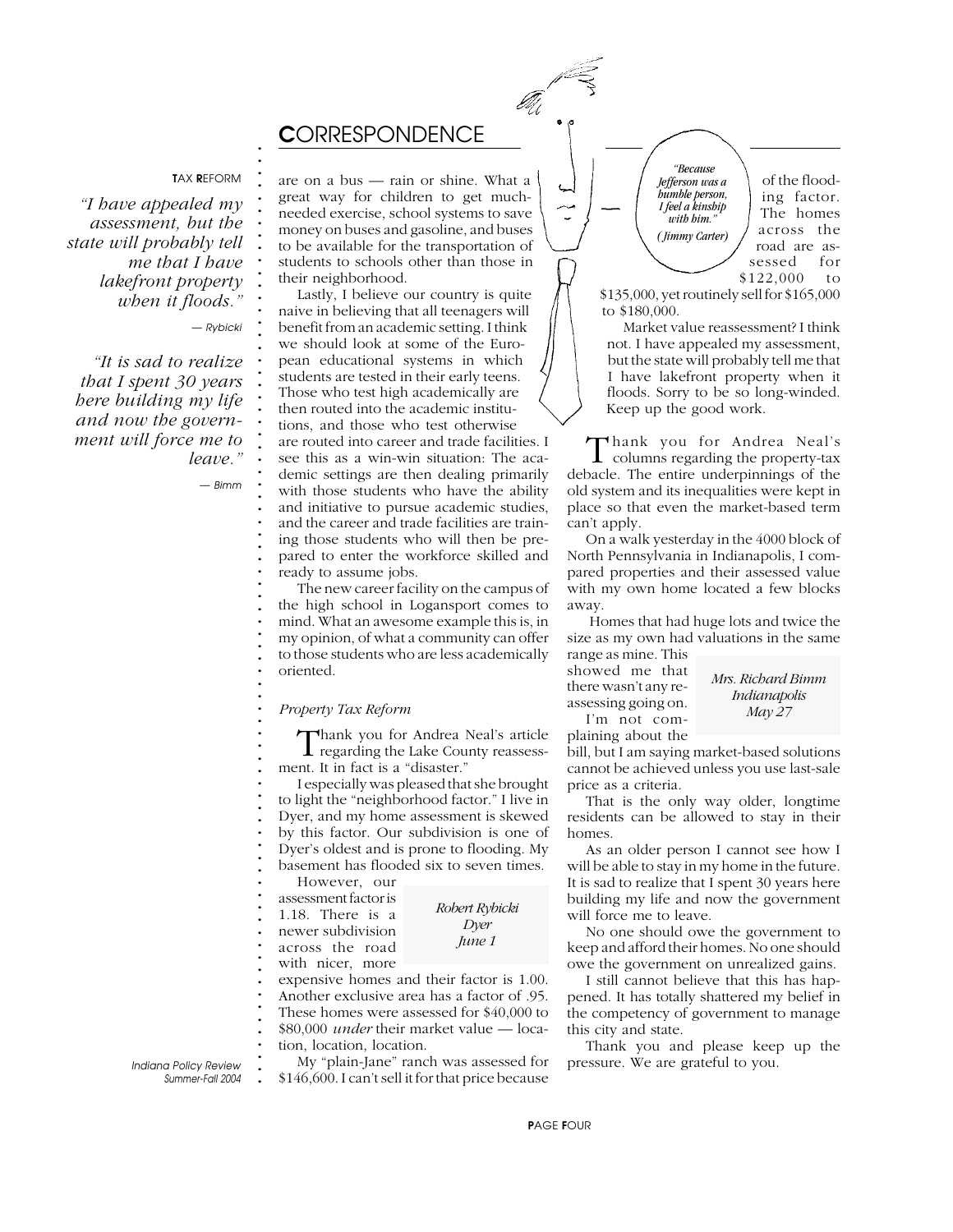y comments are in regard to Andrea Neal's article that appeared in *the Terre Haute Tribune Star* on April 25th entitled "Property tax assessment as unfair as ever."

As the director of the Vigo County Public Library, I am acutely aware of the present property tax crisis in Indiana. Due to the reassessment process in 2003, both the Vigo County Public Library and the Vigo County School Corporation

were forced to borrow millions of dollars (the library \$3 million, the school district, over \$40 million) to maintain

*Nancy Dowell Terre Haute May 7*

*"Guard against the impostures of pretended patriotism." (Washington)*

payroll and basic public services until a tax settlement was received in February of 2004.

Neal indicated in her article that property taxes are unfair, yet, I ask you what form of tax is truly fair? The general public continues to grumble about the unfairness of income taxes levied by the Internal Revenue Service. Sales taxes primarily tax individuals who spend their entire incomes, who most likely are the economically disadvantaged. Property taxes serve as consistent, stable sources of revenue to finance political subdivisions in Indiana. The ownership of property throughout history has been an indicator of wealth.

The individuals you cite in the article may very well have complaints regarding the local reassessment process in their city or town. However, I pose the question: Do we completely revamp the property tax system because a few individuals have local complaints concerning reassessment?

Local governmental entities spend their money according to strict Indiana State Board of Accounts policies and procedures. Local governing boards conduct public meetings and adopt resolution after resolution to legally appropriate funds for services. The State Board of Accounts conducts audits of each political subdivision and those of us who direct political subdivisions such as public libraries spend the tax dollars from Indiana citizens in a responsible and accountable manner.

Taxpayers have the right to attend pub-

rates in Indiana and all tax rates are advertised according to Indiana statutes. Local individuals do have the right to have input on the establishment of local property tax rates. Yet, this sense that all government and public services are somehow corrupt seems to be

pervasive. I seek your advice on how local governmental entities can change this attitude. Somehow, someway, government services in Indiana need to be financed. The levying of local property taxes for local services cannot be all wrong or unfair. The current discussion of levying state taxes and eliminating local property taxes to finance local government will not allow Indiana citizens to have input on any local project or concerns.

The concept of democracy at the basic level will be wiped out by state taxing authority. I welcome your comments on this important Indiana issue.

#### *Government-Licensed Gambling*

I n Andrea Neal's Wednesday column she stated, "Gambling shouldn't be the main attraction, or even the most visible one."

How idealistic and naive this is in fact. While aesthetics would be nice, the emphasis needs

to be on the success of the project or you end up with a white-elephant failure on

*Jack Thomas Carmel May 5*

your hands. The whole core of it all — the whole reason for it  $-$  is the gambling and its success. You sneer at maximizing profits,

while this is the basis for its being. If you can't support this essence first and foremost, regardless of your aesthetics, the project will fail.

Competition will be tough enough. These developers aren't social workers. The gambling is foremost — please remember this.

**.**

**.** consider the foundation of the Constitution as laid on this **. . .** ground that 'all powers not delegated to the United States, by the Constitution, nor prohibited by it to the states, are Next all proposed property tax<br>
and those of us who direct political subdi-<br>
visions such as public libraries spend the<br>
sponsible and accountable manner.<br>
The constitution of the Constitution as laid on this<br>
proposed and reserved to the states or to the people.' To take a single step beyond the boundaries thus specially drawn around the powers of Congress, is to take possession of a boundless field of power, no longer susceptible of any definition.

T*AX* R*EFORM*

*hands."*

**. . . . . . . . . . . . . . . . . . . . . . . . . . . . . . . . . . . . . . . . . . . . . . . . . . . . . . . . . . . . . . . . . . .**

*"Property taxes serve as consistent, stable sources of revenue to finance political subdivisions in Indiana. The ownership of property throughout history has been an indicator of wealth." — Dowell Vigo County Library* G*OVERNMENT* G*AMBLING "While aesthetics would be nice, the emphasis needs to be on the success of the project or you end up with a white-elephant failure on your*

*— Thomas*

*— Thomas Jefferson*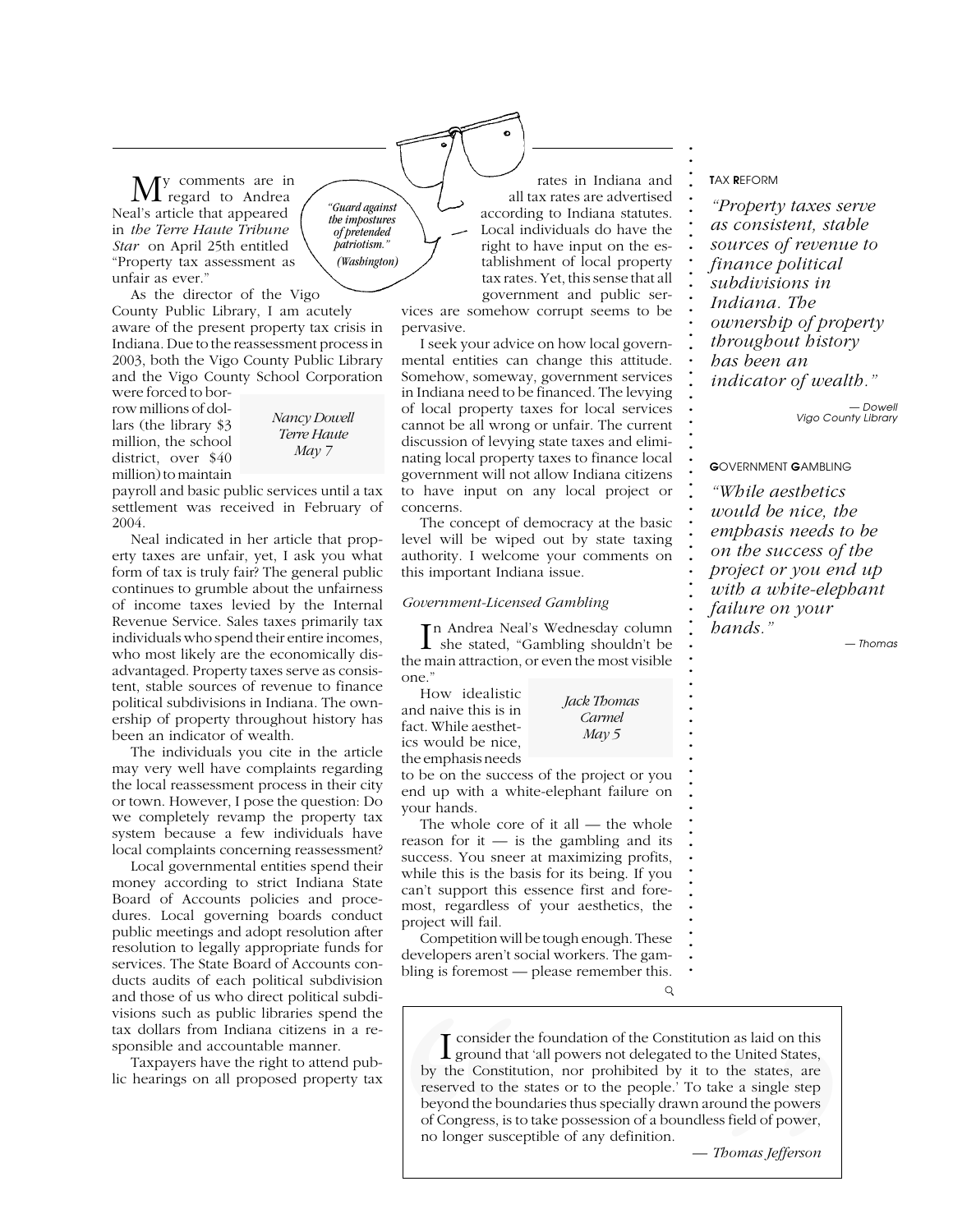**. . . . . . . . . . . . . . . . . . . . . . . . . . . . . . . . . . . . . . . . . . . . . . . . . . . . . . . . . . . . . . . . . . . . . . . . . . .**

## BREAKING THE SILENCE ON **SCHOOL** SPENDING

*It's the institutions, not the budget, that need examination*

 *If in 1999 Indiana K-12 education per-pupil spending had been at the mean average of the 11 states, Hoosier taxpayers would have saved \$250-\$450 million. Add up these savings for four more years and Indiana government would be sitting on at least a billion dollars in additional resources.*

*Foreword by Cecil Bohanon, Ph.D.*

A ccording to the National<br>Center for Educational Statistics, in the 1999-2000 school year Indiana taxpayers provided around \$7.7 billion to kindergarten through 12th-grade (K-12) education through state and local governments. Depending on the way K-12 enrollment was calculated (one measure is the

fall headcount, the other is average daily attendance), this constituted a per-pupil state and local tax burden of \$7,831-\$8,331. This translated to \$156,620 — \$166,620 in state and local funds per classroom of 20 students.

How did this compare with other states? Consider the states that border Indiana and those that border those states as a sample from which to make a comparison. Again, depending how per-student support was measured, Indiana ended up fourth or fifth out of 11 in per-pupil tax support. Indiana's tax support was 103-106 percent of the 11 state average. Contrary to popular myth Indiana was not the Mississippi of the Midwest. Indiana education spending was typically higher than that of its neighbors. And now to the point, if in 1999 Indiana

K-12 education per-pupil spending had been at the mean average of the 11 states, Hoosier taxpayers would have saved \$250-



FIX INDIANA SCHOOLS

\$450 million. Add up these savings for four more years and Indiana government would be sitting on at least a billion dollars in additional resources.

Of course, the mere suggestion that Indiana K-12 education could have gotten by on less is a political and social heresy. It is simply impolite to ask what have

the taxpayers of the state obtained by K-12 education spending being above average. The fact of the matter is that Indiana's political leadership on both sides of the aisle never questions the hypothesis that more spending is necessary for our schools to improve. Both sides have facilitated an ever-increasing flow of resources to K-12 education. No candidate has ever proposed a frank discussion of how resources are supposed to improve educational quality. Both Republicans and Democrats are afraid to even hint at limiting K-12 spending. There has been a deafening silence on an obvious issue.

Charles Freeland's essay, "More Money Won't Fix Indiana's Schools: The Mythology of Public Education," breaks the silence. Carefully marshaling facts and analysis Freeland reminds us of the little boy who said that the Emperor was naked. For the case is clear: there is little evidence that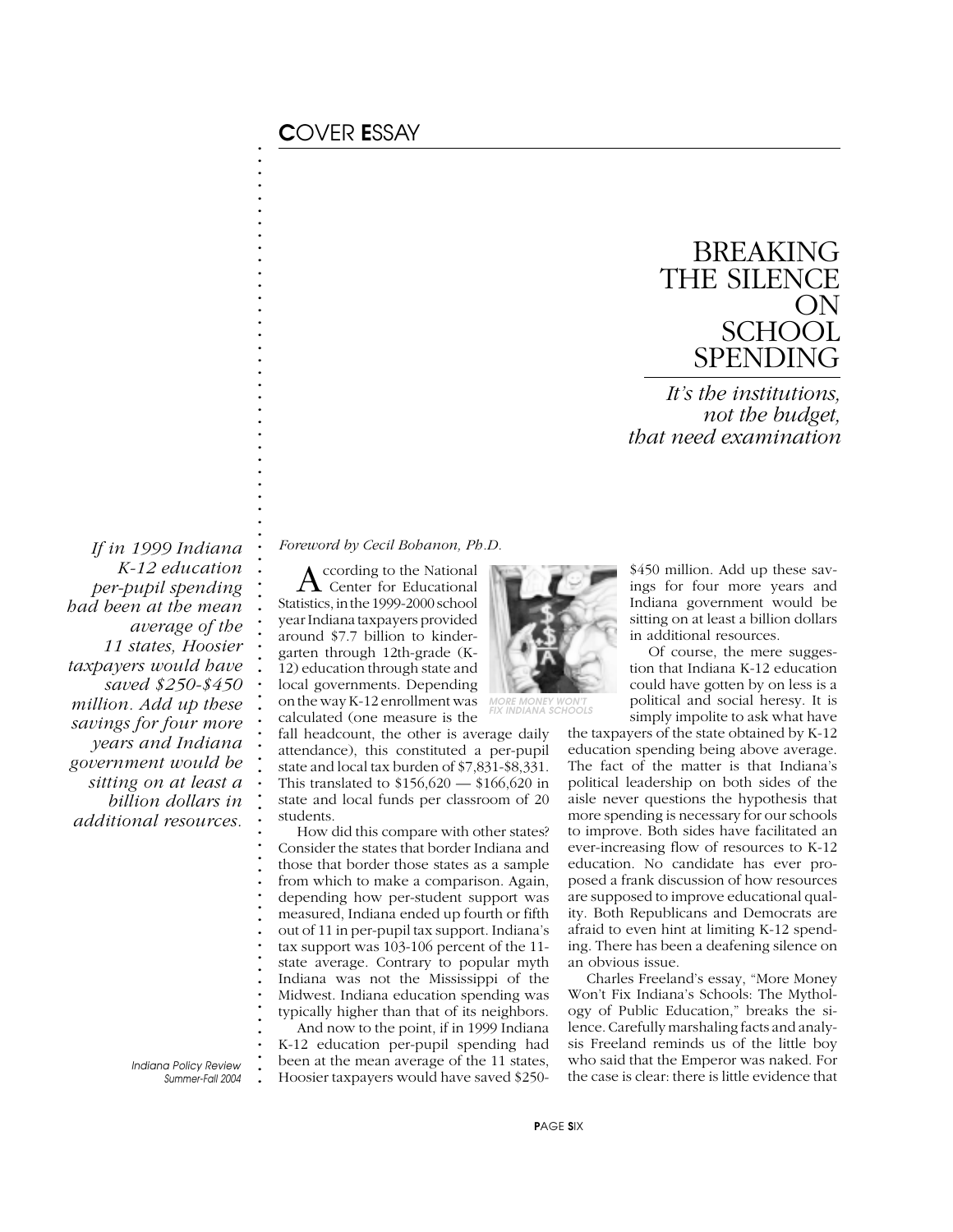

additional expenditures on education do much to improve learning outcomes. Or as educational finance expert Professor Eric Hanushek has argued:

The suggestion of a disconnect between spending and student performance has actually been reinforced by detailed studies at the school and classroom level. The studies, which have been controversial largely because of their findings indicate no systematic relationship between resources and outcomes. . . .<sup>1</sup>

> *"Power corrupts the few, while weakness corrupts the many. (Eric Hoffer)*

But Freeland's case for examining our fiscal commitments to K-12 education is not really motivated by fiscal issues. He isn't calling for K-12 education to be the cash cow to ameliorate the

state's fiscal imprudence. Rather, the compelling reason for examination of educational spending is that the policy of directing ever-increasing resources to K-12 has simply not worked.

Most taxpayers are probably willing to support current or even increased levels of K-12 funding if they had a reasonable assurance that Indiana could rise from 42nd in educational attainment to say 30th over the next decade. The salient point of Freeland's analysis is as long as citizens and legislators are informed by the "more money equals better outcomes" mythology, putting more resources into education will not just be a waste of resources. It will forestall the reforms needed to provide our children with the education we so des-

perately want for them.

As Professor Hanushek points out:

The studies, of course, do not indicate that resources never make a difference. Nor do they indicate that resources could not make a difference. Instead they demonstrate that one cannot expect to see much if any improvement simply by adding resources to the current schools.2

It is the institutions of K-12 education we need to examine, not the funding level *per se.* It is the incentives provided by the dollars we currently spend on K-12 education that are the important issues, not the appropriation of dollars. Thank you, Mr. Freeland: it is high time the discussion begins. *— Muncie, March 24*

*1. Eric A. Hanushek. "Spending on Schools: A Primer on America's Schools," edited by Terry Moe, Hoover Institution Press, 2001, p. 81.*

2. *Id., p.81-82.*

**.** *Indiana Policy Review Summer-Fall 2004*

**. . . . . . .**

**. . . . . . . .**

P*AGE* S*EVEN*

**. . . . . . . . . . . . . . . . . . . . . .** *and legislators are informed by the "more money equals better outcomes" mythology, putting more resources into education will not just be a waste of resources. It will forestall the actions and reforms needed to provide our children with the education we so desperately want for them.*

*As long as citizens*

**. . .**

**. . . . . . . . . . . . . . . . . . . . . . . . . . . . . . . . . . .**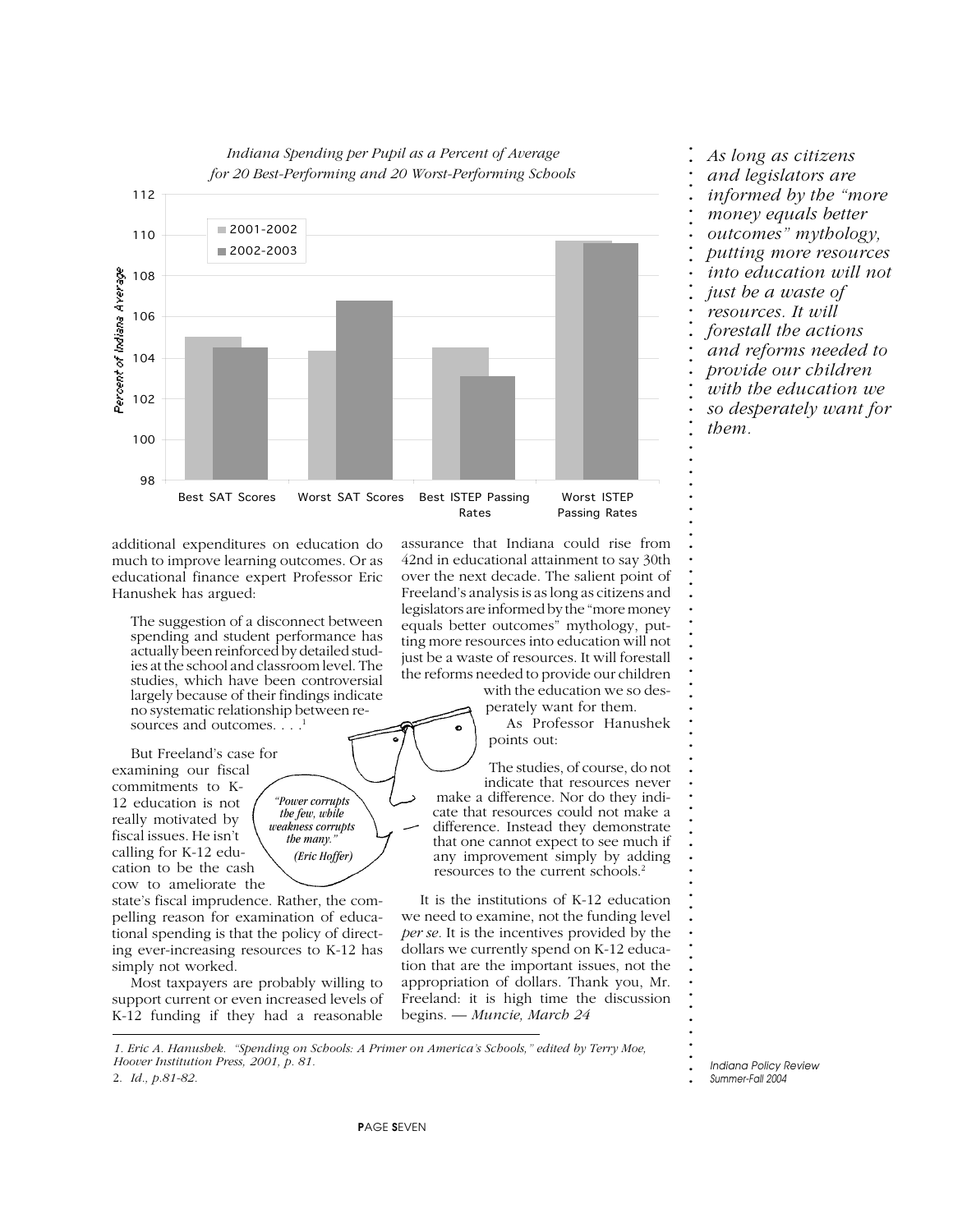## C*OVER* E*SSAY*

**. . . . . . . . . . . . . . . . . . . . . . . . . . . . . . . . .**



*The mythology of government education*

### **by CHARLES M. FREELAND**

*"Indiana Is Shortchanging its Schoolchildren." 1*

*"Indiana Is Still not Ad-*

They are all wrong.

*equately Funding Education." 2 "Indiana Isn't Paying*

*for the Schools it Wants." "State Funding Is*

*Inequitable and Inadequate." 4*



Calls for more spending on education are stimulated, of course, by the sorry state of Indiana's government schools. We have all read the stories: Indiana students rank 42nd in SAT scores (up from 43rd); one-quarter to one-half of Indiana students fail the ISTEP test; manipulated and misleading graduation rates; college grads leaving the state; Indi-

ana losing out to neighboring states in job creation.

We have also heard the statements from the education establishment<sup>5</sup> and politicians about "improvement," "steady progress" and about how high are Indiana's educational standards. All the publicity about Indiana's high standards reminds one of the high-jumper who could not clear six feet, so

**.** *"The trouble with* **.** *people is not that* **.** *they don't know* **.** *but that they know* **.** *so much that* **.** *ain't so."* **. .** *(Josh Billings)*

**. . . . . . . . . . . . . . . . . . . . . . . . . . . . . . .**

*Charles M. Freeland, an adjunct scholar of the foundation, is an attorney in Indianapolis. He holds a master's degree in business administration from the University of Michigan and a law degree from Indiana University, Bloomington. His research was funded by the Dekko Foundation and other Indiana foundations. "The Dekko Foundation funded a portion of this study because we wanted to know if more money really does equate to better education," said Tom Leedy, Dekko Foundation president. "We'll use the results of the study as background for the foundation's future planning and grantmaking."*

*1. The Indianapolis Star, "A Promise Broken," December 15, 2002.*

Cuch are the headlines in our newspapers and the conclusions of our commissioned studies. Such are the views of Indiana's public education establishment as well as most Indiana politicians and journalists.

- *2. Id.*
- *3. Id.*

*4. Efficiency and Excellence: A Study Commissioned by the State Board of Education, National Association of State Boards of Education, May, 2001, page 27. This report was dismissed by Superintendent of Public Instruction, Suellen Reed, not because of its recommendations for more spending (She said that finding was "obvious.") but because it recommended that her position be appointed by the Governor instead of elected by the voters. The report's "findings" were primarily based on interviews and surveys of teachers and school administrators. It is recommended to the reader as an excellent example of bureaucratic gobbledygook at a reported cost of \$538,430 to Indiana taxpayers; more evidence that we have truly cut to the bone.*

*5. The term "education establishment" refers to teachers, teacher union officials, school principals and administrators, school superintendents and school board members and the various organizations representing them.*

**.** *Indiana Policy Review Summer-Fall 2004*

P*AGE* E*IGHT*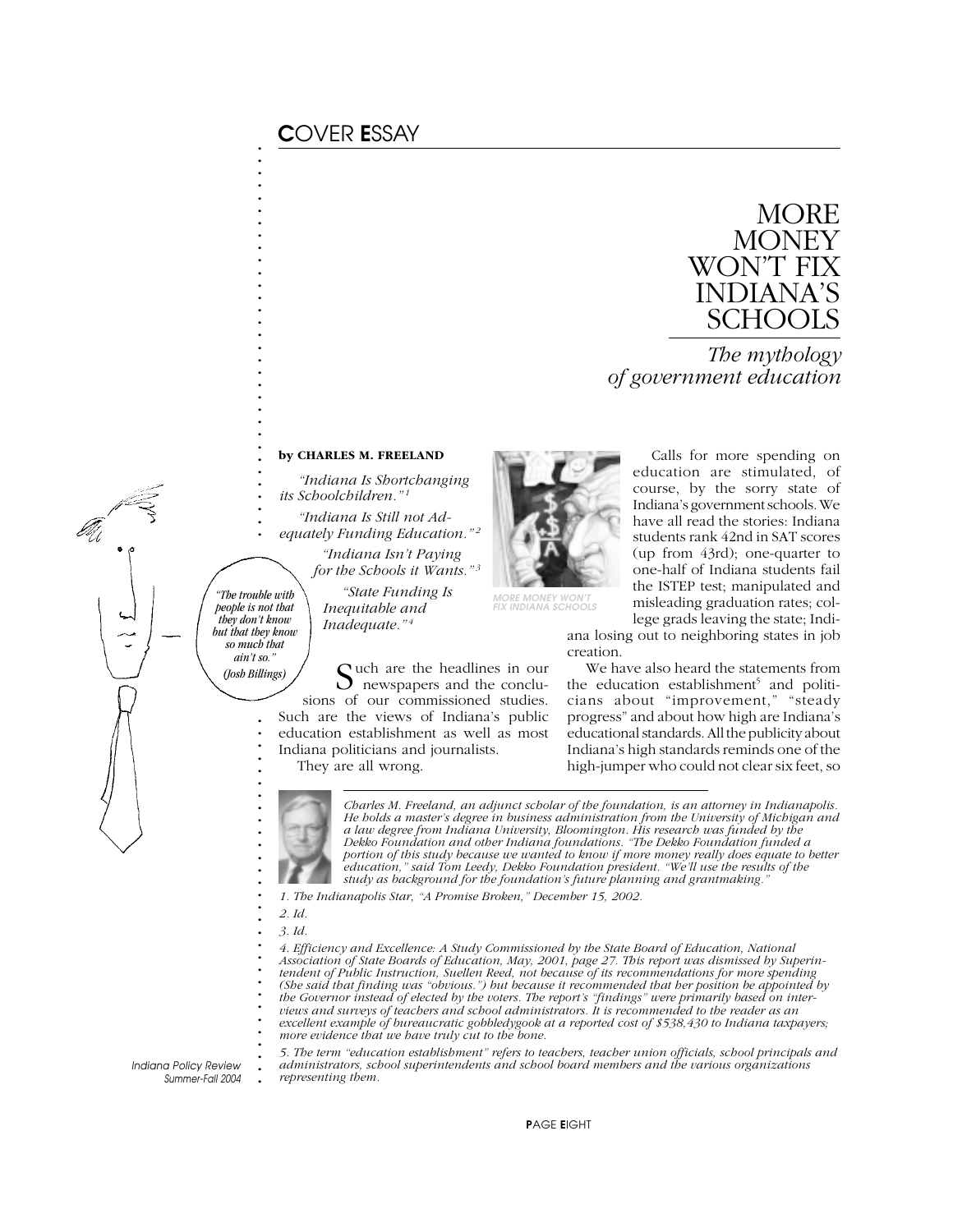he raised the bar to seven feet and claimed he had become a better high-jumper because he had raised his standards. Regardless of how high the bar may be set, the conclusion is unavoidable that Hoosier parents and taxpayers are getting an inferior product for their education tax dollars.

There are many reasons why Indiana government schools are failing our children. A culture characterized by bureaucratic sclerosis induced by three decades of laws and regulations that penalize success and chill incentives is the chief culprit. Embedded in that culture is a mythology; a mythology that includes at least four beliefs assumed to be obviously true but, in reality, are not true at all. The subject of each mythical belief can easily be observed and measured. The relevant facts are available, usually from public sources, and have been pointed to by others before. Nevertheless, these myths retain their place in the hierarchy of beliefs that keep Indiana public education mired in mediocrity. Education is too important to our children and the economic future of our state to allow this mythology to continue unchallenged. The purpose of this paper is to examine these fundamental beliefs and to demonstrate that they are, in fact, myths.

If we can clear away the mythological debris, perhaps the path to true educational reform will become clearer.

#### *The Spending and Performance Myth*

The first myth impeding educational reform is the Spending and Performance Myth. Simply stated the Spending and Performance Myth holds that increased spending for schools will improve student academic performance, and, conversely, any reduction in education spending will harm student academic performance.

Indiana legislators are faced with a classic case of frustration caused by conflicting goals. On one hand, the government schools

are performing poorly by almost any standard and more and more Hoosiers are beginning to make the connection between our poor schools and our poor economy. On the other hand, the government schools are controlled by an alliance of teacher unions and education establishment administrators who, together, form the most potent political force in the state. This alliance of teacher unions and administrators has demonstrated its ability to bring down any politician who crosses it.6

Given this state of affairs on the political front, the one policy that appears to reconcile the conflicting forces facing legislators, so long as one does not look too closely, is to spend more money. By opening up the public purse strings, the politicians can say they are "doing something" about the poor state of Indiana public education while simultaneously inoculating themselves against vilification for "hurting the children." Because most of the money pays for salaries and benefits, the beneficiaries of such spending are the politically powerful teachers and administrators. Spending more money on education is the path of least resistance, the easy way out for the politicians.

For decades, Indiana legislators and the education establishment have invoked the Spending and Performance Myth with impunity because no one has taken a hard look at its baseline premise, namely, that spending more money will improve education. No one has seriously asked if it is really true. The facts are not hard to find. Spending levels are published for every school corporation in Indiana.7 So are SAT scores and ISTEP passing rates. Further, a considerable body of research has accumulated looking at the question from a national perspective. This report uses SAT scores and the ISTEP passing rate for 10th-graders as indicative of student academic achievement. These measurements were selected

*There are many reasons why Indiana government schools are failing our children. A culture characterized by bureaucratic sclerosis induced by three decades of laws and regulations that penalize success and chill incentives is the chief culprit.*

**. . . . . . . . . . . . . . . . . . . . . . . . . . . . . . . . . . . . . . . . . . . . . . . . . . . . . . . . . . . . . . . . . . . . . . . . . .**

*By opening up the public purse strings, the politicians can say they are "doing something" about the poor state of Indiana public education while simultaneously inoculating themselves against vilification for "hurting the children."*

**.** *Indiana Policy Review Summer-Fall 2004*

**.**

*<sup>6.</sup> For a discussion of how the teacher unions and education administrators acquired and maintain control over Indiana public education, see Freeland, Charles M., "Public Education without Romance: The Impact of Collective Bargaining On Indiana Schools," Indiana Policy Review, Winter 2001-2002. 7. The entities that operate government schools under Indiana law are school corporations. The school corporations are the employers of school teachers and are the contracting parties under the collectivebargaining agreements with the unions. Elected or appointed school boards manage school corporations. The school boards hire school superintendents and other administrators to conduct the day-today affairs of the school corporations. School corporations are known by various names in Indiana, including "Community Schools," "County Schools," "Township Schools," "School City," "Metropolitan School District" and other names. In this paper, these entities will be referred to, generally, as "school corporations" or just "schools."*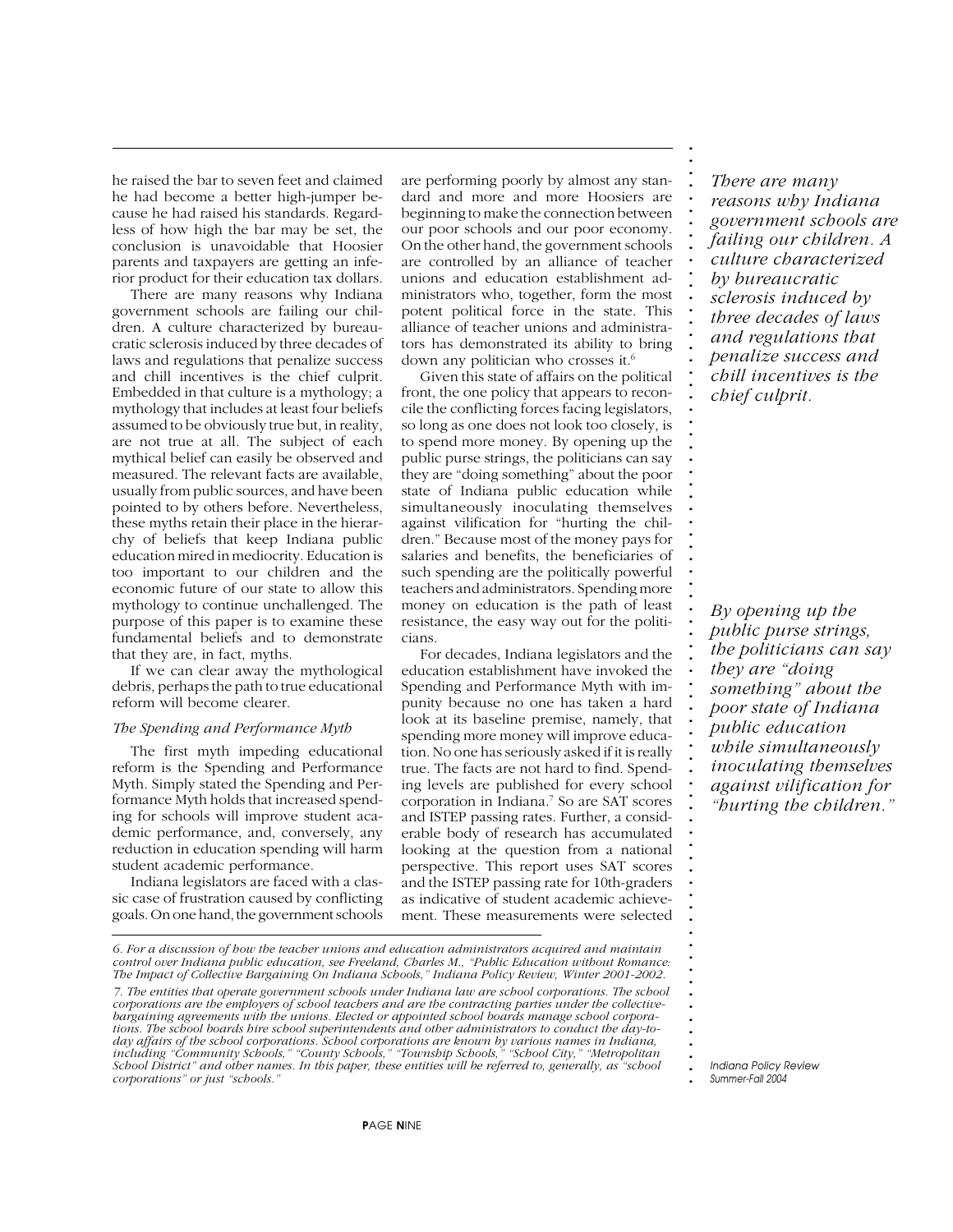## C*OVER* E*SSAY*

**. . .**

**. . . . . . . . . . . . . . . . . . . . . . . . . . . . . . . . . . . . . . . . . . . . . . . . . . . . . . . . . . . . . . . . . . . . .**

**.** *There may be disagreements about the nature and content of the ISTEP test, but the fact remains that it is the product of Indiana's own political system. The ISTEP is Indiana's own test of whether Indiana's own students measure up to Indiana's own standards.*

*Not only has Indiana's spending on education grown at twice the rate of inflation, it is now equal to almost 30 percent of the personal income of the average Hoosier.*

because they are the measures most often used and held out as appropriate by the education establishment itself, particularly the Indiana Department of Education, which publishes detailed records of both SAT scores and ISTEP passing rates for all Indiana school corporations. ISTEP passing rates are the much-better indicator of overall student performance for two reasons.

Instead of tracking ISTEP scores for both the English/language arts and math portions of the test for each of the third-, sixth-, eighth- and 10th-graders who take

the test, this report focuses on the percentage of 10thgraders who pass, that is, who score "above standard" on both portions of the test. Of all the data available, the 10th-grade passing rate for both portions of the test seems to be the best single measurement of how our

| Year | English/LA | Math |
|------|------------|------|
| 2002 | 68         | 68   |
| 2001 | 66         | 70   |
| 2000 | 69         | 67   |
| 1999 | 70         | 63   |
| 1998 | 72         | 59   |
| 1997 | 73         | 61   |

*Table I: Indiana ISTEP+ Percent Above Standard for 10th Grade*

schools are doing. Does spending more money really improve education? Indiana's and America's experience over the last three decades conveys an unambiguous message. The easy way out does not work. Here are some facts:

• Spending per pupil in Indiana's government schools increased at an average annual rate of 6.6 percent from 1981 through 2002, fully two times the

growth rate of the Consumer Price Index for the same period.<sup>8</sup>

• In 1980, Indiana education spending per pupil of \$1,882<sup>9</sup> represented 19.9 percent of average personal income of Indiana citizens for that year.10 By 1990 Indiana education spending per pupil had grown to 25.82 percent of average Hoosier personal income.11 In 2001, Indiana education spending per pupil had grown further to 29.52 percent of average Hoosier personal income.12 Not only has Indiana's spending on education grown at twice the rate of inflation, it is now equal to almost 30 percent of the personal income of the average Hoosier.

• For school year 1986-1987, Indiana's average combined SAT score was 979 and Indiana ranked 46th among all states and the District of Columbia. The score of 979 was 97.1 percent of the national average of 1008 for that year. For school year 2002-

| School Year | Spending per Pupil to<br><b>SAT Scores</b> | Spending per Pupil to 10th-<br><b>Grade ISTEP Passing Rates</b> |
|-------------|--------------------------------------------|-----------------------------------------------------------------|
| 2001-2002   | $-0.000321$                                | $-0.18474$                                                      |
| 2002-2003   | 0.009338                                   | $-0.16391$                                                      |

*Table II: Spending and Performance of 290 Indiana School Corporations (Correlation Coefficients)*

*8. United States Department of Labor, Bureau of Labor Statistics; Indiana Department of Education, Trend Graphics, IDOE website.*

*9. Digest of Education Statistics 2001, United States Department of Education, Table 168.*

*10. Statistical Abstract of the United States 2002, Table 643, United States Bureau of the Census.*

*"Personal Income" is current income received by persons from all sources minus their personal contributions for social insurance. Personal income is, accordingly, before income and property taxes.*

**. . .** *Indiana Policy Review Summer-Fall 2004*

*12. Id.*

*11. Id.*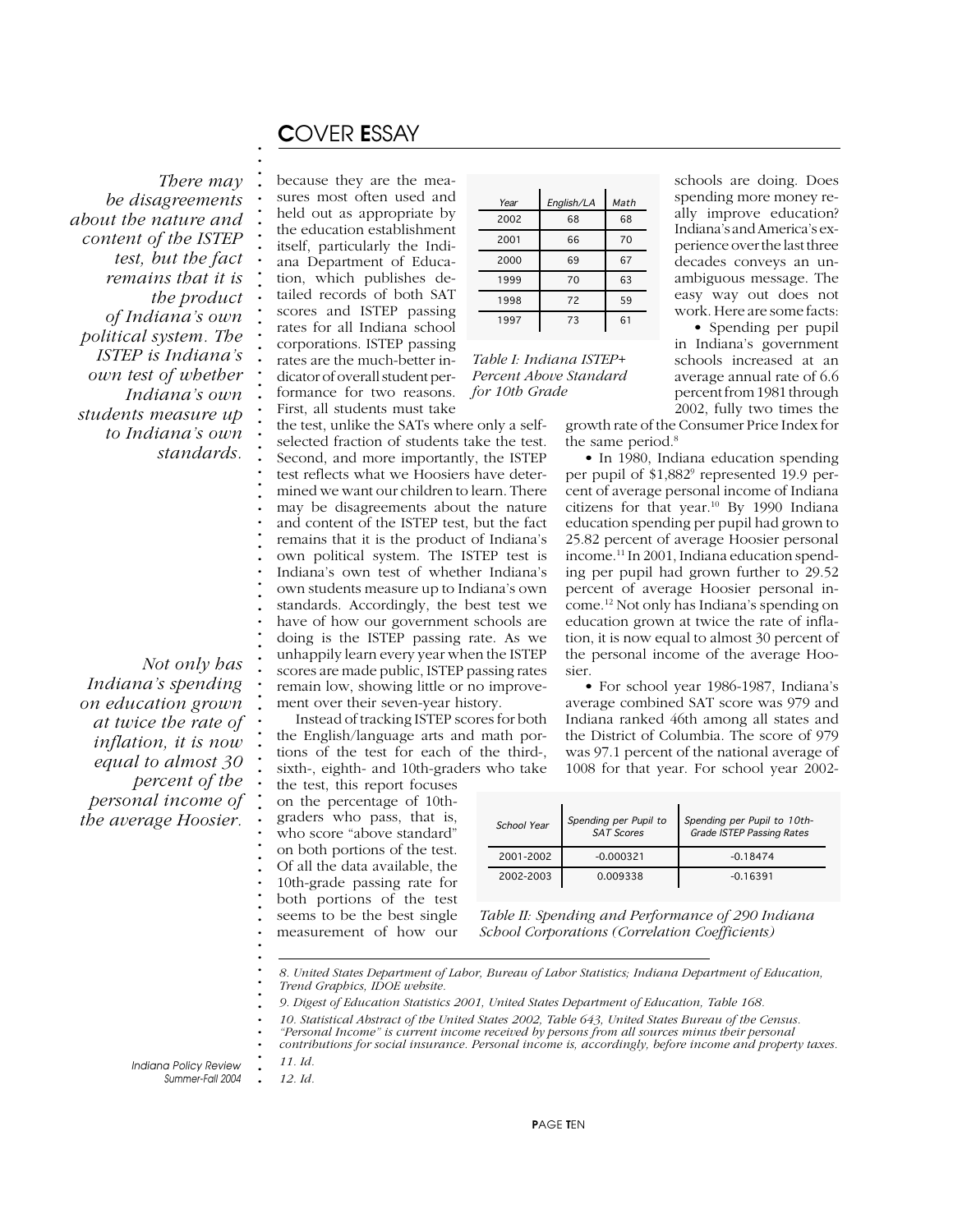2003, Indiana's average combined SAT score was 1004, 97.8 percent of the national average of 1026, and ranked 42nd among all states and the District of Columbia. From 1986 to 2003, Indiana's spending per pupil increased 243 percent in nominal dollars and approximately 50 percent in inflationadjusted dollars.

| SAT Scores as a Percent of<br>Indiana Average |                         |                        | 10th Grade ISTEP Passing Rates<br>as a Percent of Indiana Average |                        |
|-----------------------------------------------|-------------------------|------------------------|-------------------------------------------------------------------|------------------------|
| School Year                                   | <b>Highest Spenders</b> | <b>Lowest Spenders</b> | <b>Highest Spenders</b>                                           | <b>Lowest Spenders</b> |
| 2001-2002                                     | 97.5                    | 97.5                   | 99.5                                                              | 113                    |
| 2002-2003                                     | 98.1                    | 98.8                   | 94.6                                                              | 107.3                  |

**. . . . . . . . . . . . . . . . . . . . . . . . . . . . . . . . . . . . . . .**

*From 1986 to 2003, Indiana's spending per pupil increased 243 percent in nominal dollars and approximately 50 percent in inflation-adjusted*

*dollars.*

**. .** *Table III: Academic Performance of 20 Highest-Spending and 20 Lowest-Spending Indiana School Corporations*

• In the first year of ISTEP testing, 1997, 73 percent of 10th-graders scored "above standard" on the English/language arts portion of the test, and 61 percent scored "above standard" on the math portion of the test. In 2003, those scores were 69 percent and 67 percent, respectively. Passing rates for 10th-graders for all seven years the ISTEP test has been taken are shown on Table I. Since the beginning of ISTEP testing, then, math scores have improved a bit, but English/language arts scores have dropped. Since 1997, Indiana's spending per-pupil increased 31 percent in nominal dollars and approximately 13 percent in inflation-adjusted dollars.

• In August 2003, Governor Frank O'Bannon and Superintendent Suellen Reed released the list of 117 Indiana schools on the "needs improvement" list for the 2003- 2004 school year as mandated by the new federal law known as "No Child Left Behind." The schools on the list are failing to make "adequate yearly progress" as measured by their students' performance on Indiana's own ISTEP test. In other words, the 117 schools on the list are the worstperforming schools in the state in terms of student academic performance. If the advocates of more spending are correct, we would expect that most of these underperforming schools would be in school corporations that spend less than corporations with better-performing schools. In fact, just the opposite is true. Of the 117 schools on the "needs improvement" list, 87 (74 percent) are in corporations that spend more than the Indiana average per student. Only 30 (26 percent) schools are in

corporations that spend at or below the state average.

• For the 50 states and the District of Columbia, spending for education is inversely related to average combined SAT scores, with correlation coefficients averaging a negative .39 in recent years.<sup>13</sup> Further, in 1999-2000, the 10 states with the highest spending levels, averaging more than \$9,900 per pupil, one-third more than the national average, produced SAT scores equal to only 96 percent of the national average. For the same year, the 10 states with the lowest spending levels, averaging about \$5,600 per pupil, 25 percent below the national average, produced SAT scores equal to 105 percent of the national average. Across America, students in states that spend more on education score lower on average than students in states that spend less.

If the Spending and Performance Myth were correct, we would have seen dramatic improvement over the last 20 years in the academic performance of Indiana students. But there has been no such improvement. There have been individual examples of an up-tick here and there, and the NAEP scores, $14$  which reflect the test results of only about five percent of Indiana students, are always touted as good news. The un-

| School Year | <b>Best SAT Scores</b> | <b>Worst SAT Scores</b> | <b>Best ISTEP Passing</b><br>Rates | <b>Worst ISTEP Passing</b><br>Rates |
|-------------|------------------------|-------------------------|------------------------------------|-------------------------------------|
| 2001-2002   | 105                    | 104.3                   | 104.5                              | 109.7                               |
| 2002-2003   | 104.5                  | 106.8                   | 103.1                              | 109.6                               |

**. .** *Table IV: Spending by 20 Best-Performing and 20 Worst-Performing Indiana School Corporations*

*13. The correlation coefficients for spending per pupil to SAT scores for all states and the District of Columbia in 1998-1999 and 1999-2000, the latest years for which the necessary information is available, were a negative .395 and .394, respectively.*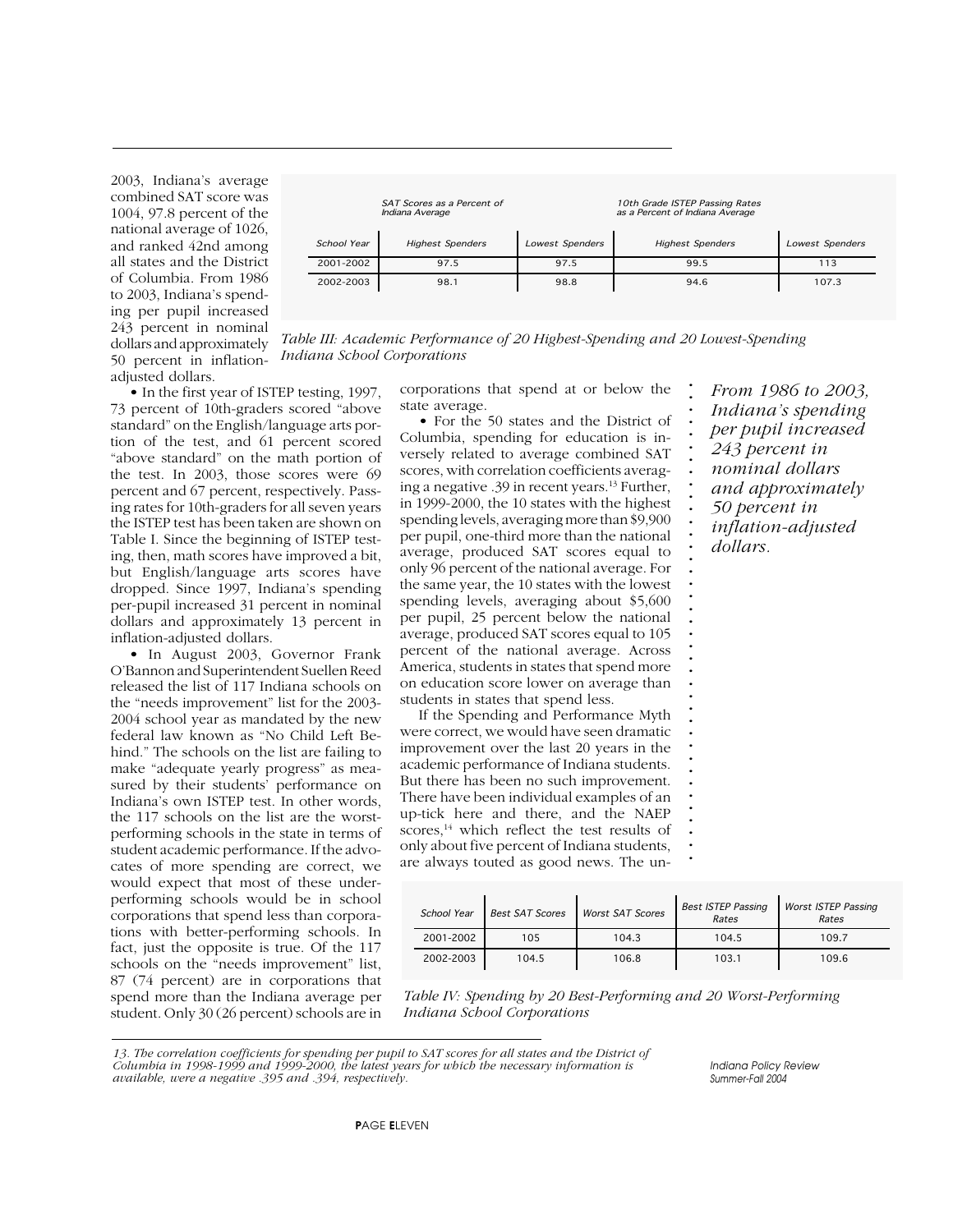## C*OVER* E*SSAY*

**. . . . . . . . . . . . . . . . . . . . . . . . . . . . . . . . . . . . . . . . . . . . . . . . . . . . . . . . . . . . . . . . . . . . . . . . . .**

*The correlation coefficients for spending to ISTEP passing rates are strongly negative, indicating that additional spending is associated with poorer academic performance, not better.*

| Year | Indiana Grade | Indiana Rank Among<br>all States and D.C. |
|------|---------------|-------------------------------------------|
| 2004 | $B+$          | 12                                        |
| 2003 | $B+$          |                                           |
| 2002 | $A-$          | 10                                        |
| 2001 | А             | $\overline{\phantom{a}}$                  |
| 2000 | А             | 3                                         |
| 1999 | $B+$          |                                           |
| 1998 | $A-$          |                                           |
| 1997 | R             |                                           |

*Table V: Education Week Magazine, "Quality Counts Reports Adequacy of Resources Devoted to Government schools"*

happy reality, however, is that overall Indiana student achievement has not improved and remains at a level unacceptable by Indiana's own standards.

Not only is the Spending and Performance Myth exposed by overall state data, it is also disproved by data for individual school corporations. If spending more money leads to improved schools, as the myth holds, we should expect to see improved academic performance by students in school corporations that spend more money.

In order to further test the Spending and Performance Myth, this author and the Indiana Policy Review Foundation undertook to collect data for all 290 regular Indiana school corporations.15 For each school corporation for school years 2001- 2002 and 2002-2003, we listed spending per pupil, combined SAT scores and the percentage of 10th-graders passing both parts of the ISTEP test. Two statistical correlation coefficients were calculated for each school year: one for spending per pupil against combined SAT scores; and one for spending per pupil against ISTEP passing rates for 10th-graders.

A word about correlation coefficients is appropriate here. First, correlation does not demonstrate causality. That is, just because two variables may move together over time, one does not necessarily cause

the other. The movement of both variables may, for example, be caused by a third variable. If you have two clocks in your house, the chances are the movements of their hands are correlated. One clock movement does not cause the other, however. They are both caused by your setting them to move together. A correlation coefficient can tell us, however, how well actual values conform to predicted values, and that is the way that correlation coefficients are used in this paper. Those who advocate more spending on education are predicting that such additional spending will result in improved student learning. SAT scores and ISTEP scores are the means we use to measure student learning. Accordingly, the spending advocates are predicting that more spending will result in higher SAT and ISTEP scores. If they are correct, there should be a statistically significant positive correlation coefficient between spending and SAT/ ISTEP scores.

Unfortunately for those advocating more spending to improve education, the correlation coefficients for spending to ISTEP passing rates are strongly negative, indicating that additional spending is associated with poorer academic performance, not better. The correlation coefficients for spending to SAT scores are essentially flat, showing no relationship at all between spending and SAT scores. These measurements are powerful evidence that, notwithstanding the Spending and Performance Myth, there is no causal relationship between spending levels and academic performance. Results of this analysis are shown in Table II.16

On average of the 290 school corporations in Indiana, higher spending is associated with poorer academic performance by students, not better.

Advocates of the Spending and Performance Myth might claim that the averages do not tell the real story. We really need to look at the schools that spend the most, they might say, and compare them to the schools that spend the least. In order to examine this proposition, data for the 290 Indiana school corporations were ranked according to

*14. The National Assessment of Educational Progress tests are administered periodically by the U. S. Department of Education to a selected sample of about 5000 fourth-, eighth- and 12th-grade students across the country.*

*15. Special education and vocational education corporations were not included in the analysis.*

**.** *16. Copies of supporting work papers will be made available upon request to the IPR.*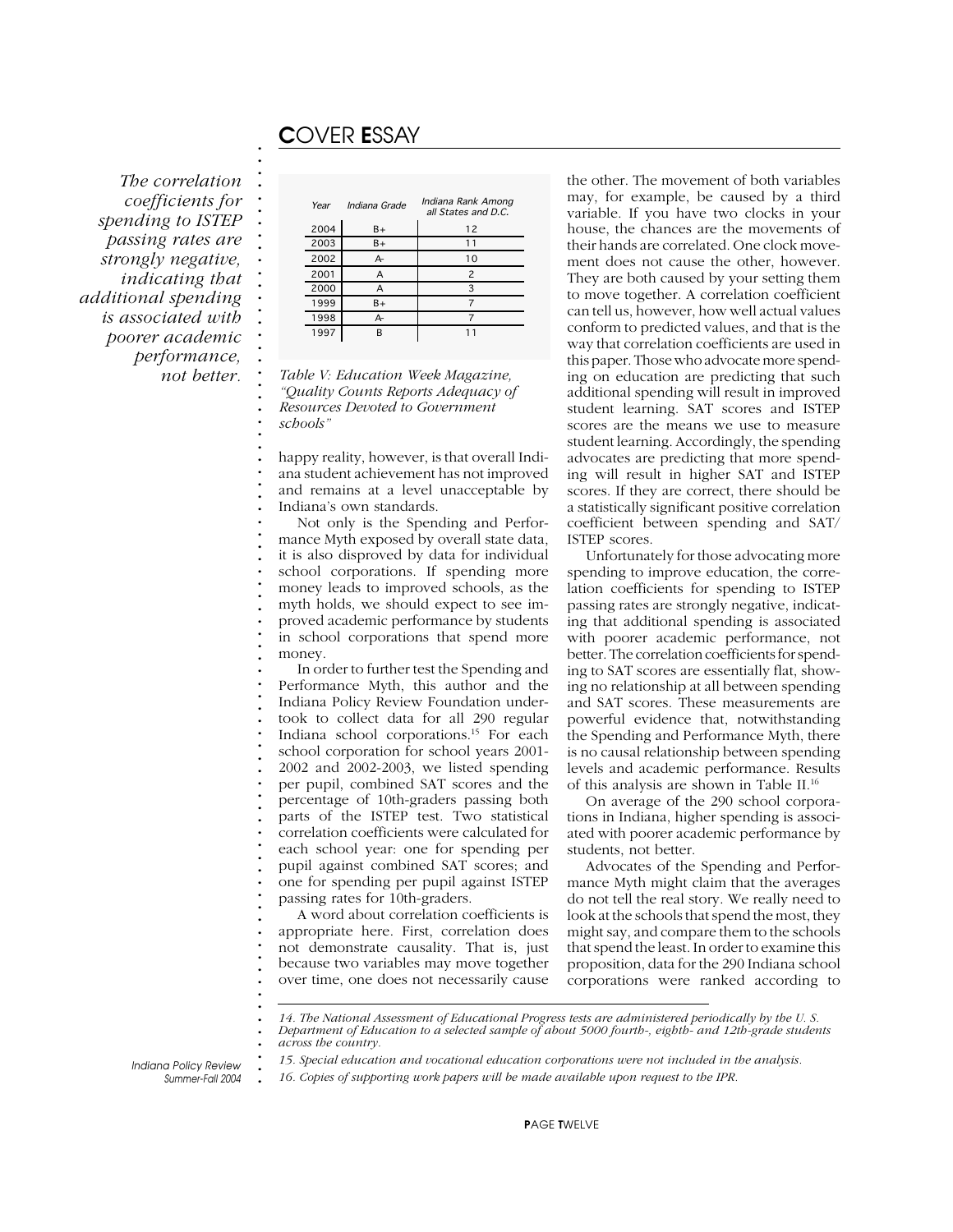spending per pupil for the two school years under review. The 20 school corporations with the highest spending per pupil were then compared to the 20 school corporations with the lowest spending per pupil. The results are shown in Table III.

The 20 top-spending school corporations spent an average of \$11,167.50 per pupil in 2001-2002 (134 percent of the Indiana average) and \$11,686.70 per pupil in 2002-2003 (135 percent of the Indiana average). The 20 lowest-spending school corporations spent an average of \$6767.05 per pupil in 2001-2002 (81 percent of the Indiana average) and \$7196.55 per pupil in 2002-2003 (83 percent of the Indiana average). For SAT scores, the lowest-spending corporations did as well or better than the higher-spending corporations. More significantly, however, for ISTEP passing rates, the lower-spending corporations performed much better than the higher-spending corporations, scoring seven to 13 percent above the state average compared to below-average results for the higher-spending school corporations.

In addition to ranking the school corporations by spending, they were also ranked by SAT scores and by 10th-grade ISTEP passing rates. We then asked how the best and worst academic performing schools compared in spending per pupil. The results are shown in Table IV. For the bestand worst-performing corporations for SAT scores, their spending levels are about the same, with both groups spending above the state average. For the best- and worstperforming school corporations for ISTEP passing rates, however, the worst-performing schools spent considerably more per student than the best-performing schools.

Indiana has tried spending more money to improve its schools, but student academic achievement remains flat to down. This is true not just for the state overall, but also for individual school corporations, and not just for a year or two but over time. The evidence is overwhelming and inarguable. Additional spending, without fundamental, systemic change, does not improve the academic performance of students. Not only is there a dearth of facts supporting the Spending and Performance Myth, the evidence actually associates greater spending

with worse academic performance; for Indiana as a whole and for individual school corporations, and for the nation's 50 states plus the District of Columbia. In sum, there is nothing to support the Spending and Performance Myth other than the self-interest of its proponents.

Most people would agree that how much a student learns while in school is a function of many different variables. The unjustified focus on funding alone allows the education establishment and politicians to ignore all those other variables, none of which can be as easily measured as dollars spent. If factors such as the quality of teaching, home environment, parental attitudes and peer pressures could be measured as easily as spending we could simply run a multiple regression analysis through our computers and find out what really matters. Real solutions, however, are not that easy.

### *The Inadequate Funding Myth*

The second myth impeding educational reform in Indiana is the Inadequate Funding Myth, which holds that Indiana government schools are not adequately funded.

Indiana's education establishment and journalist community are fond of claiming, or assuming as obvious, that our government schools are not "adequately funded." This is, of course, just another way of stating the Spending and Performance Myth, since, presumably, if Indiana's schools were "adequately" funded the academic performance of the students would also be adequate. Once again, this proposition can be, and has been, tested. Since 1997, the editors at the publication *Education Week* have produced an annual report called "Quality Counts"17 that examines many aspects of public education in the 50 states and District of Columbia. Part of the Quality Counts report looks at what the authors refer to as "Resources: Adequacy" in which they compare how the various states fund their public education systems. Each state is given a grade and ranked among all other states and the District of Columbia.

Contrary to the story Hoosier parents and taxpayers hear from the education establishment and our newspapers, the

*The evidence is overwhelming and inarguable: Additional spending, without fundamental, systemic change, does not improve the academic performance of students.*

**. . . . . . . . . . . . . . . . . . . . . . . . . . . . . . . . . . . . . . . . . . . . . . . . . . . . . . . . . . . . . . . . . . . . . . . . . . .**

*17. All Quality Counts reports are available on the Education Week website, www.edweek.org.*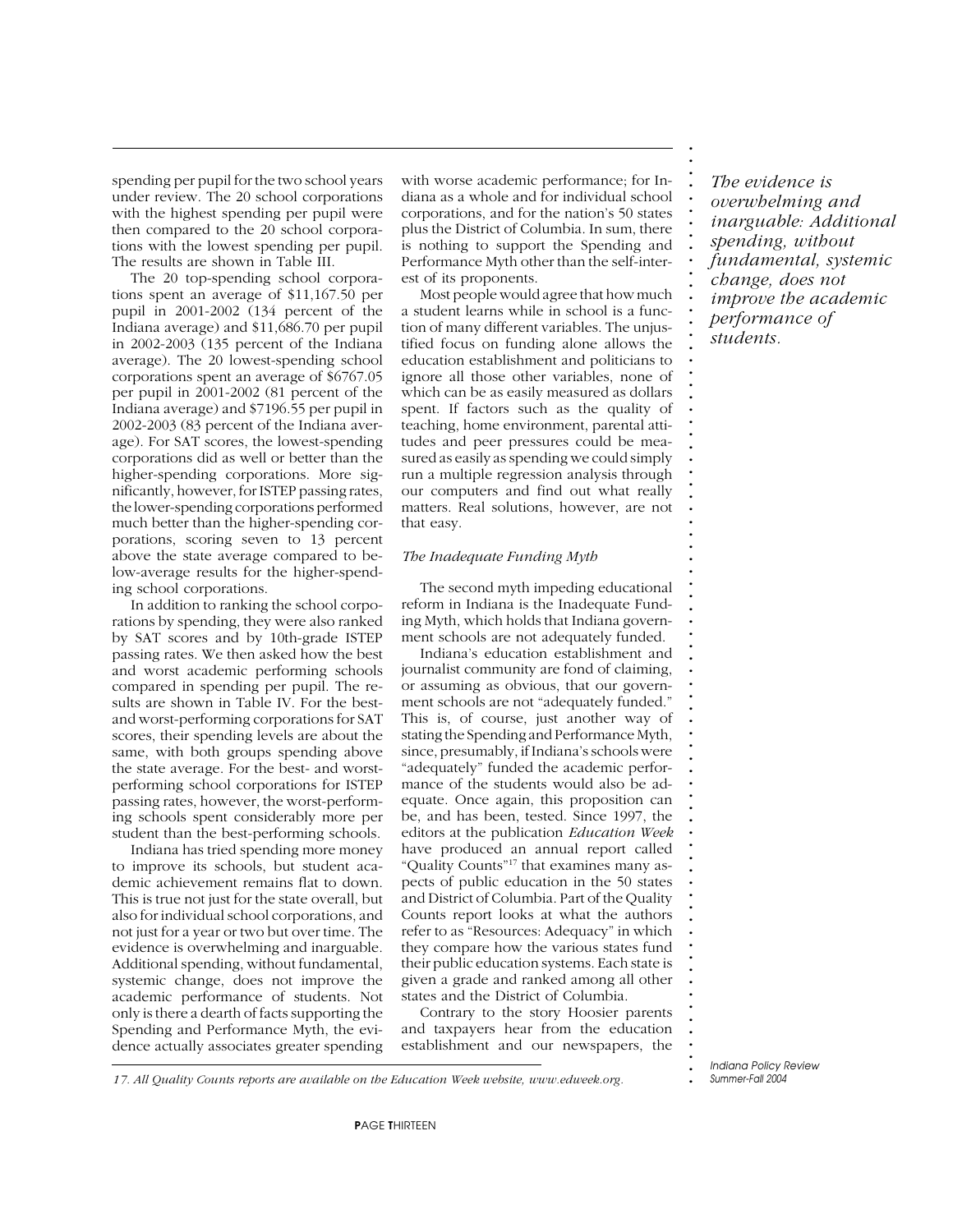### *Contrary to the story Hoosier parents and taxpayers hear from the education establishment and our newspapers, Indiana is considered to be among the leading states in America in terms of adequacy of resources devoted to funding public education.*

## C*OVER* E*SSAY*

**. . . . . . . . . . . . . . . . . . . . . . . . . . . . . . . . . . . . . . . . . . . . . . . . . . . . . . . . . . . . . . . . . . . . . . . . . .**

editors at *Education Week* consider Indiana to be among the leading states in America in terms of adequacy of resources devoted to funding public education. The results of the *Education Week* research are shown in Table V. For the eight years for which the study has been conducted, Indiana has received four "A"s and four "B"s and has never been ranked lower than 12th in the nation, including second in the nation for 2001 and third for 2000. According to *Education Week,* not only are Indiana's government schools not inadequately funded, they are among the best-funded in the nation. At the same time, then, that the \$500,000 report "Efficiency and Excellence,"18 based on interviews with teachers and school administrators, claimed that funding for Indiana schools was "inadequate," the researchers at *Education Week* were rating Indiana schools as among the best-funded in the nation.

Strange how these reports never see the light of day in Indiana media.

Most Indiana parents would be very pleased, indeed, if their child brought home a report card as good as Indiana received from *Education Week*.

*The Lower Class Size Myth*

The third myth impeding educational reform in Indiana is the Lower Class Size Myth, which holds that lowering class sizes will improve student academic performance. Indiana policymakers have worked hard to reduce average class size. Since 1974-75, the average number of pupils per teacher in Indiana government schools has declined from 22.6 to 16.7. The teacher unions point to such reduction as an accomplishment, as they should since they represent the pecuniary interests of the teachers. As we have seen, however, the academic performance of Indiana students over this time period has been flat. Just as additional spending does not improve student academic performance, neither does reduction in class size have any demonstrable positive impact on what the schools are supposed to be doing.

Eric Hanushek, Senior Fellow at the Hoover Institute of Stanford University, is the leading authority on efforts to improve student academic achievement by reducing class size. In 1999, Hanushek reviewed the research on the subject and concluded that

[e]xisting evidence indicates that achievement for the typical student will be unaffected by instituting the types of classsize reductions that have been recently proposed or undertaken. The most noticeable feature of policies to reduce overall class sizes will be a dramatic increase in the costs of schooling, an increase unaccompanied by achievement gains.19

More specifically, Hanushek identified six separate conclusions from his research about the impact of class-size reductions:<sup>20</sup>

1. We have extensive experience with class-size reduction and it has not worked.

2. International experience suggests no relationship between pupil-teacher ratios and student performance. Dramatic differences in pupil-teachers ratios and in class size across countries are unrelated to measures of mathematics and science achievement.

3. Extensive econometric investigation shows no relationship between class size and student performance.

4. Project STAR in Tennessee does not support overall reductions in class size except perhaps in kindergarten.<sup>21</sup>

5. The quality of the teacher is much more important than class size. Unfortunately, the current organization of schools and incentives to hire and retain teachers do little to ensure that the teacher force will improve. If we are to have a real impact on teaching, we must evaluate actual teaching performance and use such evaluations in school decisions. We cannot rely on requirements for entry, but must switch to using actual performance in the classroom.

6. While silver bullets do not exist, farsuperior approaches are available.

*18. National Association of State Boards of Education, supra at note 4.*

**.** *Indiana Policy Review Summer-Fall 2004* *20. Id.*

**.** *21. Project STAR is a much-discussed study purported by some to support class-size reductions.*

*<sup>19. &</sup>quot;The Evidence on Class Size," Earning and Learning: How Schools Matter (Ed: Susan E. Mayer and Paul Peterson), Washington, D.C.: Brookings Institution, 1999, pp. 131-168.*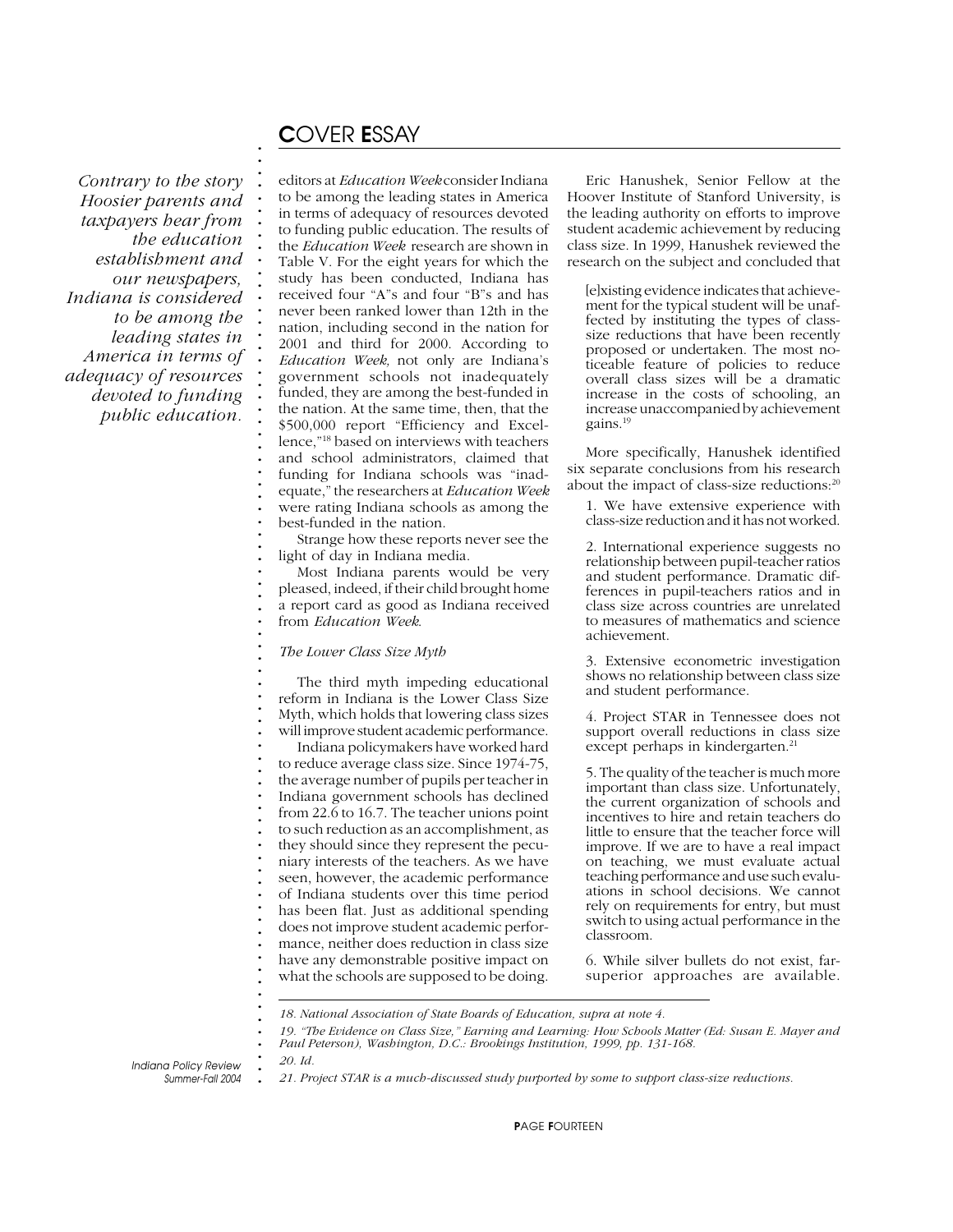(N)obody in today's schools has much of an incentive to improve student performance. Careers simply are not made on the basis of student outcomes. The flow of resources is not related positively to performance – indeed it is more likely to be perversely related to performance.

Efforts to demonstrate beneficial results from lower class sizes continue unabated. The state of Michigan spent the incredible sum of \$96 million over four years from 1998 through 2002 to fund a statewide experiment in lowering class sizes. The independent academics who conducted the study were forced to conclude that "there is no statistically significant difference in achievement based on [lower class size project] participation."22 Our own state of Indiana also funded an experiment in the School City of Hammond about the same time. The North Central Regional Educational Laboratory ("NCREL"), hired by the Indiana Department of Education to conduct the study, issued a 14-page interim report that consisted of quotes from teachers and administrators about how much they liked the smaller classes. NCREL never issued a final report and no effort was made to measure the impact of smaller class sizes on student achievement.

The "No Child Left Behind Act," passed by the United States Congress and signed by President Bush in 2002, further elevated the status of the Lower Class Size Myth by appropriating \$1.6 billion for state grants to reduce class sizes by hiring 30,000 more teachers. Indiana's share of this pay-off to the teacher unions was \$27.2 million. The same law set up an organization called the "What Works Clearinghouse" with the laudable objective of providing a central source of "rigorous research" and "solid evidence" for education decision-makers. Even though billions of dollars are being spent in its name, the Lower Class Size Myth is not currently among the subjects to be investigated by the What Works Clearinghouse.

Advocates of class size reduction point to various studies that they say support their position. Professor Hanushek of the Hoover Institute has systematically exposed the flaws in all those studies and concluded that "the evidence about class size reduction has been thoroughly spun in the political debate in order to match the preconceived policy proposals" of the class sizereduction advocates.23

In spite of numerous studies attempting to justify the costly policy of lowering class sizes, it must be concluded that no credible evidence has been developed to support the Lower Class Size Myth. In 2002, after reviewing still more research on the subject, Professor Hanushek reiterated his conclusions of 1999. "[T]he consistent picture from available evidence is that the falling pupil-teacher ratios have not had a discernible effect on student achievement."24

In light of the dearth of evidence to support the Lower Class Size Myth, the question naturally arises as to why Indiana policymakers adopted the costly policy. In my paper examining mandatory collective bargaining for teachers in Indiana,<sup>25</sup> I quoted a former superintendent from Seattle who said "We lost our way when we became more interested in the employment of adults than in the education of children."26 When one understands that the true objective of Indiana government schools is more to employ adults than to educate our children, then the reason for the policy of reducing class sizes becomes clear. If average class size were still where it was in 1974-75, that is 22.6 pupils per teacher, Indiana schools would be employing about 9,600 fewer teachers. At today's cost per teacher, that would mean a savings of more than \$500 million per year. The research shows that the additional expenditure of \$500 million per year is quite unlikely to return any benefit to Indiana's students.

Next we examine the Teacher Quality Myth.

*22. Michigan Small Class Size Initiative, Year Four Final Report, June 2003, page 24; Daniel J. Henry, Ph.D., Randall S. Davies, Ph.D., and Heidi Hoffman, Indiana Center for Evaluation. This conclusion is stated in different terms at numerous locations throughout the report.*

*23. "Evidence, Politics and the Class Size Debate," in Lawrence Mishel and Richard Rothstein (ed.), The Class Size Debate (Washington, D.C.: Economic Policy Institute, 2002), pp. 37-65.*

*24. Id.*

*25. Freeland, supra at note 6.*

*26. Damon Darlin, "To Whom Do Our Schools Belong?" Forbes, September 23, 1996, p.66.*

*If average class size were still where it was in 1974-75, that is 22.6 pupils per teacher, Indiana schools would be employing about 9,600 fewer teachers. At today's cost per teacher, that would mean a savings of more than \$500 million per year.*

**. . . . . . . . . . . . . . . . . . . . . . . . . . . . . . . . . . . . . . . . . . . . . . . . . . . . . . . . . . . . . . . . . . . . . . . . . . .**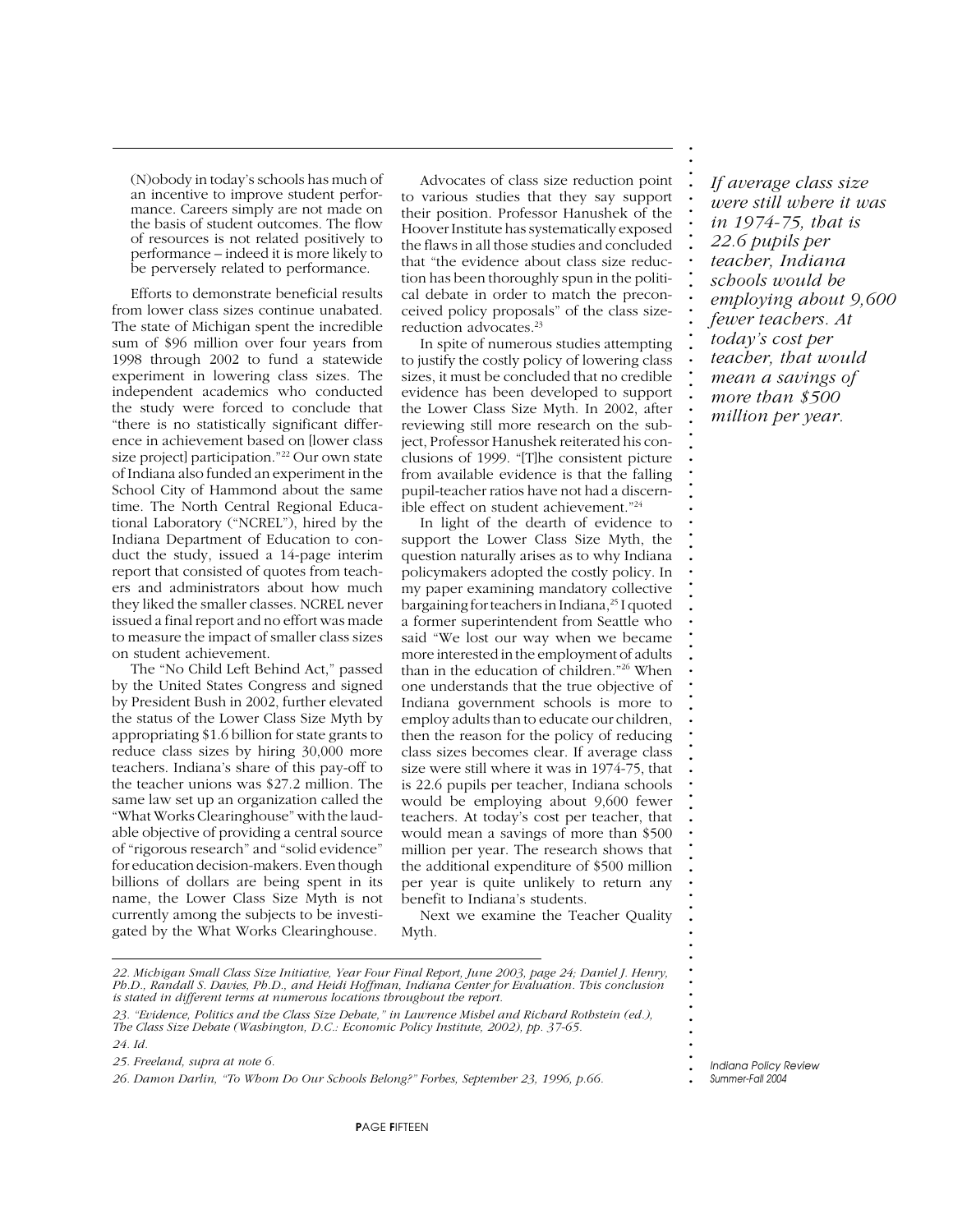## C*OVER* E*SSAY*

**. . . . . . . . . . . . . . . . . . . . . . . . . . . . . . . . . . . . . . . . . . . . . . . . . . . . . . . . . . . . . . . . . . . . . . . . . . .**

*Every parent and every student knows that some teachers are better than others. Yet, the fiction that every teacher is as good as another is a linchpin of Indiana educational policy.*

*The Teacher Quality Myth and the one-deal-fits-all system it creates, penalizes our best teachers and rewards our worst teachers.*

### *The Teacher Quality Myth*

The fourth myth impeding educational reform in Indiana is the Teacher Quality Myth, which holds that any teacher is as good as any other teacher.

The Teacher Quality Myth, unlike the other three myths discussed here, is not widely believed. Every parent and every student knows that some teachers are better than others. Yet, the fiction that every teacher is as good as another is a linchpin of Indiana educational policy.

The source of the Teacher Quality Myth can be found in the Factory Model of union organization adopted by the teacher unions.27 The Factory Model was the original conception of unionism when collective bargaining for teachers began to emerge in the 1960s. The National Education Association systematically obtained the passage of state laws and organized teachers into unions. The unions and the state legislatures, including Indiana's, used the National Labor Relations Act<sup>28</sup> (NLRA), passed by the New Deal Congress in 1935, and certain other state statutes, as models for their collective-bargaining statutes for teachers. This was natural for an organization that perceived itself in the mode of an industrial labor union. The union movement was born, matured and became institutionalized in the mass-production, industrial factories of the 1920s and 1930s. Organizing school teachers was a simple matter of extending the tried-and-true formula. The union's allies in state legislatures were not required to start with a blank piece of paper – they had the example of the NLRA. Accordingly, most state public employee collective-bargaining laws, including Indiana's, are patterned on the NLRA. They reflect the Factory Model of labor-management relations.

According to the Factory Model, schools are analogous to large, production-line factories, with teachers in the role of production-line workers, producing standardized products in high volumes and operating according to uniform work rules. As with factory production-line workers, teachers are considered interchangeable parts in the great education factory. For reasons that should be obvious, the Factory Model does not work in an educational setting. Contrary to the Teacher Quality Myth, teachers are not interchangeable parts and neither are their products mass-produced and interchangeable widgets, but individual children.

Although Indiana law does not require it, teacher unions and school corporations always agree to a Factory Model, lock-step, interchangeable parts, compensation schedule for teachers based entirely on seniority and academic classwork. True to the model, no teacher can be paid more or less than another teacher with the same seniority and academic credentials. Such a one-deal-fitsall arrangement is clearly in the interest of many teachers. It is not, however, in the best interest of any teacher with superior teaching skills or specialized education or experience. Such a teacher could claim better terms and conditions than those the union negotiates. To properly judge the impact of the Teacher Quality Myth on the quality of public education, it is critical to understand that a superior teacher — that is, a teacher who is a better-than-average teacher with skills or other attributes in greater demand than the average teacher is penalized by Indiana's system of exclusive union representation according to the Factory Model. Conversely, a teacher with less-than-average teaching ability, with skills or other attributes in less demand than the average teacher, is rewarded by the Teacher Quality Myth. The Teacher Quality Myth and the one-deal-fits-all system it creates, penalizes our best teachers and rewards our worst teachers.

What can we reasonably expect the consequences to be over time of Indiana's adoption of the Teacher Quality Myth? Unfortunately, the impact over time is likely to be a systematic decline in the quality of teaching in our government schools. The more able teachers are more likely to leave teaching to pursue a career where they can be fairly compensated for their superior abilities. Further, students with superior abilities are more likely to be discouraged from entering teaching in the first place.

**.** *Indiana Policy Review Summer-Fall 2004*

*27. The discussion of the Teacher Quality Myth is based on parts of my report on collective bargaining for teachers. Supra at note 6.*

*28. 29 U.S.C. §§ 151-169.*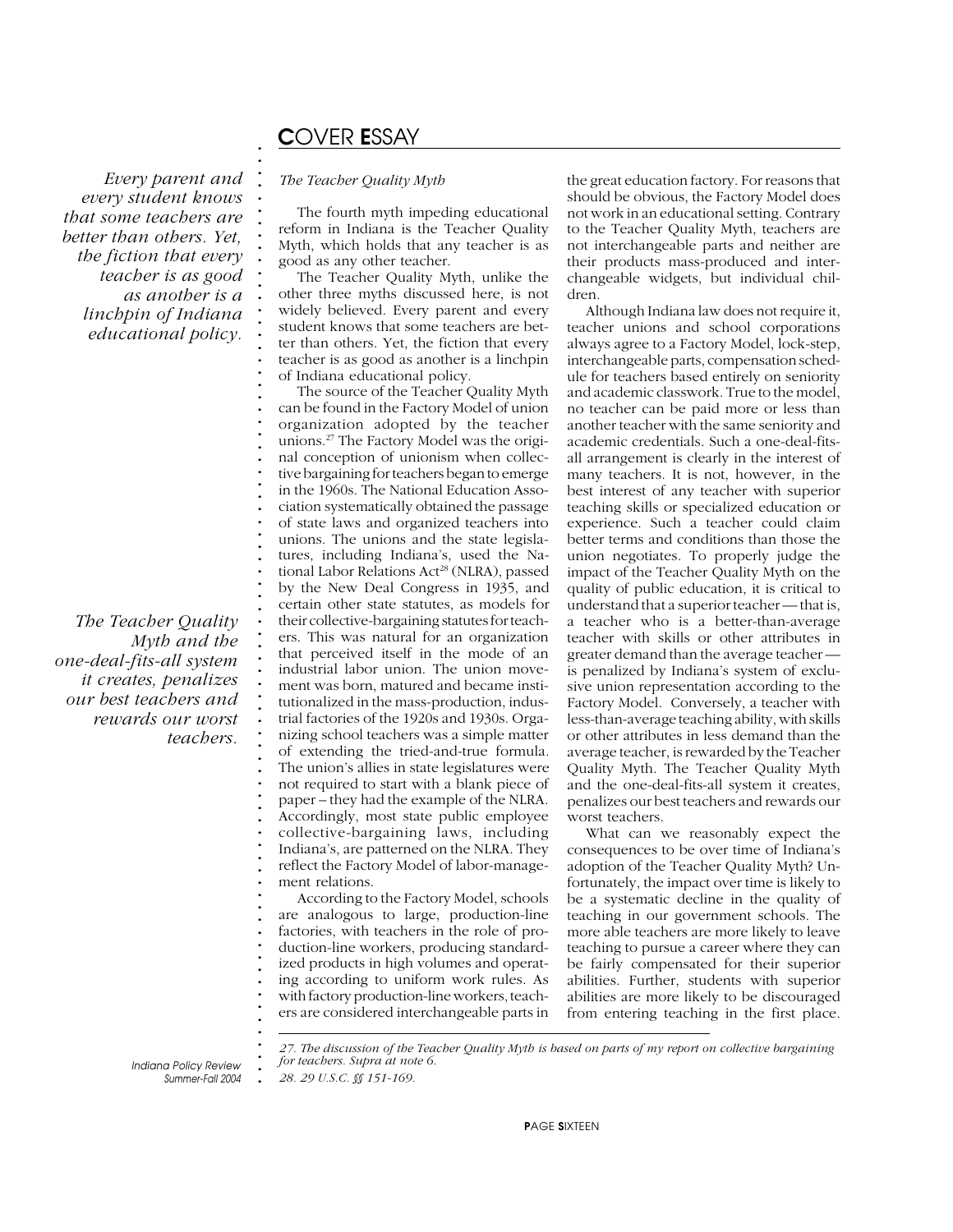Conversely, the less able teachers are protected by a rigid tenure system and rewarded with employment terms they probably could not obtain on

their own. Similarly, the lessable students will be drawn in to teaching in greater numbers. Over time, the Teacher Quality Myth is likely to result in a decline in the quality of Indiana's teacher population.

*"Colleges hate geniuses, just as convents hate saints." (Ralph Waldo Emerson)*

Because the conclusions drawn here are subject to misinterpretation and distortion in the ongoing political discussion, it is important to emphasize what is not being said. This paper does not assert that all, or even most, Indiana government-school teachers are poor teachers. To the contrary, it is necessary and appropriate to recognize the thousands of dedicated, caring and able teachers working daily in our government schools. In fact, it can be said that the principal reason the system functions as well as it does is the daily commitment, skill and dedication of thousands of teachers. We all remember an exceptional teacher along the way who made a positive difference in our lives. Those exceptional teachers are still out there making a positive difference in the lives of our children. We owe them a large debt of gratitude. Our admiration and respect for Indiana's core of dedicated and able teachers cannot, however, blind us to the long-term deleterious effects of the Teacher Quality Myth.

The Teacher Quality Myth distorts the incentive structure in school management, stands in the way of true teacher performance evaluations, and prevents any discussion of merit compensation for teachers; a very powerful impact for a proposition no one really believes.

#### *Conclusion*

If spending more money won't work, and hiring more teachers isn't the answer, what will improve Indiana's schools?

The problems surrounding Indiana government schools are severe, but they are not unique. As the various studies and reports referred to in this paper testify, the issues facing Indiana schools are similar to those facing government-school systems across the country. The resources devoted to solving these problems are substantial.

While it may be premature to see a consensus developing, it is possible to perceive the outlines of effective reform. The work of Professor Hanushek of the Hoover Institute emphasizes the need to alter the structure of incentives in government-school management, especially incentives that affect the quality of teaching.<sup>25</sup> "Considerable evidence shows that by far the largest differences in the impact of schools on student achievement relate to differences in the quality of teachers." Yet, the Teacher Quality Myth and the Factory Model of school management erect formidable organizational obstacles to hiring and retaining top-quality teachers. One major obstacle is the prohibition against evaluating teachers on the basis of their actual teaching performance.

Recently, another serious voice called for changing the way teachers are compensated and evaluated. The Teaching Commission, a nonprofit group of government, business and education leaders with the goal of improving the public teaching corps, published its report, "Teaching At-Risk: A Call To Action," in January 2004. Among its recommendations are to (a) tie teacher compensation to student performance, (b) simplify certification barriers, (c) give principals authority to hire, fire and promote teachers, and (d) pay better teachers more.30

Even if there were a consensus among all the experts about how to improve public education, formidable obstacles would remain. In Indiana, all of these proposals for reform are impossible to implement under current law. It is illegal in Indiana to tie teacher compensation to student performance.31 Hiring and firing of teachers is the

*The Teacher Quality Myth distorts the incentive structure in school management, stands in the way of true teacher performance evaluations, and prevents any discussion of merit compensation for teachers; a very powerful impact for a proposition no one really believes.*

**. . . . . . . . . . . . . . . . . . . . . . . . . . . . . . . . . . . . . . . . . . . . . . . . . . . . . . . . . . . . . . . . . . . . . . . . . . .**

*29. Hanushek, supra at note 24.*

*<sup>30.</sup> The Teaching Commission, "Teaching At-Risk: A Call to Action," January 2004. These proposals were summarized in a press release dated January 14, 2004. The full report is available at www.theteachingcommission.org.*

*<sup>31. &</sup>quot;However, the (staff performance evaluation) plan may not provide for an evaluation that is based in whole or in part on the ISTEP test scores of the students in the school corporation." I.C. 20-6.1-9-3.*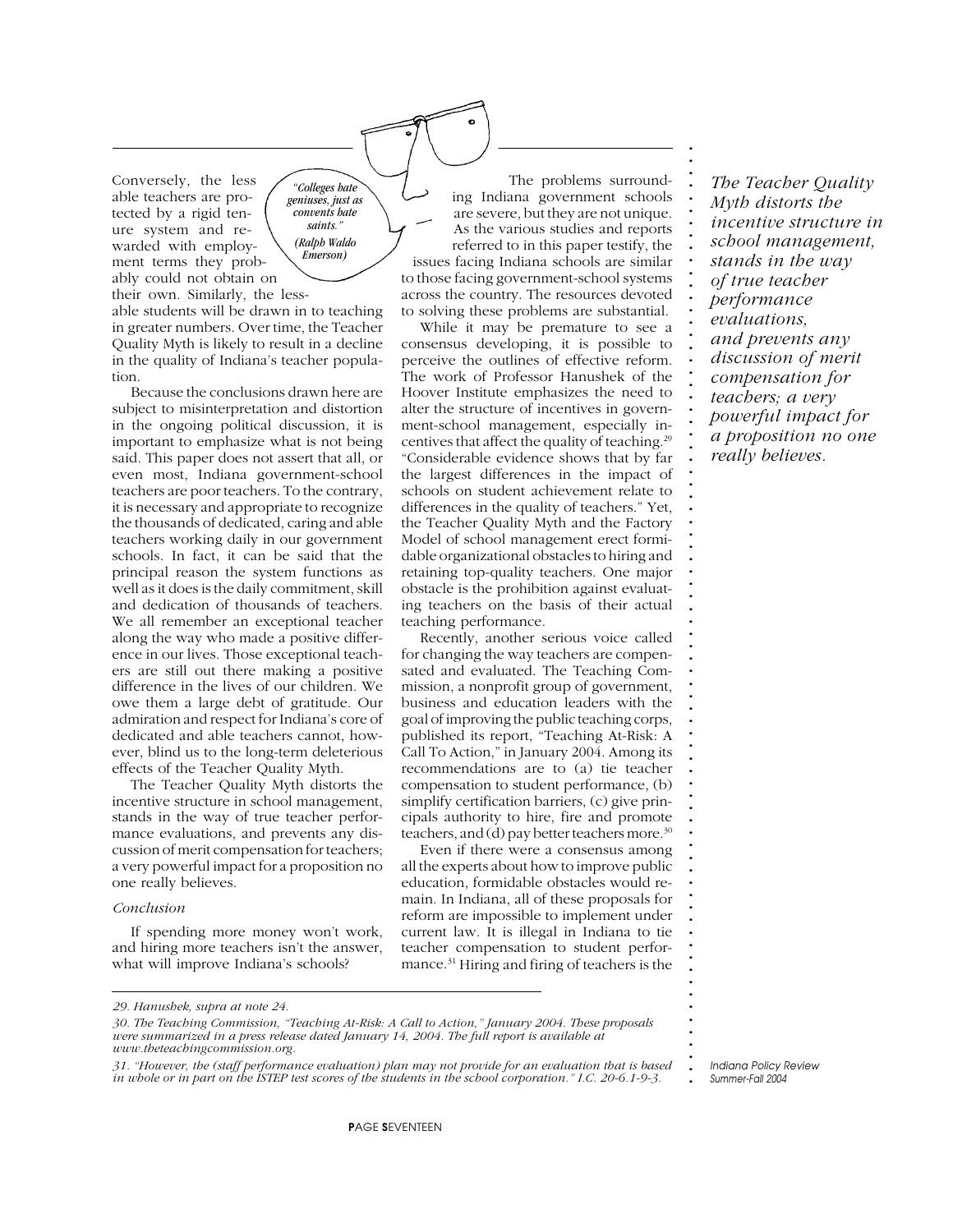## C*OVER* E*SSAY*

**. . . . . . . . . . . . . . . . . . . . . . . .**

*Indiana law prevents a school board from ever negotiating contract improvements with the union; it can only grant additional concessions.* annual responsibility of the school superintendent subject to the provisions of the corporation's collective bargaining agreement with the teacher union, excessive certification requirements, as well as justcause and due-process provisions ingrained in statute.

Exclusive, mandatory representation of all teachers by unions is effectively imposed by Indiana law. That same Indiana law prevents a school board from ever negotiating contract improvements with the union. It can only grant additional concessions.

The alliance of teacher unions and educational administrators who control Indiana public education will not allow these laws to be changed. So long as the politicians and the "educators" continue to worship at the altar of the Spending and Performance Myth, the Inadequate Funding Myth, the Class Size Myth and the Teacher Quality Myth they will have no interest in truly reforming Indiana public education.

In the final analysis, reform will only come from citizens, parents and taxpayers, who care enough about the education of their children to throw out the old mythology and begin to hold their elected representatives accountable.

Do Indiana parents really care enough to change the system?  $\Omega$ 

**.** *Sen. Luke Kenley, Republican from Noblesville, was among those in the Statehouse of both political* **.** *parties asked to comment on "More Money Won't Fix Indiana's Government Schools." Following are his* **. .** *thoughts, noted as he read through an early draft of the study:*

**.** • 'Bureaucratic sclerosis induced by three decades of laws and regulations that penalize success and **.** chill incentives is the chief culprit.' That is truer than we realize. Dollars are being burned up in a bonfire **.** with some of these education requirements. For special education children, we now have an individual **.** education development plan. It takes many hours to write out each plan. Then it takes many hours to maintain and document each plan in terms of progress, etc. The annual review requires the attendance of **. .** at least seven school personnel. Even though this takes so much money, it has little to do with the actual **.** performance of that child. Further, it takes time away from teachers' abilities to do other things or actually **.** work with that child. parties asked to a thoughts, noted a thoughts, noted a thoughts and contract chill incentives is with some of the education developed maintain and do at least seven scl performance of t work with that c **T** incenting out s

• The most common comment I get from teachers is that they barely have time to teach because they **.** are filling out so many forms dealing with lesson plans, accountability, etc. And this comes from good **.** teachers, union teachers and non-union alike. Their day is made longer to satisfy the system's demands.

**. .** • In the purest sense, the level of spending is not determinate of the quality. Teaching requires **.** dedication, commitment and ability. It would be wrong, however, not to recognize that spending can **. .** enhance education opportunities for children, and that a certain commitment to paying good people is necessary.

**. .** • The greater problem is that the Indiana State Teachers Association (ISTA) has micromanaged the **.** negotiations in 296 separate districts so that negotiations go way beyond wages and fringes. For example, most contracts permit the ISTA to fill all textbook selection committee teacher slots. They will only assign **. .** union personnel. We might have kindergarten teachers selecting high school science books because no **.** one who teaches high school science is in the union.

**.** • Spending might improve education but the way it is done, with constant monitoring by the union, **. .** rarely makes for improvement.

**.** • Concepts such as merit pay, or more pay for teachers in shortage areas or in the toughest schools, **.** are *verboten* in union discussions.

• I should tip the foundation off that the union sees the lack of progress in performance as a result of **.** inadequate funding. In many states, "adequacy" suits regarding funding have been filed — and they have **.** actually won. Indiana teacher unions and others are currently considering this step.

p schools is<br>wd says it is still<br>are their chil-<br>e of learning.<br>if they want to<br>ude of the **.** • The foundation's observation that in Indiana we spend more in the worst-performing schools is **.** correct. This is because we aim resources at the disadvantaged areas. The 'adequacy' crowd says it is still **.** not enough. The key in high-performing schools is that you have parents there who prepare their children, participate with their children and share value systems that reinforce the importance of learning. **. .** While these may be traits of higher-income people, they are traits that anyone can adopt if they want to while these may be traits of higher-income people, they are traits that anyone can adopt if they was ucceed. So, the foundation's premise about the disconnect really points out that the attitude of the parents is more critical than the dollars. $Q$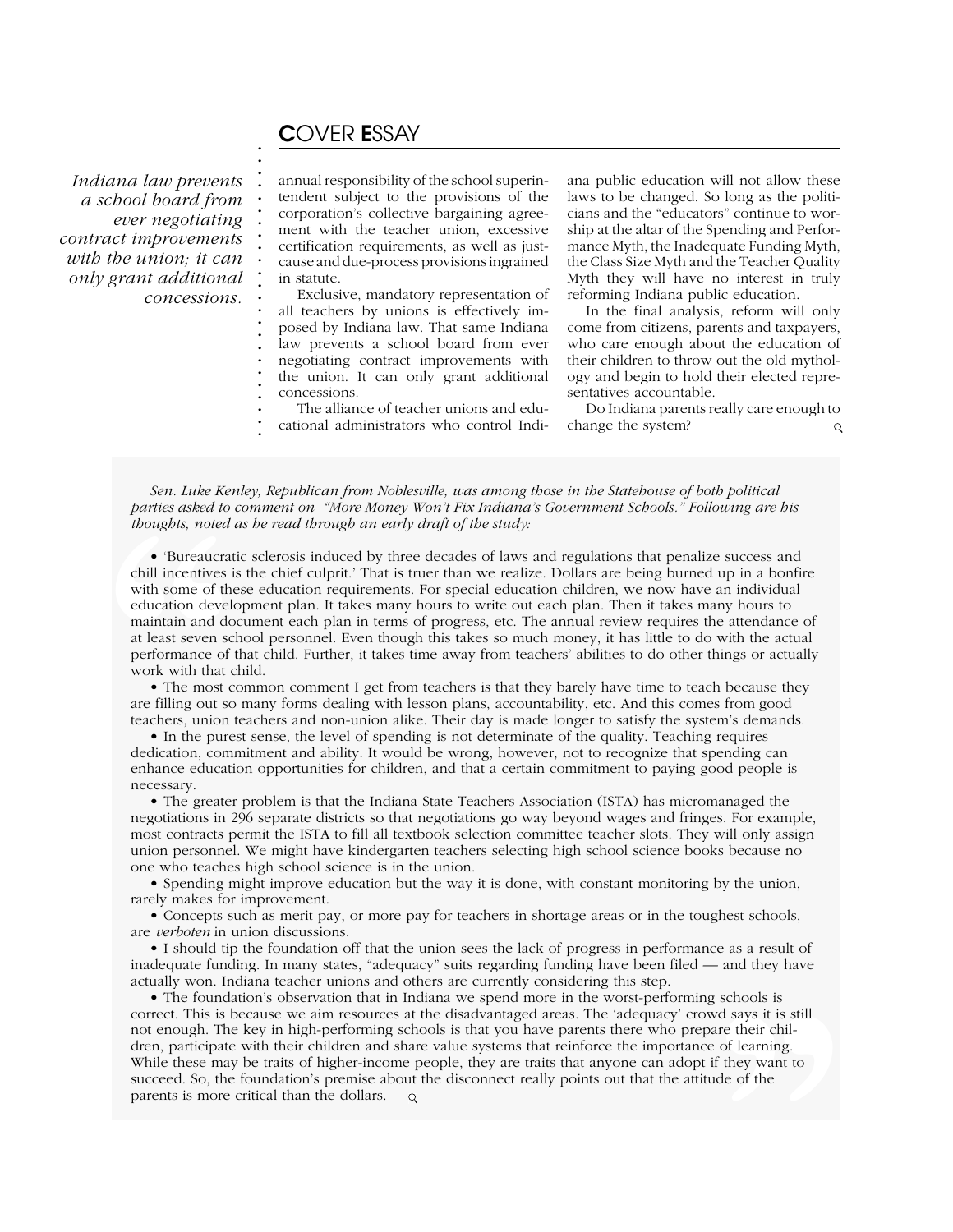## THE ZIMBABWEAN TABOO

*Private property dare not be mentioned even in an Indiana gubernatorial campaign*

### **by CRAIG LADWIG**

There was some time that this **L** writer thought he'd never get back. It was time spent almost 25 years ago listening to a Zimbabwean ambassador drone on about property rights.

But that time was preparation for how a generation of Hoosiers not only would deconstruct property rights but would install its philosophical opposite — envy.

In the new Zimbabwe of 1980, private property was to be protected, or so its deputy ambassador assured Dick Lugar and the two or three other senators on the Foreign Relations Committee who showed up for this particular hearing. The deputy only asked that the right of property conform to the realities of the Zimbabwean poor and oppressed.

"We are not fools," he said, "all investment would leave if we abolished property rights."

In Indiana recently, *deja vu* struck. An economic-development official was objecting to the legal term, "taking," when used to describe her government's confiscation of property. Her objection was based on the fact that the state, which needed the property to meet a social goal, couldn't be said

to be *taking* anything if it *gave* something in return.



Fifty years ago her position was defensible, at least in certain planning-and-zoning backwaters. Private property was thought to be one of civilization's relative rather than absolute con-

cepts. It followed that an enlightened government might bend it to the social or political will.

A judge in Indiana or a cabinet minister in Zimbabwe might set a reasonable price on a tract needed for the common good. He thereby might put that property to better use, might move society forward if only an acre at a time.

### *Oops . . . Unintended Consequences*

We know better now. The Soviet Union's exhaustive experiments with *peristroika,* where citizens were allowed to "own" small businesses but only under state supervision, failed — ditto in Vietnam, Iran, China.

Private property turns out to be an absolute. It cannot be fiddled with. It cannot be rationalized. It is what it is — yours or mine, his or hers, for better or worse.

A June 9 Associated Press story datelined Harare swings us full circle. It is under the headline, "Zimbabwe Seizes Farms; Abolishes Land Ownership."

*T. Craig Ladwig, a member of the foundation's board, served during the early 1980s as an aide to Sen. Nancy Landon Kassebaum on the Foreign Relations Committee. Prior to that, he wrote on Africa and the Mideast for the Kansas City Star and Capital Cities Communications, later ABC News.*

*Property turns out to be one of the absolutes. It cannot be fiddled with. It cannot be rationalized. It is what it is — yours or mine, his or hers, for better or worse.*

**. . . . . . . . . . . . . . . . . . . . . . . . . . . . . . . . . . . . . . . . . . . . . . . . . . . . . . . . . . . . . . . . . . . . . . . . . . .**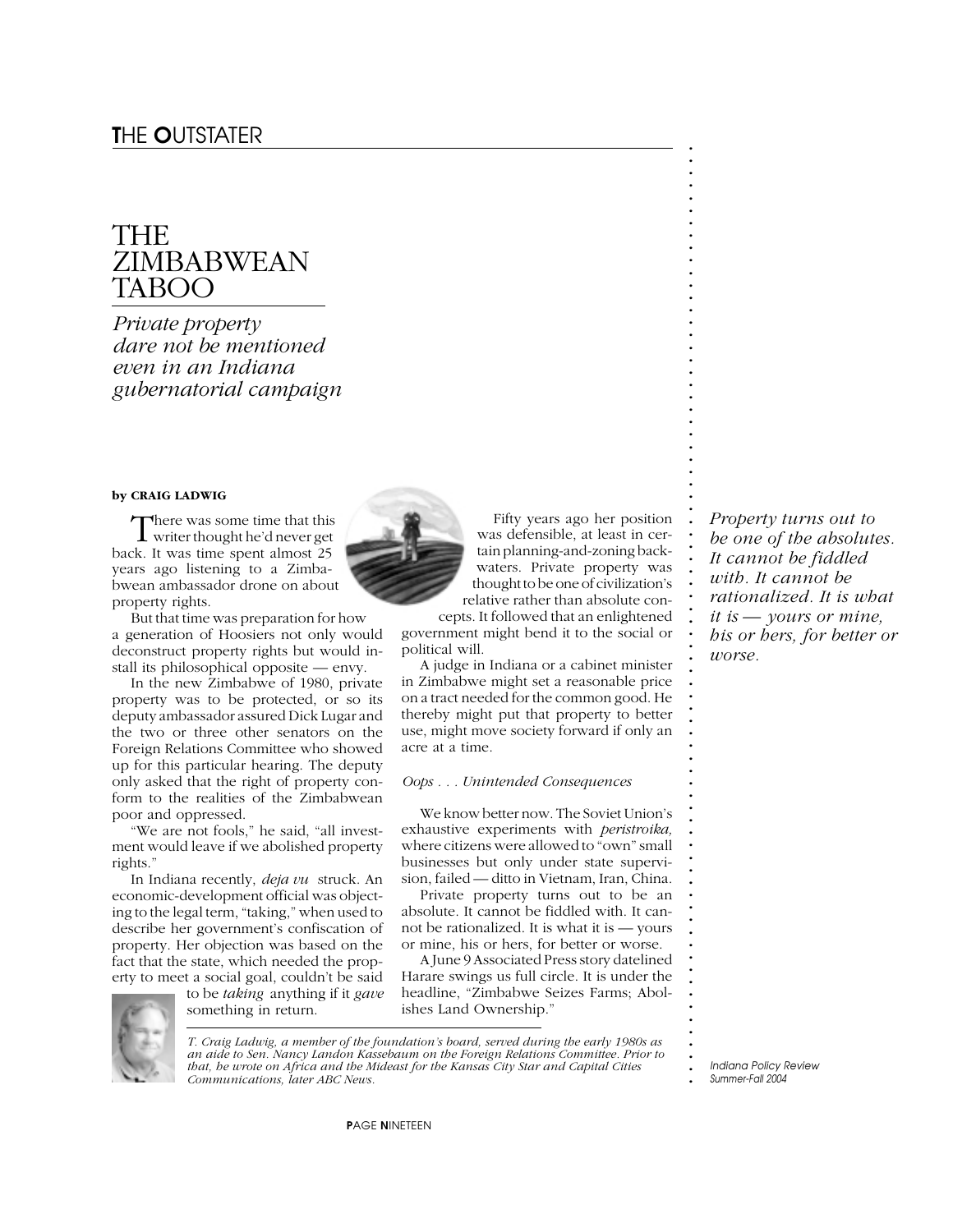## T*HE* O*UTSTATER*

**. . . . . . . . . . . . . . . . . . . . . . . . . . . . . . . . . . . . . . . . . . . . . . . . . . . . . . . . . . . . . .**

*It is understandable that in the envy-driven cultures of the Third World, where being politically incorrect can be fatal, no one stands up to defend property let alone the propertied. But why not in Indiana, in the midst of a free gubernatorial election where economic decline is the overriding issue?*

Did the Zimbabwean deputy ambassador bamboozle the senators? No, he was sincere. He believed back then — and one wonders his fate — that property rights were not necessarily bad, only relative to political and social goals. When his government began to apply that belief, however, investment declined in disturbingly absolute ways.

It didn't happen all at once and it didn't happen everywhere. It happened on the margin, among those property owners who could use their last bit of liberty to flee.

By the time of the Associated Press report, the margin had narrowed and shifted down from the officially approved targets of envy and resentment, white colonists, to include thousands of indigenous blacks. It was in their name that the right of property in Zimbabwe was first compromised.

It is more ironic, more tragic, that the private property market, on which hundreds of poor Zimbabweans had only recently purchased their first farm, also was nationalized.

In sum, all but the most privileged are set to lose their property and with it their life's investment. To quote that AP dispatch:

All land, including more than 5,000 former white-owned farms handed over to blacks, will become state-owned and subject to state-issued leases, Land Reform Minister John Nkomo said. 'There shall be no such thing as private land,' Nkomo said. . . . The government did not intend to waste time and money in disputes on seizures of individual farms whose owners held title deeds and other legal documents, he said.

The minister wanted it known that the property would not be *taken* by the government. No, in much the same language as our economic-development official, the gov-

ernment would be *giving* something in

**. I** f the small minority of enlightened citizens who are able to conceive sound principles of political management do not succeed in winning the support **.** of their fellow citizens and converting them to the endorsement of policies that **.** bring and preserve prosperity, the cause of mankind and civilization is hopeless. **. .** There is no other means to safeguard a propitious development of human affairs **.** than to make the masses of inferior people adopt the ideas of the elite. This has to be achieved by convincing them. It cannot be accomplished by a despotic regime that instead of enlightning the masses beats them into submission. In regime that instead of enlightening the masses beats them into submission. In **I** f the small m<br>principles contributions of their fellow cit<br>bring and preserv<br>There is no other<br>than to make the<br>to be achieved b<br>regime that inste<br>the long run, the<br>carry on. The fut<br>public opinion ir zation is hopeless.<br>
Int of human affairs<br>
The elite. This has<br>
hed by a despotic<br>
Into submission. In<br>
they may be, will<br>
e elite to influence<br>
Ludwig von Mises principles of political management do not succeed in winning the support the long run, the ideas of the majority, however detrimental they may be, will carry on. The future of mankind depends on the ability of the elite to influence public opinion in the right direction.

*— Ludwig von Mises*

return — 99-year leases with rent payable to the government.

The minister's policy no doubt will be adjusted. Eventually he will be told that free money doesn't invest on the promises of a government that steals from its own people.

Indeed, the best of the land, confiscated and awarded to government officials as political favors, has been curiously unproductive. The reason is that Zimbabwe's own corrupt do not trust the government enough to invest so much as a bag of seed on its word.

The economic policies of Zimbabwe, once a breadbasket of southern African, will continue to move its people toward impoverishment, perhaps famine.

Can the lesson be any clearer? Can future dispatches from Harare be anything but grim?

### *The Issue That Isn't*

How about future dispatches from Indianapolis? It is understandable that in the envy-driven cultures of the Third World, where being politically incorrect can be fatal, no one stands up to defend property let alone the propertied. But why not in Indiana, in the midst of a free democratic election where economic decline is the overriding issue?

The Republican candidate talks generally about the burden of regulation. He pointedly stops short, though, of beginning the lesson Hoosiers need to learn ever so much as Zimbabweans, *i.e.,* private property cannot be finessed.

The Democrat candidate doesn't seem to get it at all. And if he doesn't get it in 2004, with layoffs and closings a weekly event, he may never get it — or not until Indiana joins the likes of Mississippi and Louisiana in that third tier of casino-dependent states.

Above all, what the gubernatorial debate is telling us is that the mention of property rights are taboo, even in the context of their critical, historical role in

> improving the lives of the poorest. If you break that taboo, you will

be dismissed as an agent of the rich, a colonist, a suburbanite or whatever economic stereotype proves handy.

And thus does envy rule; quickly in a tyranny, more slowly in a democracy, but always to ruin.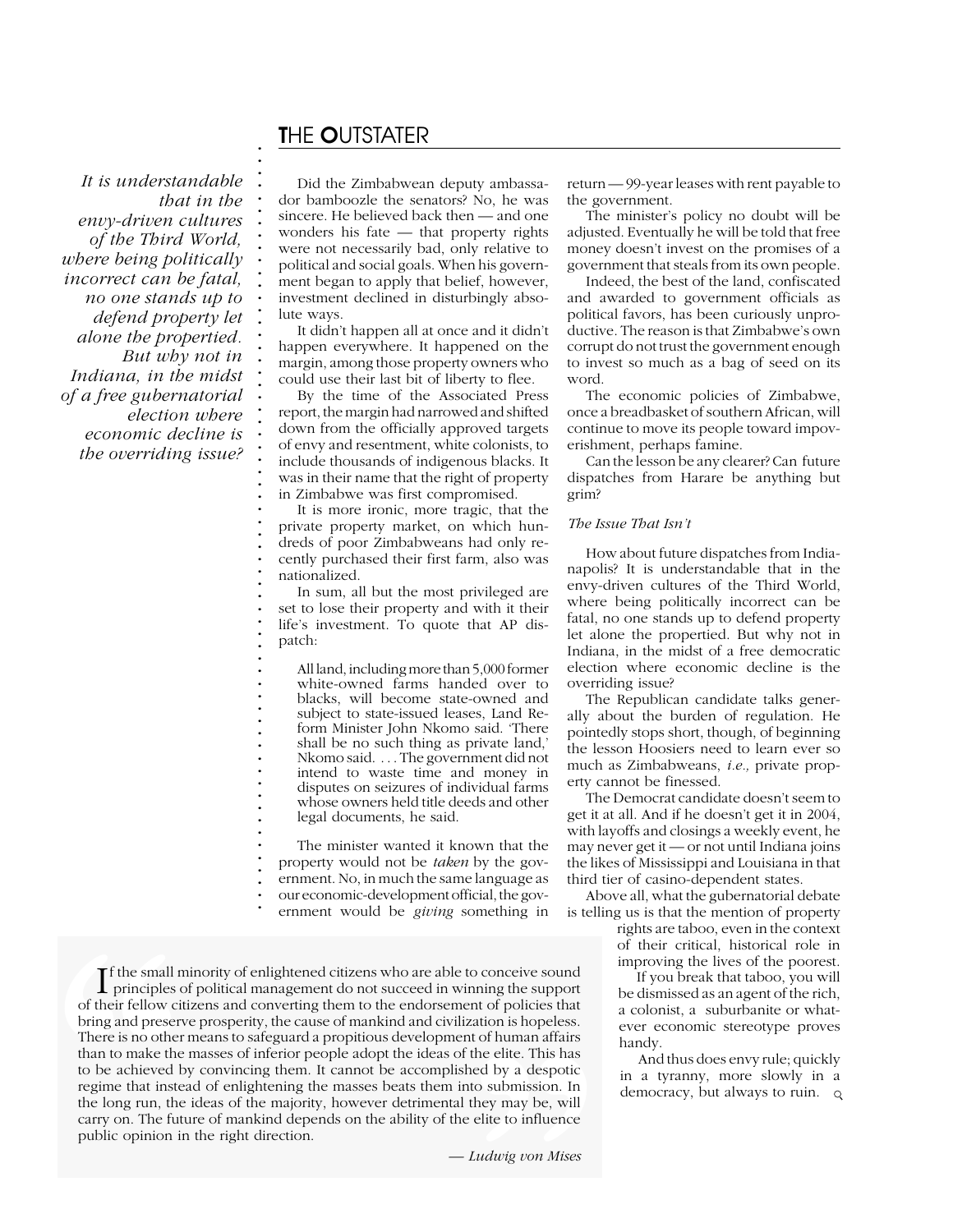## NEW LAW OR NOT, CULTURES AREN'T EQUALLY GOOD

*The Statehouse takes a stab at "Cultural Competency"*

### **by DICK McGOWAN**

*"Lessons Adapted to Diverse Culture"*

*— Headline in May 31 Indianapolis Star*

The headline introduced a report  $\perp$  on the recently signed Cultural Competency Law. The law, which was scheduled to take effect July 1, requires that schools include multicultural lessons in their curricula. According the newspaper*,* one of the law's sponsors said that it "is a matter of improving the learning conditions for an increasingly diverse population of students."

The basic idea behind teacher cultural competency is sound. Teachers are more effective if they know more rather than less about their students. And it would be a wonderful world if every teacher knew exactly which button to push on each student for education to be optimized. It would be great if each teacher were able to connect with the reality of each student's experiences. Underlying the law is the view that "diverse students have diverse learning styles." The starting point for Indiana's law and multiculturalism is that people, including children, are different.

Of course, if children are different then teachers must respond to their students as individuals, not as members of this or that group. But if every child were



treated as an individual, then generalizing on the basis of cul-



ture represents crass stereotyping.

**. . . . . . . . . . . . . . . . . . . . . . . . . . . . . . . . . . . . . . . . . . . . . . . . . . . . . . . . . . . . . . . . . . . . . . . . . . .**

Nonetheless, the newspaper reported one educator as saying: "There's no such thing as 'black math'; but you can use hip-hop music to teach concepts of

interest." (As if all and only blacks have an interest in hip-hop.)

So much for diversity. So much for avoiding stereotypes. The fact is that students are individuals. Unalterable traits like race, sex, cultural membership, ethnic origin and even income, make poor markers for judging individuals. Of course, there are those who would disagree with that position — white supremacists and black extremists come to mind.

And yet, if diversity in and of itself is good and all cultures are to be tolerated then teachers must tolerate conduct that the Ku Klux Klan might display.

I would rather not have my children behave like those in that particular *clan.* For that reason I teach them that cultures must be judged.

For example, I teach my children that the way the Taliban treated women is not just different, it is wrong. People who hold the Taliban view of how women should be treated have mistaken ideas about what is proper treatment for women. Those people are mistaken precisely because they treat individuals as group members. Yet, that seems to be the view driving the new law — that group identity identifies individuals.

*The starting point for Indiana's law and multiculturalism is that people, including children, are different. Of course, if children are different then teachers must respond to their students as individuals, not as members of this or that group.*

**.** *Indiana Policy Review Summer-Fall 2004*

P*AGE* T*WENTY-*O*NE*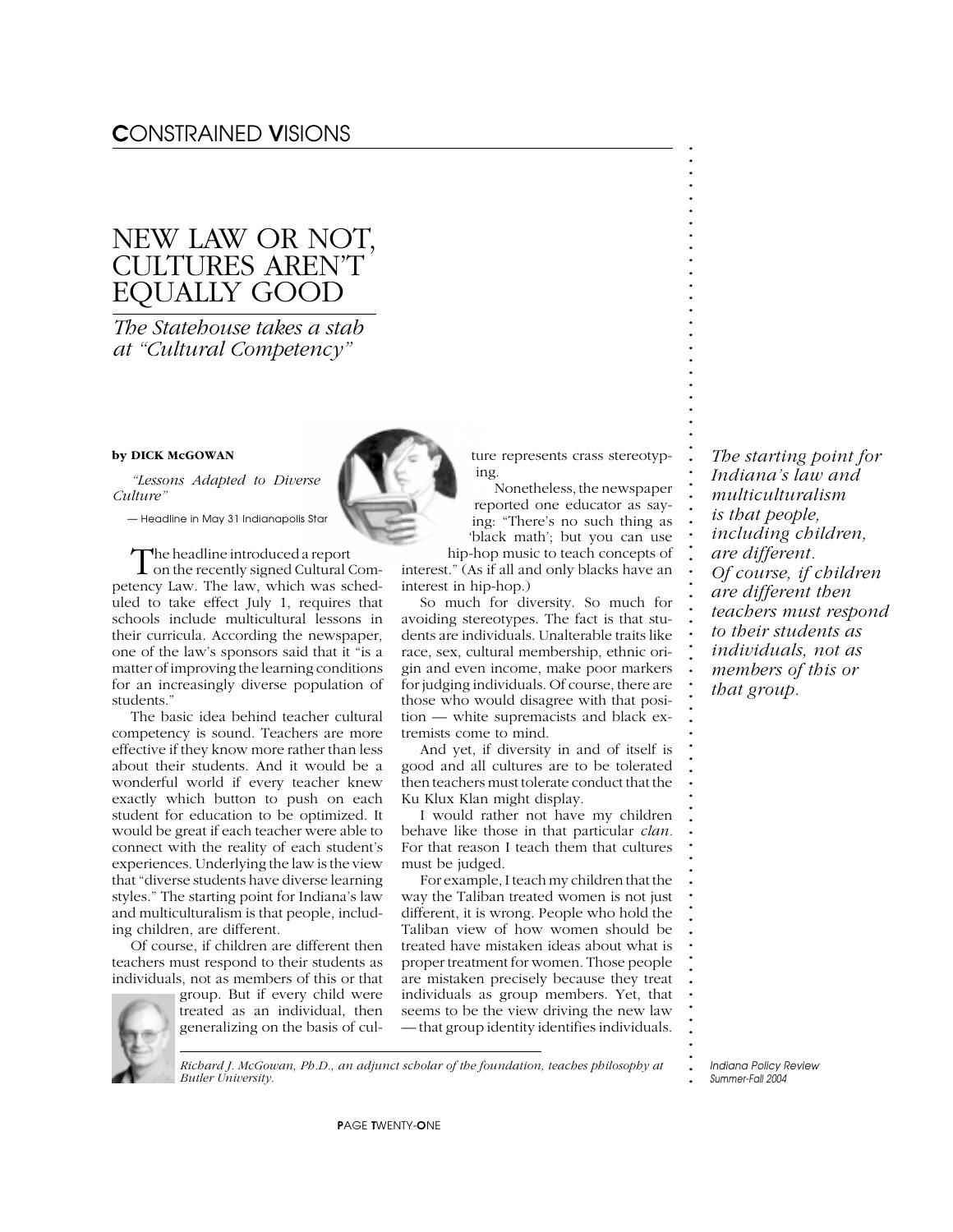*Our children need to be taught that the difference is less important than sameness. They need to be taught that a glad heart and good will can overcome difference.*

**. . . . . . . . . . . . . . . . . . . . . . . . . . . . . . . . . . . .**

What if legislation reflected a different view about people? What if the starting point of legislation is that people are more alike than they are different? In fact, people the world over demonstrate predictable patterns. They are not as different as people like to think.

Our children need to be taught that the difference is less important than sameness. They need to be taught that a glad heart and good will can overcome difference.

Then children might act as though "truth is one, though sages call it by many names," as *the Vedas* suggest. Children might know that "What is hateful to you, do not do to

your neighbor," as the Talmud says, or that "None of you truly have faith if you do not desire for your brother that which you desire for yourself," as the Koran puts it. If they would see in another a being like themselves, they will realize to "Do unto others as you would have others do unto you" and "Regard your neighbor's gain as your own gain and your neighbor's loss as your own loss," as Taoism directs.

Indiana's Cultural Competency Law can work but only in a moral context where the dignity of each human being is respected and cultures are judged according to a standard of human decency.  $\circ$ 

## WHY DIVERSITY STOPS AT THE CLASSROOM DOOR

**. . . . . . . . . . . . . . . . . . . . . . .** *College students are likely to be encouraged to view America through the ideological prism of race, class and gender. They're likely to learn, for instance, that women make 76 cents on the dollar compared with men — and never hear this false statement contradicted.*

*Over the last few years, the foundation has been encouraging a discussion of intellectual diversity on Indiana campuses. There is hypocrisy in a university administration that forces precise numerical balance in regard to inalterable physical traits such as skin color and sex but accepts homogeneity in political belief or ideological stance. The discussion continues below in an essay written by a fellow member of the State Policy Network.*

### **by KATHERINE KERSTEN**

Remember when you be- gan applying for college? You got an avalanche of glossy brochures in your mailbox. Each brochure featured smiling students of different racial and ethnic backgrounds. Each one

promised that at the campus in question, you would find a critical ingredient of education: a diversity that would enrich your life and expand your horizons.

What do colleges really mean by diversity? As the brochures suggest, they generally mean external characteristics: skin color and ethnic background that supposedly make you different, in important, if ambiguous, ways from your classmates. If you're black, for example,



you're assumed to be somehow crucially different from your white roommate, even if you both graduated from the same high school.

This isn't real diversity, and many students sense it — especially people who've traveled to places that have

truly different cultures: India, Singapore, Saudi Arabia, or even France. In America there's really one overarching culture in which all citizens participate, though the experience of various demographic groups may differ in relatively minor ways. Today, however, for complex reasons, colleges magnify these small differences into cultural gulfs that are thought important enough to feature on the covers of recruiting brochures.

**.** *Indiana Policy Review Summer-Fall 2004* **. . . . . . . . . . . . . . . .**

*Katherine Kersten is a senior fellow for cultural studies at the Center of the American Experiment in Minneapolis. This is exerpted from the winter journal of the James Madison Institute, "What Your Professors Won't Tell You: Why Diversity Stops at the Classroom Door." Copyright © 2004 The World & I. All rights reserved. Reprinted with permission. For more information, visit www.amexp.org.*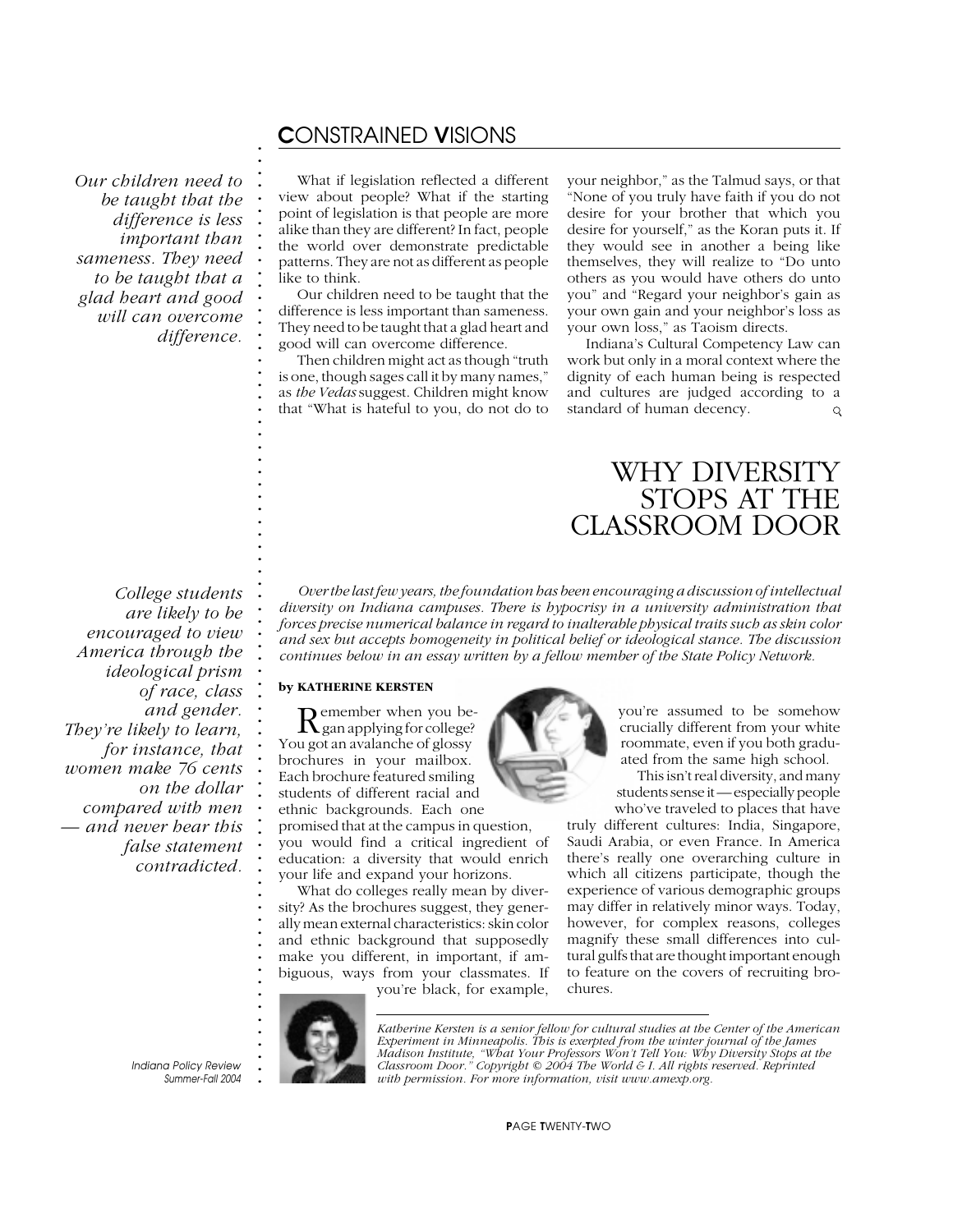*(IU colleges of study with tenured faculty members declaring in a primary election)*



Unfortunately, over the last several decades, American colleges and universities have become intellectual monoliths.

Their faculties, particularly in the humanities and social sciences, are now dominated by the political left. Why is this important? Because today, at most colleges, America's best and brightest young people are generally getting only one side of the story on a host of issues. Too often, professors seek to proselytize students or indoctrinate them through one-sided syllabi and topic selection. As a result, in subjects like political science, sociology, history and literature, you and your fellow college students are likely to be encouraged to view the world (and America in particular) through the ideological prism of race, class and gender.

You're likely to learn, for instance, that women make 76 cents on the dollar compared with men — and never hear this false statement contradicted. In literature, you're likely to have a tough time finding a course on 18th-century British poets — some of literature's greatest geniuses — but an easy time finding a course on women writers of secondary importance. You'll have a hard time finding a faculty adviser for a pro-life organization, and you'll almost certainly have to sit through a commencement speech by a political liberal.

A number of studies have confirmed how pervasive intellectual conformity is in American higher education. Recently, for example, the California-based Center for the Study of Popular Culture searched primary voting registration records to deter-



**. . . . . . . . . . . . . . . . . . . . . . . . . . . . . . . . . . . . . . . . . . . . . . . . . . . . . . . .**

mine the party affiliations of faculty at a broad cross-section of colleges and universities. Here's a sample of what they found *(for Indiana University, see chart above):*

• Brown University was typical. There, 95 percent of professors whose party affiliations could be found were Democrats and only five percent were Republicans. Brown's entire liberal arts faculty included only three Republicans.

• At the University of California-Santa Barbara, 97 percent of faculty whose party registrations could be established were Democrats.

• At the University of New Mexico, 89 percent were Democrats and four percent were Greens.

• At the University of Colorado in Boulder, 94 percent of liberal arts faculty who registered a party affiliation were Democrats, and only four percent were Republicans. Yet, Colorado is a Republican state. Its governor and senators are Republican, as are four of its six congressional representatives. Colorado citizens are being taxed to support a university where their own political and philosophical views are barely represented.

All of this raises an obvious question: Why are so many college professors on the left-liberal side of the political spectrum? Some observers claim that professors tend to be liberal because they're smarter and better educated than other people — which proves, they say, that the liberal position is correct. Is this right? Not at all. In my view, there are two fundamental reasons for the

*\* Charles M. Freeland. "Is There Diversity in College Faculties?" The Indiana Policy Review, Vol. 4, No.3. Fall 2003. Note: Chart is based on voting records of 1,065 tenured faculty registered in Monroe County (1,410 total tenured faculty) with 504 declaring party affiliation in one or more primary elections. Sources: Monroe County voter registration list of Dec. 6, 2002; University Faculty Council list for 2001-2002.*

*Today, you can find a wider spectrum of opinion in any bowling alley than in the faculty lounges of a typical American university.*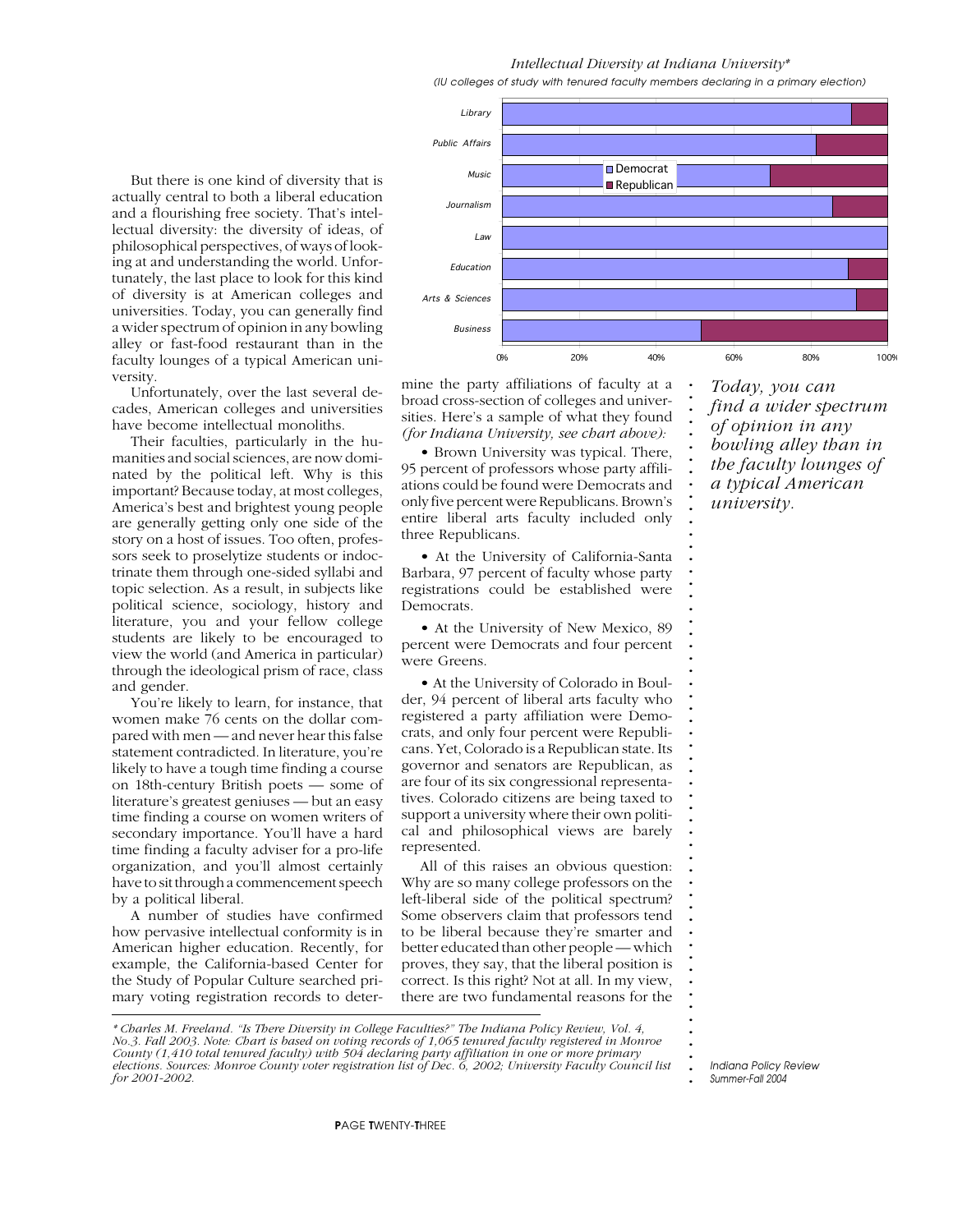*When the boat people began flooding out of Vietnam by the thousands, with horrifying stories to tell, few young people cared. They had moved on — quite a few to graduate school and careers in college teaching.* **. . . . . . . . . . . . . . . . . . . . . . . . . . . . . . . . . . . . . . . . . . . . . . . . . . . . . . . . . . . . . . . . . . . . . . . . . . .**

ideological imbalance that pervades most American campuses. First, political conservatives often face many obstacles if they seek to become professors in disciplines like history, English or sociology. Conservatives may find it tough to get accepted into a doctoral program, especially at a prestigious institution. Once accepted, they may struggle to find a thesis adviser. (I have a friend who attended graduate school in history at a large public university and had to hide his political leanings for years in order to make it through the program.) When conservatives finally get their degrees, they may have trouble landing a job. Moreover, they may find it difficult to get tenure, and next to impossible to win positions of real influence — for example, to get appointed to their department's hiring committee.

Many conservatives, of course, don't even think about going into college teaching because they have no desire to live and work in an unwelcoming social environment. At the University of Wisconsin-Madison, where I worked as an administrator in the 1980s, I was surrounded by faculty who frequently made loud, mocking comments about Ronald Reagan. A faculty member who didn't share their views simply couldn't be part of the club.

Clearly, centrists and conservatives are not likely to feel at home on many college campuses. But there's another, more profound reason why few conservatives join college faculties: the matter of mindset. Intellectuals, especially in the humanities and social sciences, tend to be drawn to a particular vision of how the world works. This vision is common to many members of the so-called "knowledge class" — a group that includes what is loosely termed the helping professions.

Thomas Sowell, a scholar at the Hoover Institution at Stanford University, has written a book that sheds light on the mindset in question. His book — one of the most insightful I've read — is A Conflict of Visions: Ideological Origins of Political Struggles.

Sowell starts his book with an observation: One of the curious things about political opinions, he notes, is how often the same people line up on opposite sides of different, unrelated issues. The issues may range from military spending to drug laws

to tax policy. Yet time and again, the same familiar faces can be found glaring at each other from opposite sides of the fence.

The reason, Sowell suggests, is that the people glaring across the aisle approach issues from very different starting points, or visions of reality. These visions spring from different assumptions about human nature.

Sowell identifies two primary visions, which he calls the constrained vision *(from which this section of the journal takes its name)* and the unconstrained vision*.*

The constrained vision correlates roughly with political conservatism, and the unconstrained with political liberalism.

When the Vietnam War ended in the early 1960s, it quickly became clear that the protest movement had not really been about the war, but about ourselves. When the draft ended, the protests ended. When the boat people began flooding out of Vietnam by the thousands, with horrifying stories to tell, few young people cared. They had moved on — quite a few to graduate school and careers in college teaching.

A recent article in *the New York Times* reports on a protest at Amherst College, where — shortly before the Iraq war began — 40 professors paraded into the dining hall waving antiwar signs. Many students were vocally annoyed. Some accused the professors of behaving inappropriately. One student put it this way:

It seems the professors are more vehement than the students. There comes a point when you wonder, are you fostering a discussion or are you promoting an opinion you want students to embrace or even parrot?

According to the article, many professors were dismayed by the students' failure to follow their lead. "There's a second when I hear them," says one prof, "and my heart just falls." And here's Martha Saxton, an Amherst professor of women's studies:

We used to like to offend people. We loved being bad, in the sense that we were making a statement. Why is there no joy now?

Why does diversity stop at the classroom door? If you want a two-word answer, it's "my generation." And I'm afraid that true diversity may not return to college classrooms until my generation fades away.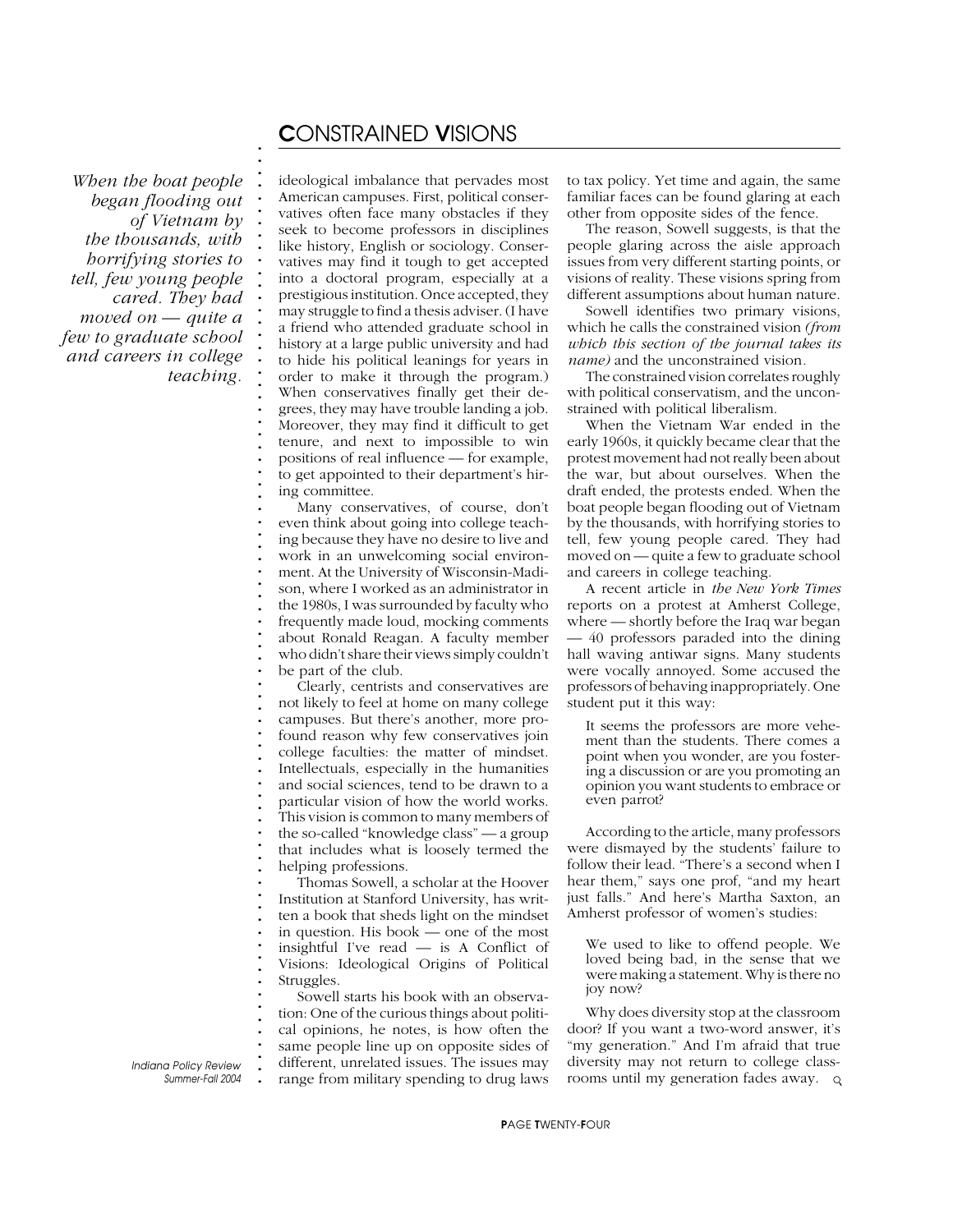## THE PROS AND CONS OF IMMIGRANT LABOR

*There are no free lunches, and apples aren't free, either, even when Americans pick them*

### **by CECIL BOHANON and NORMAN VAN COTT**

*"Give me your tired, your poor, your huddled masses yearning to breathe free . . . I lift my lamp beside the golden door."*

*—Emma Lazarus, The New Colossus*

It's an old story, a story embedded in<br>America's national psyche. An immi- America's national psyche. An immigrant comes to the United States, drawn by beacons of economic opportunity, political freedom and religious tolerance. Lacking English-language skills and being unaware of America's cultural dynamics, the immigrant starts out on the bottom rung of the economic ladder.

Time overcomes the handicaps; fueled by a strong work ethic, the immigrant climbs the ladder. America ends up with a new American household, which, in turn, becomes the progenitor of other American households. A "nation of immigrants" is the wealthiest nation in the history of the world.

But there's another immigrant story, just as old and just as engrained in American consciousness. In the second story, immigrants slice themselves a piece of the U.S. economic pie at the expense of hardworking, native-born Americans. Immigrants impoverish native Americans by bidding wages down, and Americans pay a price for

letting immigrants in,



*T. Norman Van Cott, Ph.D., at left, and Cecil E. Bohanon, Ph.D., are adjunct scholars of the foundation and professors of economics at Ball State University. Their article was posted this February on www.worldandi.com. Copyright © 2003 The World & I. All rights reserved. Reprinted with permission.*

a price exacted in lower living standards. The two stories stand in stark contrast with each other. Nevertheless, they define the two prisms by which immigrants are viewed. What is interesting is that the tension between the views is

a constant component of our nation's history. Whether the immigrants came in by a sailing ship in 1790 or 1840, a steamer in 1900, or an airplane in 2004; whether they were Germans, Irish, Chinese, Japanese, Italians, East European Jews, Cubans, Vietnamese, Koreans, Russians, or Hispanics; the same two perspectives inform the immigration debate.

On one hand is the first immigrant story of economic benefit and promise; on the other hand is the second story of economic harm and despair. Both versions claim to be mapping the consequences of immigrants selling their labor to the American economy. Which story is correct? Which one makes economic sense?

To cut to the chase, immigrants affect the economy in much the same way that laborsaving technical innovations do. Just as employers who switch to adopt these costsaving innovations gain, Americans who employ low-wage immigrants gain. More important from a longer-run perspective, Americans who consume the fruits of immigrant labor gain, just as consumers gain when they buy goods and services whose

*The tension between the two views of immigrant labor is a constant component of our nation's history.*

**. . . . . . . . . . . . . . . . . . . . . . . . . . . . . . . . . . . . . . . . . . . . . . . . . . . . . . . . . . . . . . . . . . . . . . . . . . .**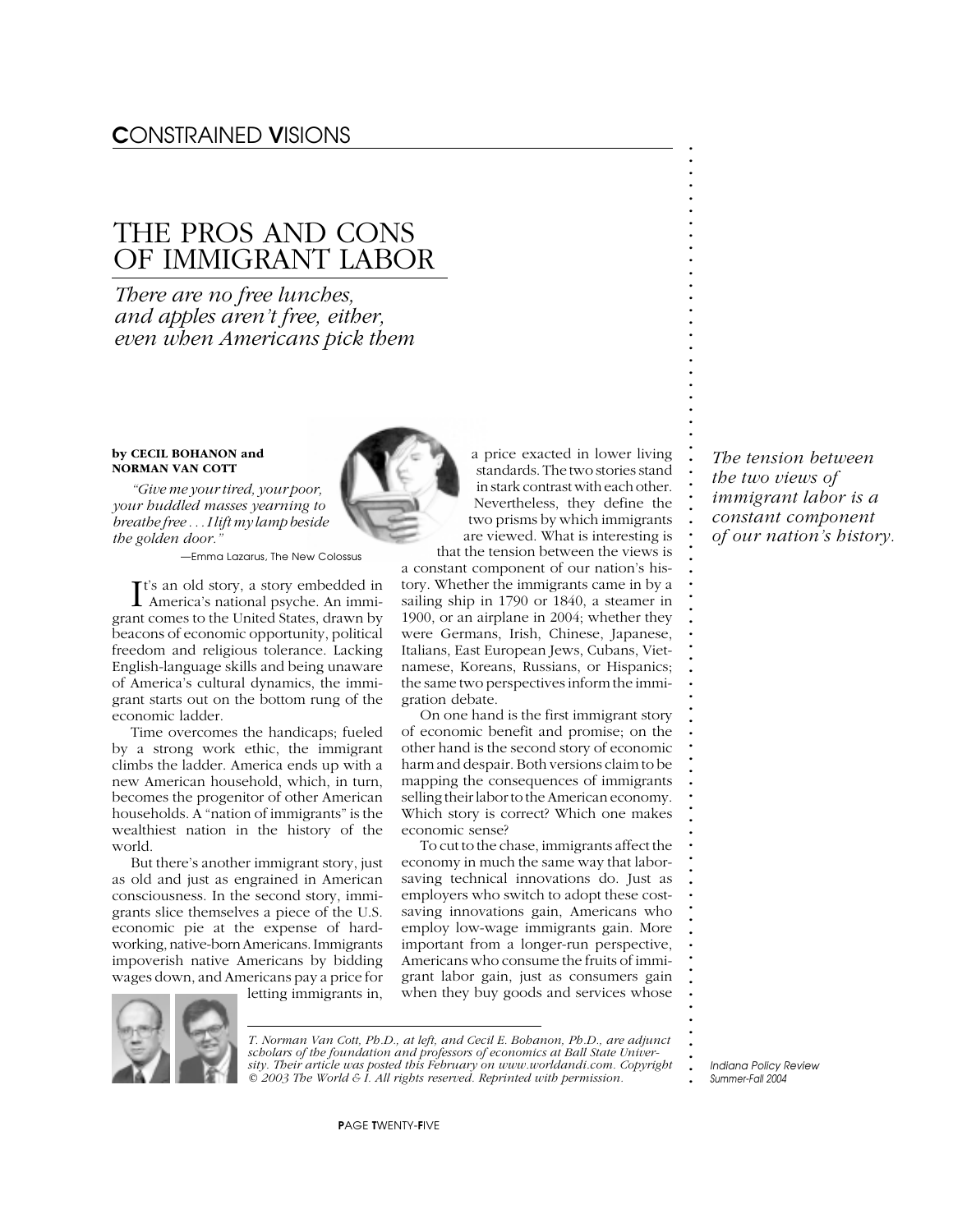*The effects brought about by immigrant pickers are analogous to what would happen if American applepickers are displaced by more efficient machinery. Bad for the pickers, good for orchard owners — on net, a gain.*

**. . . . . . . . . . . . . . . . . . . . . . . . . . . . . . . . . . . . . . . . . . . . . . . . . . . . . . . . . . . . . . . . . . . . . . . . . . .**

prices have fallen due to the cost-saving innovations. But just as workers lose when labor-saving innovations displace them, Americans who compete for jobs with lowwage immigrants lose.

#### *Comparing Gains and Losses*

How do the gains and losses compare? Straightforward analysis reveals that what gainers gain exceeds what losers lose. In other words, working immigrants increase the U.S. economic pie, a result consistent with the first immigrant story. A larger economic pie doesn't make it any easier for those who compete with immigrants for jobs. They're still worse off, which is the message of the second immigrant story.

But it is this latter loss that is an engine of economic progress, perverse as that might sound to some. Indeed, if immigrants don't push wages down, just as if technical innovations don't reduce production costs, they offer no pot of gold at the end of the economic rainbow. As Harvard economist George Borjas put it in his 1999 book, "Heaven's Door":

If some workers are not harmed by immigration, many of the benefits that are typically attributed to immigration . . . cease to exist. . . . No pain, no gain.

Let's bring these results down to earth with a simple numerical example. Suppose it's 1880 and American apple-pickers are earning \$100,000 per year in the orchards. Further suppose that these Americans' next most lucrative job pays \$70,000. The \$70,000 figure represents Americans' rock-bottom price for picking apples — if they're offered any less, they'll move on to other jobs. Moreover, \$70,000 measures what the United States sacrifices in terms of money that could be used for other things in the event Americans pick the apples for \$70,000. There are no free lunches, and apples aren't free, either — even when Americans pick them.

Nor would the apples be free if, say, Irish immigrants pick them. Now the apples would cost the United States what the Irish are paid to pick them. The Irish will displace American pickers only if they will pick for less than American pickers' rockbottom \$70,000 price. If the Irish pick for \$60,000, the American pickers will move on

to those next most lucrative occupations. Americans get the apples by giving up \$60,000 instead of the \$70,000 they give up when Americans pick apples. In other words, the United States gets the apples and \$10,000 of savings by opting for the Irish pickers. Anyone who has ever bought apples (or anything else for that matter) will tell you that paying less for apples means you have more money for other things. It is no less true for a nation.

Note that apple orchard owners gain \$40,000, the difference between what they pay American and Irish pickers. At the same time, American apple-pickers lose \$30,000, the difference between what they earn as pickers and what they earn in those next most lucrative jobs. Gains exceed losses by the difference in the costs of picking. Costs matter.

The effects brought about by immigrant pickers are analogous to what would happen if American apple-pickers are displaced by machinery that can pick the apples for \$60,000. Bad for the pickers, good for orchard owners — on net, a gain.

### *What About Today?*

The analysis is not unique to 1880 or to apples. Nor is it unique to the Irish. If one changes the year from 1880 to 2004, the product from apples to computer software, and the immigrant group from Irish to Indian, the economic conclusions remain the same. Indeed, a 1997 report by the National Academy of Science on the contemporary immigration issue stated: "Some (native-born Americans) largely gain from immigration because the goods produced by immigrants, with their lower wages, will now be cheaper. On the other side of that coin, some native-born Americans may see their wages or even their jobs jeopardized as they compete directly with immigrant workers."

Throughout American history, some have viewed immigrants in the light of the first immigrant story, while others have viewed them in the light of the second story. Indeed, in 1882, four years before the Statue of Liberty began beckoning the world's "tired, poor and huddled masses," the two competing stories were at center stage in Washington, D.C. This was the year the U.S. government enacted the first of three suc-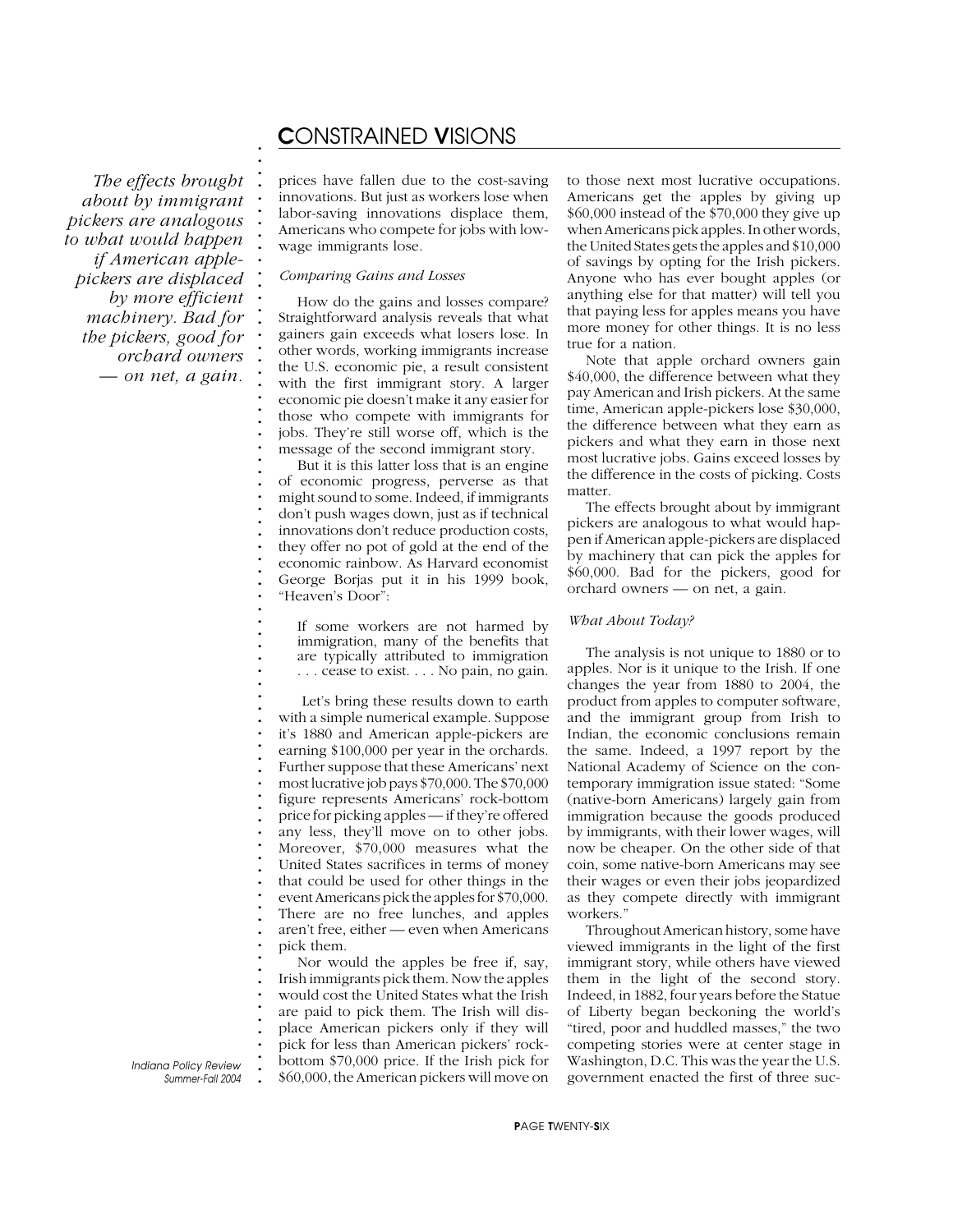cessive 10-year bans on Chinese immigration.

In the 1880s, Massachusetts was a state rich in factories and physical capital. A steady supply of immigrant workers enhanced the interests of Massachusetts mill owners and their customers. Among those opposing the ban were the two senators from Massachusetts, George Hoar and Henry Dawes. During the Senate debate, each argued from within the confines of the first immigrant story. Senator Hoar, for example, said (as noted in *the Congressional Record*):

I will not deny to the Chinaman any more than I will to the Negro or the Irishman or the Caucasian the right to bring his labor, bring his own property to our shores, and the right to fix such a price upon it as according to his own judgment and his own interest may seem to him best.

Hoar and Dawes were unable to prevail against their "second story" opponents. Sen. James Slater from Oregon, for example, noted:

We who are pressing this bill understand it to be a bill in the interest of labor. We understand it to be a measure to protect labor, to keep him from being ground down by the capitalists by employing Chinese labor so cheaply that the white man, or the American citizen, if you prefer the term, is unable to live at the prices for which these immigrants will work.

More ominous, but still within the boundaries of the second story, were the comments of Missouri's Sen. George Vest, who said of Chinese immigrants:

There is not an American instinct among them. . . . They come among us and are a fungi upon our body politic. . . . I mention this to show that the people of California are not alone in their belief that this is under God, a country of Caucasians, a country of white men, a country to be governed by white men.

Implicit in all this is that the immigrants work. In the 19th and early 20th centuries, this was a valid assumption. To paraphrase the Nobel laureate and economist Milton Friedman, "The welfare state as we know it did not exist during that time."

However, the remainder of the 20th century witnessed the growth of an extensive system of welfare entitlements. Many of the entitlement benefits go to low-income residents, including immigrants. In many cases, receipt of the benefits is contingent on not working.

Discerning the consequences of such welfare-state entitlements on immigration economics is not rocket science. Nonworking immigrants deny to the United States the larger economic pie that working immigrants generate. In fact, to the extent that the welfare state turns working immigrants into nonworking immigrants, its effect is similar to government legislation that prevents U.S. firms from adopting cost-reducing, labor-saving technology. Unfortunately, there's more: the wherewithal to finance these transfers necessarily comes from American taxpayers. Nonworking immigrants living off American taxpayers are a losing proposition for Americans.

A number of studies have attempted to assess immigration's consequences in the context of the welfare state. Many use questionable theoretical and empirical methodologies, as they seem bent on obtaining particular results. One of the better studies, however, is the aforementioned National Academy of Science effort, which argues that the consequences are ambiguous.

Ambiguity suggests that public policies that move the United States toward encouraging working immigrants will have longrun positive consequences. Working immigrants enhance the well-being of Americans, just as the steam engine, electricity and computers have undoubtedly raised Americans' living standards. The reason, again, is simple: both immigrants and innovations reduce the costs of production.

Sorry to say, the transition to the longerrun outcome is not easy, for the more immediate consequences of immigration are less evenly distributed across the population.

And just as the Luddites in 19th-century England smashed labor-saving textile machinery, one can expect (as observed throughout U.S. history) vehement opposition by those espousing the second immigrant story.

Nevertheless, in the race among nations, victory will go to those nations more open to the first story.  $\circ$ 

*Working immigrants enhance the well-being of Americans, just as the steam engine, electricity and computers have undoubtedly raised Americans' living standards. The reason, again, is simple: both immigrants and innovations reduce the costs of production.*

**. . . . . . . . . . . . . . . . . . . . . . . . . . . . . . . . . . . . . . . . . . . . . . . . . . . . . . . . . . . . . . . . . . . . . . . . . . .**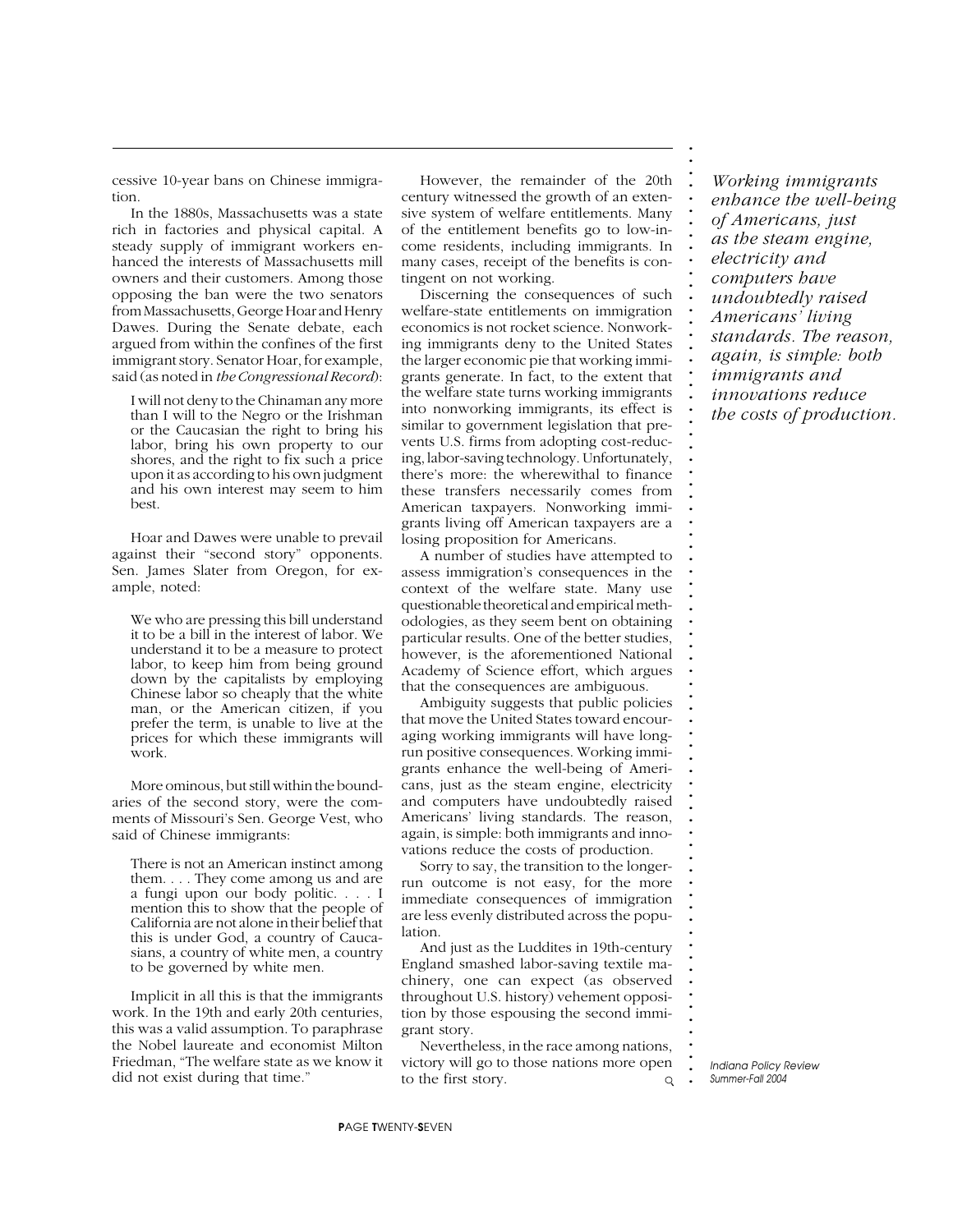## A*NDREA* N*EAL*

**. . . . . . . . . . . . . . . . . . . . . . . . . . . . . . . . . . . . . . . . . . . . . . . . . . . . . . . . . . . . . . . . . . . . .**

## THE GUBERNATORIAL PLATFORMS

*Democrats gamble on school chief job while Republicans take care not to offend*

*Why would Democrats want a platform that disenfranchises their own voters?*

Republican candidate for governor Mitch Daniels says the governor, not the voters, should pick the state school superintendent. If elected, he'll push for legislation to make that happen.

The Democrats have gone one step further. If elected to be Superintendent of Public Instruction in November, Democratic candidate Susan Williams says she'll resign and let the next governor replace her.

It's a risky strategy that could backfire with voters, who generally like their elected officeholders serving out their terms.

But Democrats are so confident of the merits of their position that they've put it in writing — in their 2004 platform.

The plank, approved June 11 during a voice vote on the document, states, "It is the governor's belief that the state's chief executive, regardless of the political affiliation of the person occupying the office, should be able to appoint and have a full partner in formulating the education agenda for the state and our future workforce. The appointment of the Superintendent of Public Instruction would fulfill this goal, taking politics out of education and focusing on the best person qualified to administer and propose forward-looking changes to the state's education programs."

Democratic State Chairman Kip Tew says the current system can be coun-



terproductive, especially when the governor and school chief are from opposing parties. He cites the 2004 legislative session when Gov. Joe Kernan pushed for allday kindergarten but School Su-

perintendent Suellen Reed, a Republican, objected due to concerns over financing his plan.

As a practical matter, Tew says, most people look to the governor for setting education policy, so "it seems logical if he's going to held accountable, he ought to have full responsibility."

Republicans make no mention of the issue in their platform, despite Daniels' position in favor of making the position appointive. Gordon Durnil, executive secretary of the GOP platform committee, said the topic didn't come up in discussions. If it had, he said, there would no doubt have been controversy since rank-and-file Republicans tend to favor keeping statewide offices elective.

As one hard-core Republican voter put it, "Why would you want to disenfranchise voters?"

The state Constitution requires there be a school superintendent, but leaves the method of selection up to legislators. Indiana is one of 13 states where voters decide, although some use nonpartisan ballots. In the remainder of states, the chief is appointed by the governor or a state board of

**. . . . . .**

*Andrea Neal, formerly editorial page editor of the Indianapolis Star, writes a weekly column for the foundation as an adjunct scholar. Neal won the "Best of Gannett" award for commentary and was recognized three years in a row as Indiana's top editorial writer. She holds the National Award for Education Writing and the National Historical Society Prize. This is the editor's selection of recent columns.*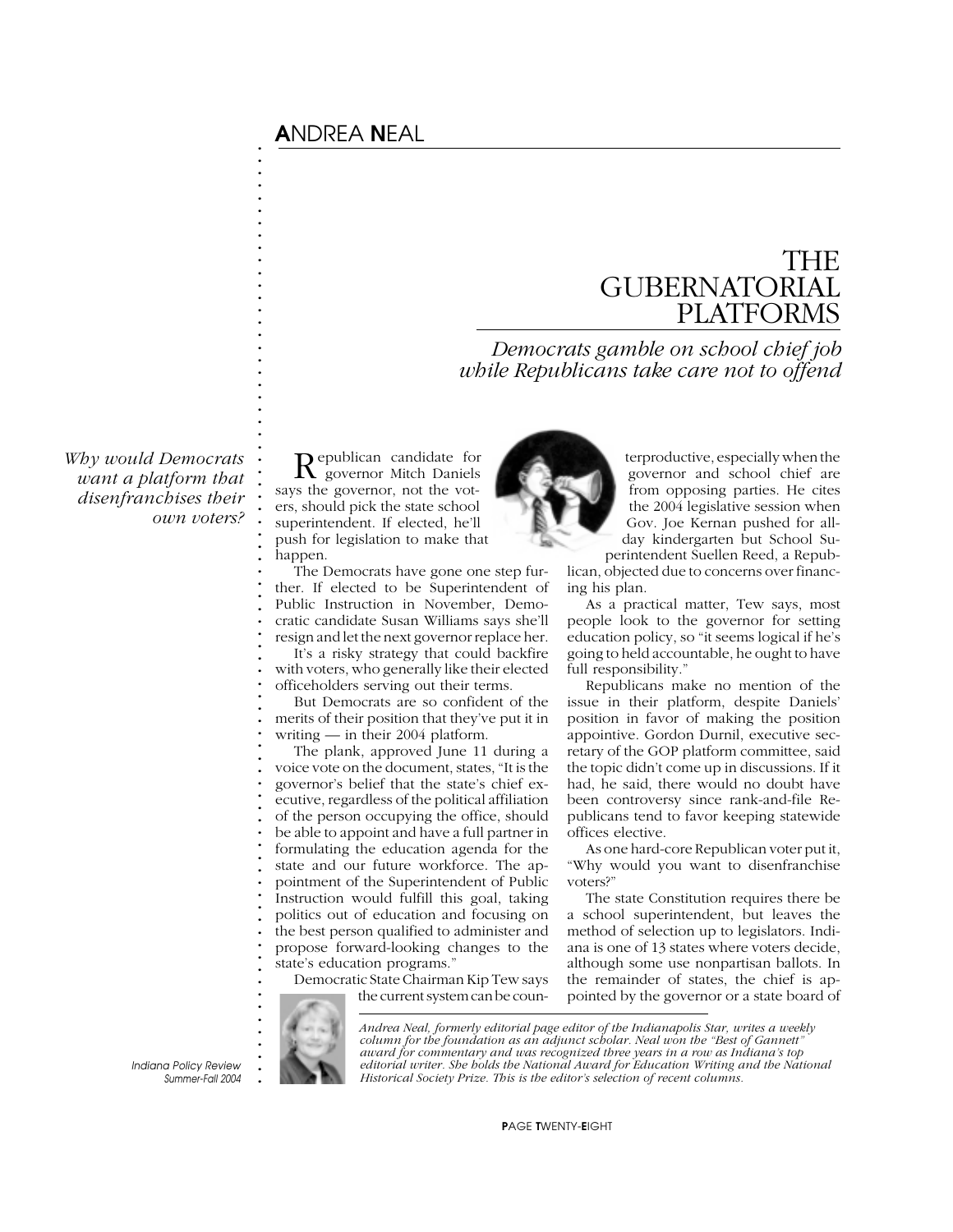education. By announcing her intent to resign if elected, Williams guarantees that the election will be a referendum on the question.

In the event Williams wins, and Daniels is elected governor, Daniels  *(W. James)*

said he will appoint incumbent Reed to the post.

*"The art of being wise is the art of knowing what to overlook."*

Tew doesn't count on that happening. He is convinced that voters will keep the Democrats in office based on a 16-year record of achievements, which make up the bulk of the platform's text. Among the highlighted accomplishments:

• "The Kernan-Davis administration has made job creation and continued economic development its top priority."

• "Democrats are proud of the efforts we have made in the past 16 years to ensure that highway funds have been equally distributed to all regions of the state to improve Indiana's road and highway system."

• "We are particularly proud of the effort to create Hoosier Healthwise, a program which has provided health insurance to more than 502,000 children from low-income and working families."

Despite the fact Reed has been in office for 12 of the 16 years under discussion, the platform cites educational performance and opportunities for Indiana children as one example of the Democrats' "unprecedented success" of recent years.

As evidence, the platform points to higher-than-national-average scores on the National Assessment of Educational Progress taken by fourth- and eighth-graders. But it makes no mention of the statewide ISTEP+ exam, which 10th-graders must pass to graduate. Almost a third of 10th-graders failed to meet math standards and 28 percent fell short in language arts during the most recent testing cycle.

If the number of words devoted to education in their platforms is an indication, both parties intend to make it a focal point of the 2004 campaign.

While Democrats have gone out on a limb to make the governor fully responsible, Republicans are playing it safe. Voters will make the final decision, which is how it should be. *(June 19)*

### *The Republicans*

Time for a pop quiz on<br>Indiana politics. Guess which political party includes the following statements in its 2004 platform?

1. "To combat public corruption and end the cycle of scandal, fraud

and theft in state government, we support the creation of an Office of Inspector General" as well as stronger whistleblower protection laws to reward state employees for reporting wrongdoing.

2. "No task is more important for Indiana's governor and general assembly than a focus on job creation."

3. "Along with providing a job-friendly environment, Indiana should invest in its workers. We can do so by providing opportunities for upgrading skills, better coordination between higher education and workforce training programs and encouraging increased support from higher education."

If you're not sure whether that language comes from the Republican or Democratic platform, read further.

This party wants to reduce property taxes and promote Indiana coal. It supports privatization in Indiana prisons, prefers childbirth to abortion, defines marriage as the union of a woman and a man and wants to do whatever it can to promote voluntary charitable activity. It supports President Bush's response to the Sept. 11, 2001, terrorist attacks.

Predictable. Boring. Noncontroversial. Just like the Republicans planned it.

Gordon Durnil, former GOP state chairman who served as executive secretary of the 2004 Indiana Republican Platform Committee, says the foremost goal of platform writers is to avoid controversy. The last thing the party wants to do going into a huge election is attract headlines that might take attention off the candidates and their messages.

On that score, both Republicans and Democrats have been successful. A scan of Indiana newspaper stories during the June 7-8 Republican convention and June 12 Democratic state convention showed few mentions of the party platforms and no substantive stories about their contents. Times have changed. Political junkies may

*The GOP platform is predictable, boring and noncontroversial — just like the GOP planned it.*

**. . . . . . . . . . . . . . . . . . . . . . . . . . . . . . . . . . . . . . . . . . . . . . . . . . . . . . . . . . . . . . . . . . . . . . . . . . .**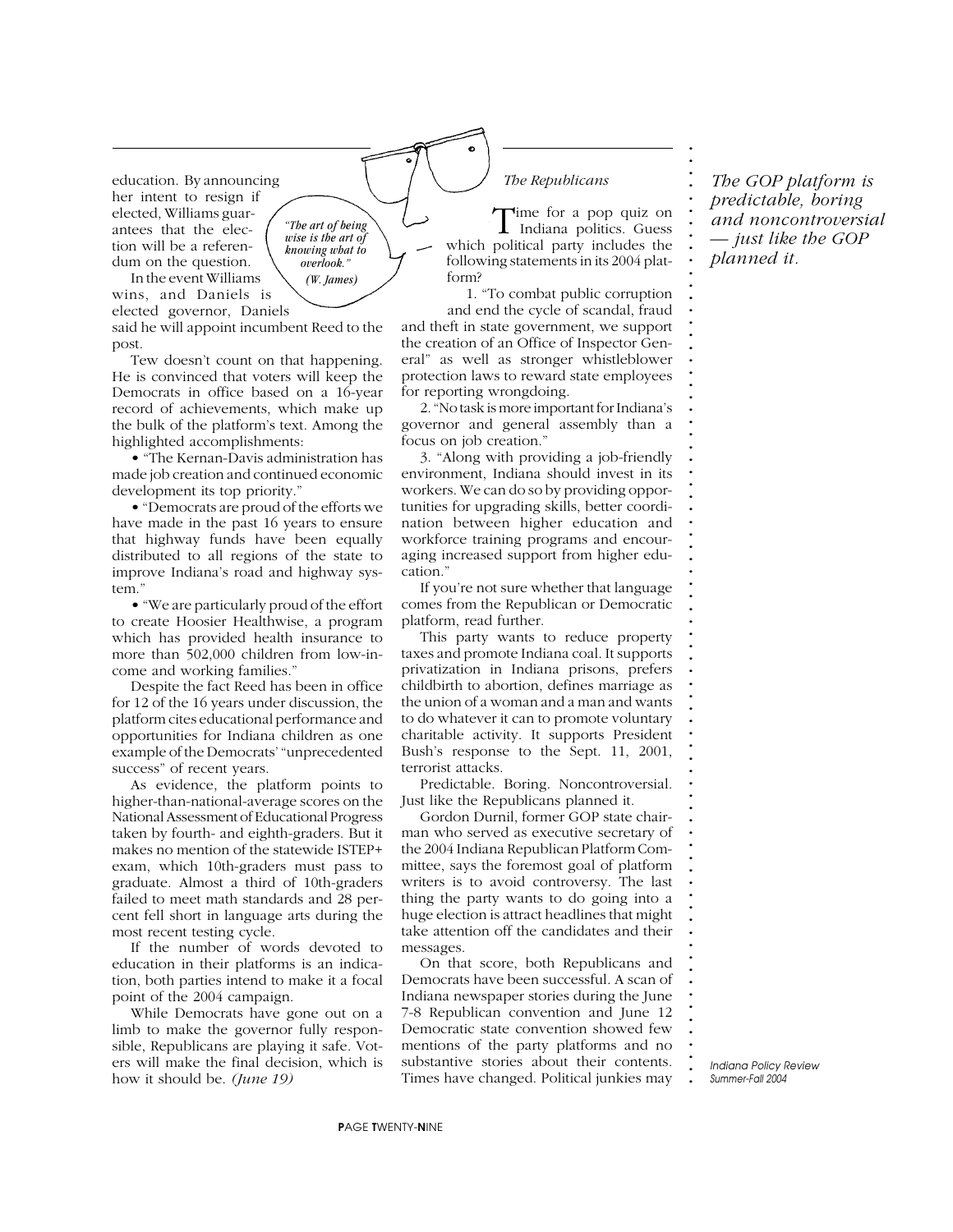## A*NDREA* N*EAL*

**. . . . . . . . . . . . . . . . . . . . . . . . . . . . . . . . . . . . . . . . . . . . . . . . . . . . . . . . . . . . . . . . . . . . . . . . . . .**

*"No Indiana resident should ever be in jeopardy of losing his home because of a gross lack of due diligence and planning over taxes."*

> *— Letter to the editor of the Northwest Indiana Times*

remember when newspapers  $\mathscr{U}_{\mathcal{U}}$ put platform stories on page one. As recently as the 1980s, state law required the parties to develop policy platforms.

Durnil, who's been involved with just about every Indiana Republican platform since 1966, pushed the legislature to eliminate the requirement. His reasoning: Government has no business micromanaging parties.

Nonetheless, platforms serve a purpose, he believes. "The value of it is: You do bring the party workers together and let them have a voice in what the collective view of the party is," says Durnil. "It is a significant statement of principle. A good basic democratic process."

Durnil says government teachers and students still turn first to party platforms when they research political parties and their philosophies.

While they won't find the more extreme convictions of some party members listed, they will get a good sense of identity. And they will find differences in emphasis between Republicans and Democrats.

One obvious example. This year's Republican platform attacks the record of Gov. Joe Kernan and points to a series of scandals in state agencies — the Bureau of Motor Vehicles, Family and Social Services Administration and Public Employees Retirement Fund — as evidence change is needed.

Otherwise, there are few specifics. The platform says "every child should be entitled to a highly qualified teacher," but gives no suggestions on how to guarantee one. It describes the property tax system as "a complete unfettered mess," and urges tax cuts, but doesn't say how to replace revenues that would be lost through cuts.

The parties defer to the gubernatorial candidates to set the agenda. That's one of the biggest shifts in politics over the past four decades. In times past, the parties approved the platforms and asked candidates to run on them. Now, the parties give the candidates veto power over language they might find problematic.

What you can find in a platform is consensus. The Republican platform committee included 100 people from all nine congressional districts

*"Political language is designed to make lies sound truthful and murder respectable." (George Orwell)*

and held hearings in Evansville, Fort Wayne, South Bend and Indianapolis. A rules committee approved the platform and the full convention adopted it.

On one of the most sensitive issues mentioned

— abortion — the platform itself acknowledges "diversity of opinion among members of our party."

So if you're looking for controversy, you won't find it in the 2004 Republican platform, but you will get a sense of what Republicans agree on. *( June 15)*

### *A Disaster in More Ways Than One*

The reassessment fiasco continues. If Marion County's experience didn't convince lawmakers the system is messed up, Lake County's surely will.

Even before tax bills went out, citizens living in Gary's Miller Beach area filed suit, alleging the county's property reassessment process was unconstitutional. On May 7, a lower court agreed and halted the mailing of bills. The Indiana Supreme Court said the next month that billing should move forward, but ordered oral arguments be held in the case on June 23.

When Gov. Joe Kernan visited the region, protesters — some of them facing 900 percent tax hikes — demanded he call a special session of the legislature. Others have been flooding the newspapers with angry mail.

"Many of the increases are absolutely outrageous," wrote Dan Powers of Crown Point in a letter to the editor in *the Times of Northwest Indiana.* "No Indiana resident should ever be in jeopardy of losing his home because of a gross lack of due diligence and planning over taxes."

Until the courts sort things out, funding of critical public services remains in jeopardy. Lake County relies more on property taxes than any other county. Some child welfare agencies had already taken out loans to make ends meet.

Lake County is going through now what Indianapolis residents endured a year ago,

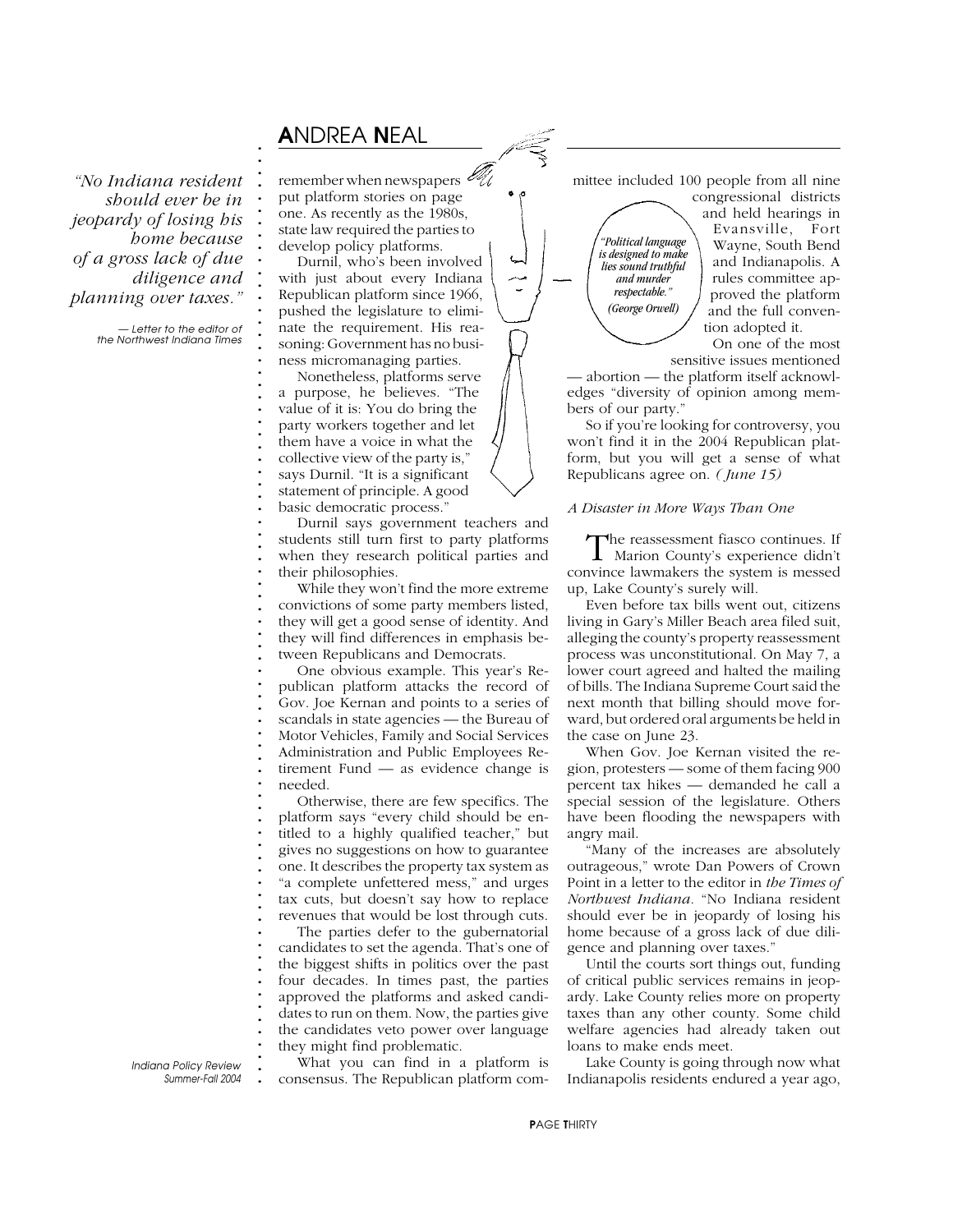only worse. In some urban pockets of Indianapolis, residents faced tax increases in the 300 percent range. In some neighborhoods of East Chicago, Gary, Hammond and Whiting, the increases are two or three times that.

Lake is one of seven counties that have yet to mail out bills from the 2002 reassessment because of confusion over new assessment guidelines.

> *"The point is that what government gives it must first take away." (J.Coleman)*

The new rules were the result of a 1998 Indiana Supreme Court decision requiring Indiana to move toward a more uniform, market-based property assessment system.

Lake County's beef, however, goes beyond rising tax bills.

In his May 7 ruling, Lake County Superior Court Judge Robert Pete said it was wrong for the legislature to single out Lake County in requiring that an independent assessor conduct the reassessment instead of elected assessors, who did the task in the other 91 counties. Although few will say it bluntly, lawmakers felt the Lake County officials weren't competent to conduct what was certain to be a complicated and politically sensitive assessment that would shift the burden from the county's four big industries toward homeowners.

Whether or not a special session was merited, it was clear that the reassessment guidelines are not creating the fairer, more uniform system demanded by the Supreme Court.

This summer, two Indianapolis lawmakers asked Attorney General Steve Carter to look at the constitutionality of the "neighborhood factor" used in the formula for assessing houses. The factor is multiplied by a home's "bricks-and-sticks" value to reach something close to a market price. The factor has led to wide disparities in assessments of houses that are physically comparable, but located in different neighborhoods, sometimes separated by only a street.

"In my district, I have homes that face each other,"

explained Rep. Cindy Noe, Republican from Indianapolis. "They are relatively the same house. They have relatively the same amount of area. Yet if you look at the neighborhood factor, one is way high and one is way low."

Noe and Rep. Carolene Mays, Democrat from Indianapolis, have asked Carter to issue an advisory opinion on the subject; Noe says the issue may get placed on a slow track in light of the Lake County lawsuit.

**. . . . . . . . . . . . . . . . . . . . . . . . . . . . . . . . . . . . . . . . . . . . . . . . .**

During the 2004 Indiana General Assembly, lawmakers tweaked some property tax credits, but declined to address the

assessment process itself because reassessment had not been completed across the state.

It did, however, establish a study commission to evaluate the effects of reassessment and study ways to reduce state reliance on property taxes.

At a meeting of the commission, two groups trying to analyze the effects offered similar opinions: It's almost impossible to do because data coming in from counties is incomplete or inconsistent. That's no comfort to the folks in Lake County trying to figure out if they can keep their homes.

Even without data, it's safe to declare reassessment a disaster. If the aim was a fair and uniform system of valuing property, Indiana has missed the target. *(May 25)*

*"In my district, I have homes that face each other. They are relatively the same house. They have relatively the same amount of area. Yet if you look at the neighborhood factor, one is way high and one is way low."*

*— Rep. Cindy Noe, Republican from Indianapolis*

F.A. Hayek's disciples remember his famous essay, 'Why I Am Not a<br>Conservative.' He was, rather, a 'liberal,' as the word is and has always **.** Conservative.' He was, rather, a 'liberal,' as the word is and has always **.** been understood except in the United States. Liberals stand, in the editorial **.** credo of this newspaper, for 'free people and free markets.' They see **.** decentralized market-driven decisions not only as economically efficient, but **. .** also as a moral bulwark against intrusions on liberty by the crown, or more **.** recently the collectivist state. Conservatives, by contrast, stand for authority and **Example 1.**<br>
are suspicious of change. As Hayek's essay put it, 'In the last resort, the **.** conservative position rests on the belief that in any society there are recogniz-**.** ably superior persons whose inherited standards and values and position ought to be protected and who should have a greater influence on public affairs than **. .** others.' The liberal order did indeed prevail in the 19th century, but in the 20th **.** century was challenged by the rise of socialist thought. So liberals and **.** conservatives found common cause in opposing socialist 'reforms.' And the U.S. **. .** has always been an exception, since it was founded as a liberal Republic, so Indiana *Reviewed and Exception*, since it was founded as a injetar Republic, so what in Europe was called "liberalism" was here the common tradition on **F.A. Hayek':**<br>Conservativ been understood<br>credo of this ne<br>decentralized ma<br>also as a moral b<br>recently the collec<br>are suspicious of<br>conservative posi<br>ably superior pers<br>to be protected an<br>others.' The libera<br>century was c bublic affairs than<br>ry, but in the 20th<br>So liberals and<br>rms.' And the U.S.<br>eral Republic, so<br>mon tradition on<br>of the American<br>the Free World,"<br>al, Oct. 14, 2002 which the American polity had been built: thus the defender of the American tradition was a liberal in the European sense.'

*— The late Robert Bartley, "About Freedom in the Free World," the Wall Street Journal, Oct. 14, 2002*